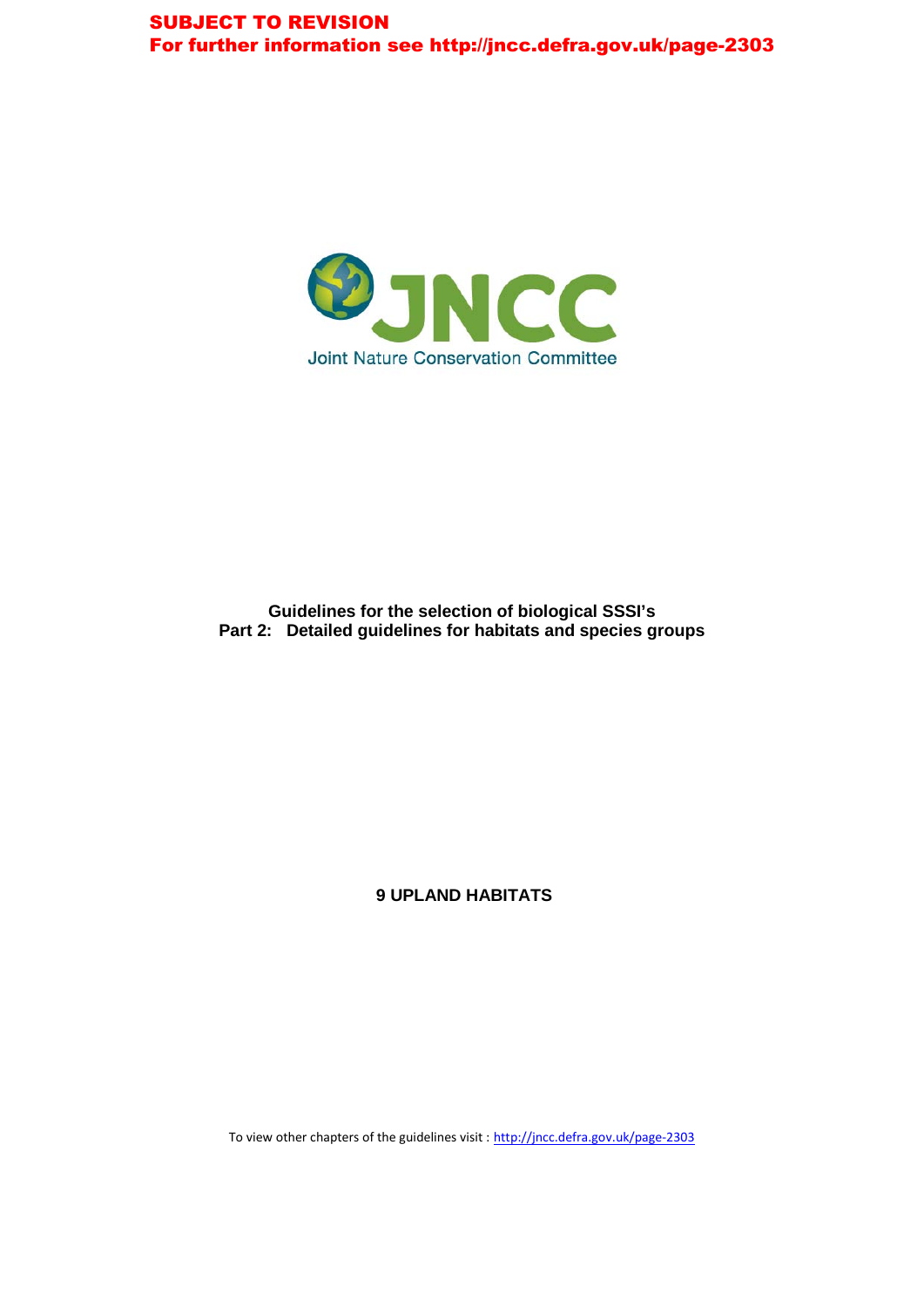#### **9 UPLAND HABITATS**

### **1 Introduction**

- 1.1 The uplands contain by far the most extensive of Britain's semi-natural habitats, occupying large and continuous expanses of the north and west and still covering at least 6.5 Mha (or 28% of the country). The principle of site selection by choice of exemplary areas must therefore apply to the more widespread features; for rare or highly localised features or those of outstanding international importance, however, the selection of all examples above a given quality should apply (see A, 4.4 and 4.6). Within uplands, a distinction is made between a lower **sub-montane** and a higher **montane** zone, the boundary corresponding to the potential climatic tree-line. An actual tree-line is seldom observable in Britain, where deforestation has been so prevalent, but the potential limit appears to be at just over 600 m in South Wales and the eastern Highlands, descending lower in more oceanic districts and reaching only about 300 m in the far north-west of Scotland (Thompson, Galbraith & Horsfield 1987). The distinction between the sub-montane and montane zones is thus often blurred, and the two usually merge through a broad band of transitional vegetation. In some districts the attitudinal range of uplands falls entirely within the sub-montane zone, and only in the Scottish Highlands is the montane zone strongly represented. Since it is the montane zone that contains outliers of true Arctic-Alpine habitats and species associated with the cold climates of high latitudes and altitudes and because it is in a relatively natural state, **the Highlands assume a particular importance for the selection of upland SSSIs.**
- 1.2 The uplands also contain some of the best and most extensive examples of natural vegetation in Britain. Cliff faces and ledges, whether on open hillsides or in enclosed ravines and gills, usually support fragmentary occurrences of plant communities which have been modified or eradicated by land management practices in more accessible situations. Within the sub-montane zone these include certain types of woodland and their characteristic herbaceous field layer communities, so widespread in the mountains of Scandinavia. Islands in lakes and rivers sometimes support fragments of original woodland, scrub or heath, but some have been modified by grazing and/or burning. Cliffs within the montane zone often provide refuges for relict communities and assemblages of Arctic-Alpine plants which are sensitive to grazing, fire or competition. They are also the important habitat of rupestral mosses, liverworts and lichens. The higher levels of many remoter and more acidic mountains in the Highlands have escaped significant modification by grazing animals and show relatively large areas of natural montane vegetation in accessible situations (Thompson, Galbraith & Horsfield 1987). While blanket bog has been extensively degraded, evidently by past land-use, there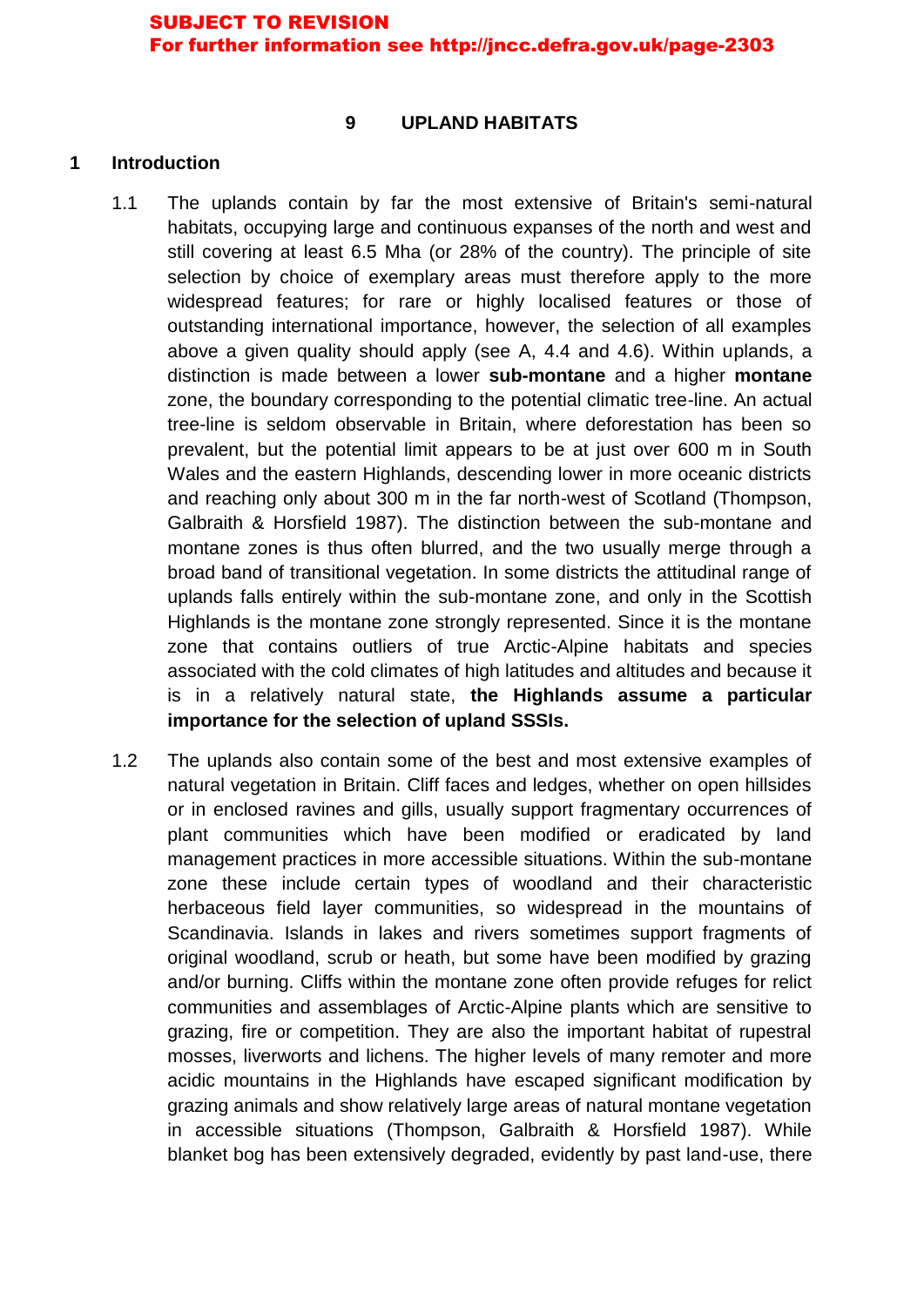still remain numerous areas, especially in northern Scotland, with relatively undisturbed surfaces dominated by Sphagnum species (see C.8).

- 1.3 Within any upland district, variations in geology and topography produce differences in drainage, aspect and soil fertility which have considerable influence on the nature of the terrain, flora and fauna and land-use history (Pearsall 1950; Ratcliffe & Thompson 1988). There are sharp contrasts between steep-sided and rocky mountains, with mainly thin, well-drained soils, crags and screes, and the gentler, undulating moorlands, which are often largely peat-covered and almost devoid of exposed rock. Whilst there is a prevalence of hard acidic rocks which give infertile soils and low carrying capacity for animals, local areas of limestone or other calcareous rock yield fertile soils and good productivity for both domestic stock and wild animals. Uplands typically contain a varied range of habitats, including kinds which are dealt with as quite separate categories in these guidelines. They virtually all have flowing fresh waters, originating as springs, flushes and rills which feed into larger watercourses, and many of them have tarns and lakes (see C.6). Blanket bog is so characteristically an upland and northern habitat type that it is dealt with again in this chapter, and most uplands also have a variety of soligenous mires (see C.7 and C.8). Some uplands have escaped the almost total deforestation of the past and have variously-sized expanses of native, semi-natural woodland (see C.2) on their lower slopes, albeit mostly well below the true climatic limit.
- 1.4 Since native woodland is now so fragmentary, the lower limits of upland sites are most usually defined by the boundary walls, fences or hedges of the uppermost enclosed fields of the hill farms. The distinction between upland and lowland is useful, though arbitrary, and cannot be expressed by any single attitudinal level applicable across Britain, for it has a latitudinal component, in the sense of northern, as distinct from southern, ecological and biogeographical features. The gradual descent of the lower limits of the submontane zone of the uplands (as defined above) in a north-westerly direction is, indeed, an important gradient of climatically-induced variation which the national SSSI series should seek to represent. Transitional communities between upland/northern and lowland/southern types are also of much interest. Under the extreme cool oceanic climate of the north and west of the Highlands, the lower agricultural zone is extinguished altogether in places, and the uplands become continuous with the coastlands. Where extensive afforestation of sub-montane uplands has occurred, as in so many areas, there is now a new kind of artificial lower limit, and such truncation tends to reduce appreciably the nature conservation value of the massifs concerned.
- 1.5 For practical reasons of site definition, it has seemed necessary to deal with uplands as geographical/topographical units and where appropriate to include, in the assessment of an upland unit, the evaluation of other major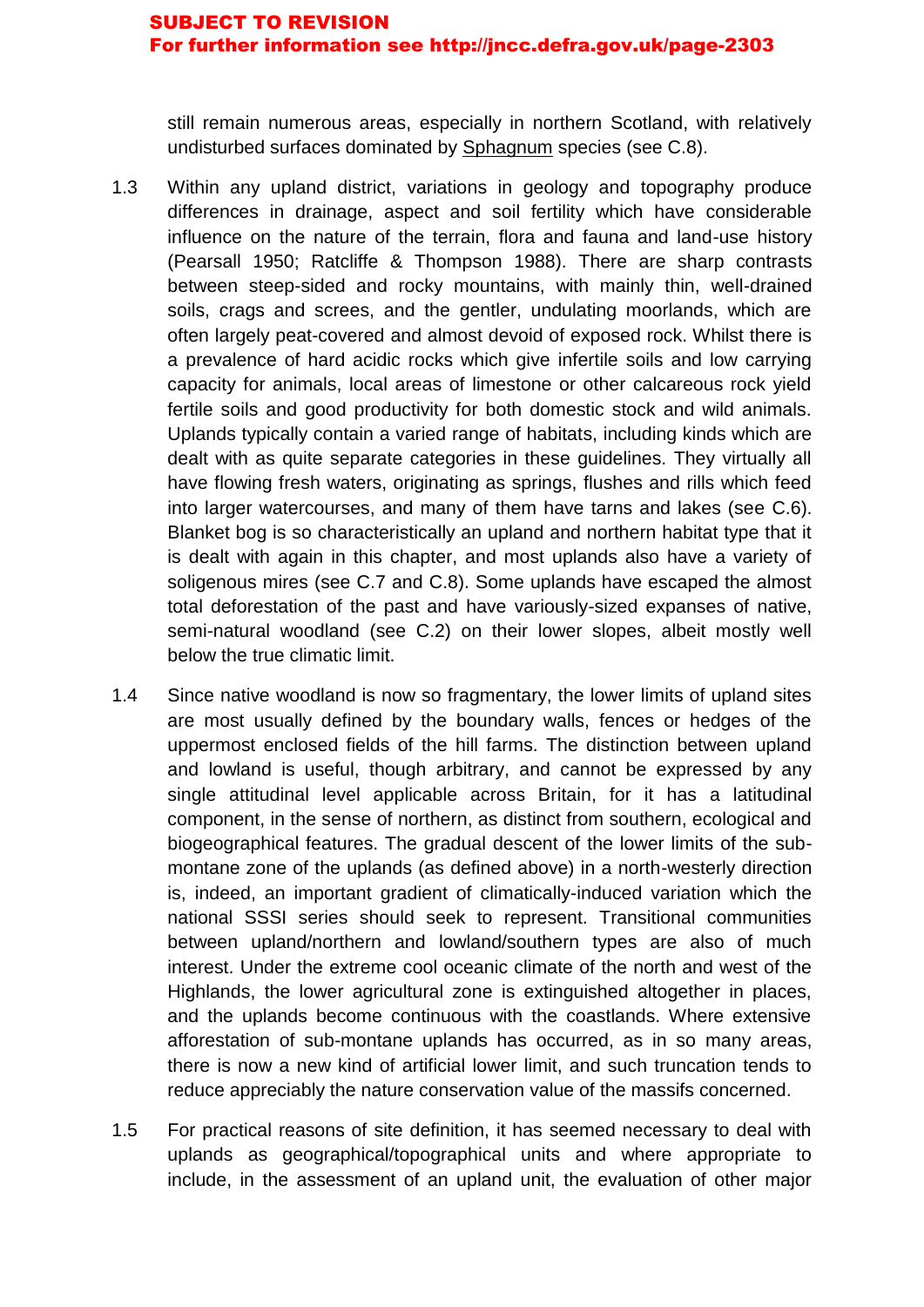habitats within or contiguous with that unit. This follows the procedure in A Nature Conservation Review, which should be consulted for a summary of the geographical and ecological diversity of upland ecosystems (Vol. 1, pp. 312- 329) and for a discussion of the definition of the lower limits of the upland formation (Vol. 1, pp. 22-23 and 288-289). An apparent difficulty now arises over the use of the National Vegetation Classification, because this makes no distinction between upland and lowland types but classifies plant communities purely on floristic affinities, so that, for example, all dwarf shrub heaths (Rodwell 1988) or all calcicolous grasslands (Rodwell 1985) are grouped together, regardless of geographical or attitudinal distribution. There is no real problem provided that it is remembered that the reference classification for upland plant communities is distributed between different main classes of vegetation (see Table 22).

## **2 International importance** (see also Ratcliffe & Thompson 1988)

2.1 The hyperoceanic climate at the most insular, western Atlantic edge of the European continent, combined with historically widespread human impact, has produced a distinctive landscape and range of ecosystems, which are not duplicated anywhere in the world. There is an unusually wide range of podsolic soils, grading into blanket bog peat, which in Britain has one of its most extensive world occurrences (see C.8, 1.4 and 2.2). The following biological features are particularly important.

## 2.2 Acidophilous dwarf shrub heath and scrub

These include not only sub-montane types dominated by Calluna vulgaris, Vaccinium myrtillus and Ulex spp. (H4, 8, 9, 10, 12, 16, 18 and 21 of Rodwell 1988 and W23 of Rodwell 1986), but also montane types with a wider range of ericoids (H13, 14, 15, 17, 19, 20 and 22).

## 2.3 Acidic and calcicolous grassland

Both sub-montane and montane types are dominated by species of wide distribution, but their occurrence as widespread communities (U1, 2, 3, 4, 5, 6, 7, 16, 17c and 20 of Rodwell 1989, CG9, 10, 11, 12, 13 and 14 of Rodwell 1985, and M25 of Rodwell 1986-1987) is often limited to Britain and Ireland.

## 2.4 Fern- and bryophyte-rich vegetation

Many upland plant communities are rich in ferns, and there are distinctive scree types (U18, 19, 21, 22 and 23). The presence of a bryophyte layer, usually dominated by mosses, is characteristic of many heaths, but in the western Highlands there is a very local community in which this layer beneath dwarf shrubs is dominated by leafy liverworts - a type probably unique in the world (H21b) (Ratcliffe 1968; Hobbs 1988). The extent of montane moss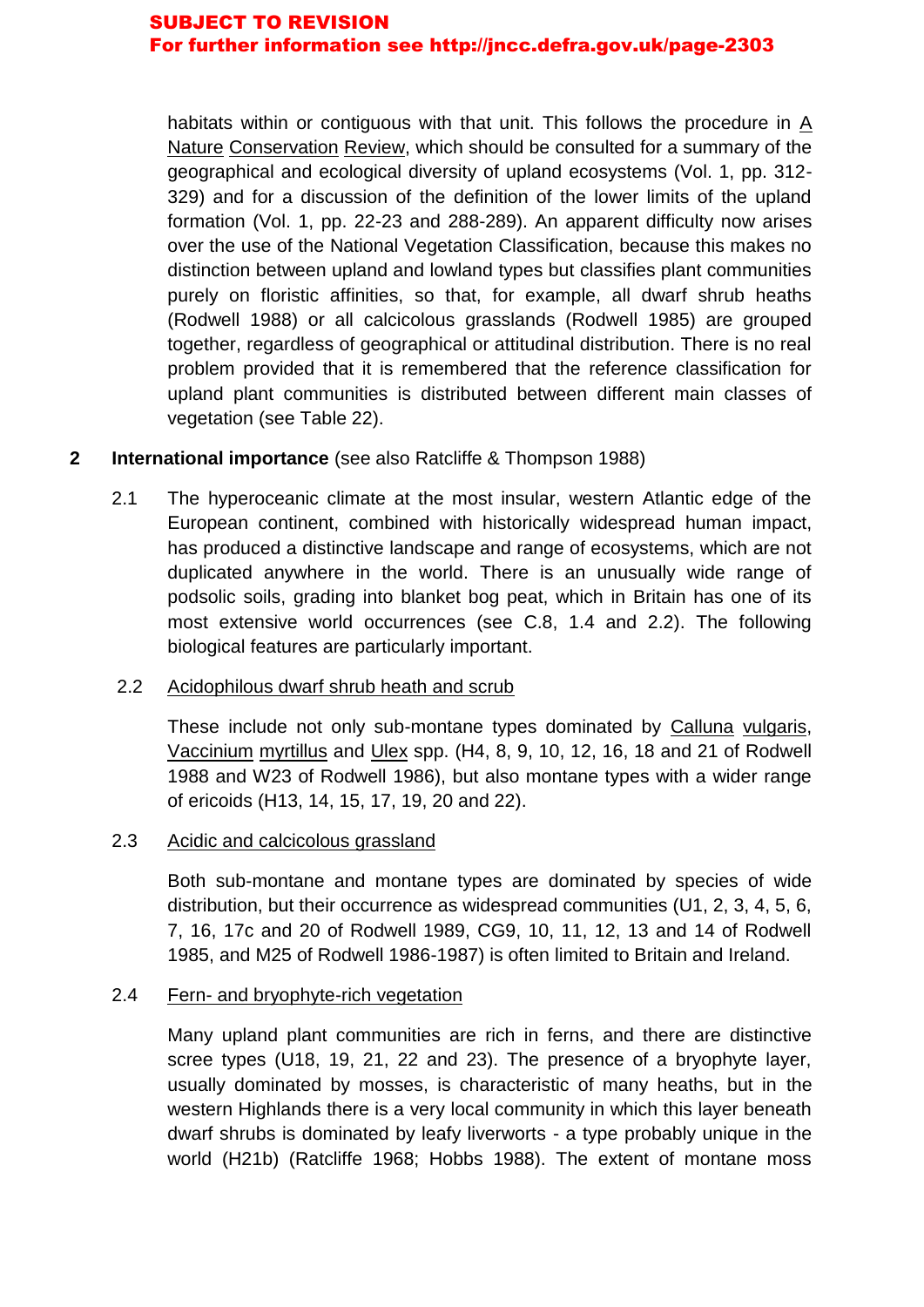heaths dominated by Racomitrium lanuginosum and Rhytidiadelphus loreus is also a globally rare feature (U10 and 13 and H20).

## 2.5 Montane plant communities generally

These represent southern and oceanic outliers of Arctic-Alpine fell-field and mountain tundra and are especially important in the Scottish Highlands. Though these cover only a small area compared with the main continental occurrences, they show considerable diversity and presence of distinctive oceanic facies of some communities (H19 and U8, 9, 11, 12 and 14).

## 2.6 Blanket bog (see also C.8, 2.2-2.6)

Soligenous mire and wet heath communities (M6, 10, 11, 15, 16, 17, 18, 19, 20 and 23) are included here.

## 2.7 Phytogeographical interest

In addition to the uniqueness in floristic composition of many upland plant communities, there are unusual combinations of species representing different geographical elements of flora - Arctic-Alpine, Arctic, Alpine, Southern Atlantic, Mediterranean, Northern Continental, Southern Continental, etc. (Matthews 1955).

## 2.8 Ornithological features

These are dealt with under C.14. They include large and important populations of some species (e.g. golden eagle and peregrine), high breeding densities (e.g. raven, buzzard and ptarmigan), insular races (red grouse and golden plover), ecological adaptations (greenshank and wood sandpiper) and southern tundra assemblages (notably in the Flow Country and on large mountain plateaux).

## 2.9 Other faunal features

These are less well studied, but they certainly include relict assemblages of invertebrates of considerable zoogeographical interest.

2.10 The recommendation in World Conservation Strategy (IUCN 1980) that the Scottish Highlands should be regarded as a "priority biogeographical province for the establishment of protected areas" is a recognition that in this most mountainous part of Britain various wildlife elements combine to give a region of outstanding nature conservation interest.

## **3 Habitat selection requirements**

3.1 The overall requirement is that sites be selected which represent adequately the variety and extent of upland habitats, flora and fauna present within each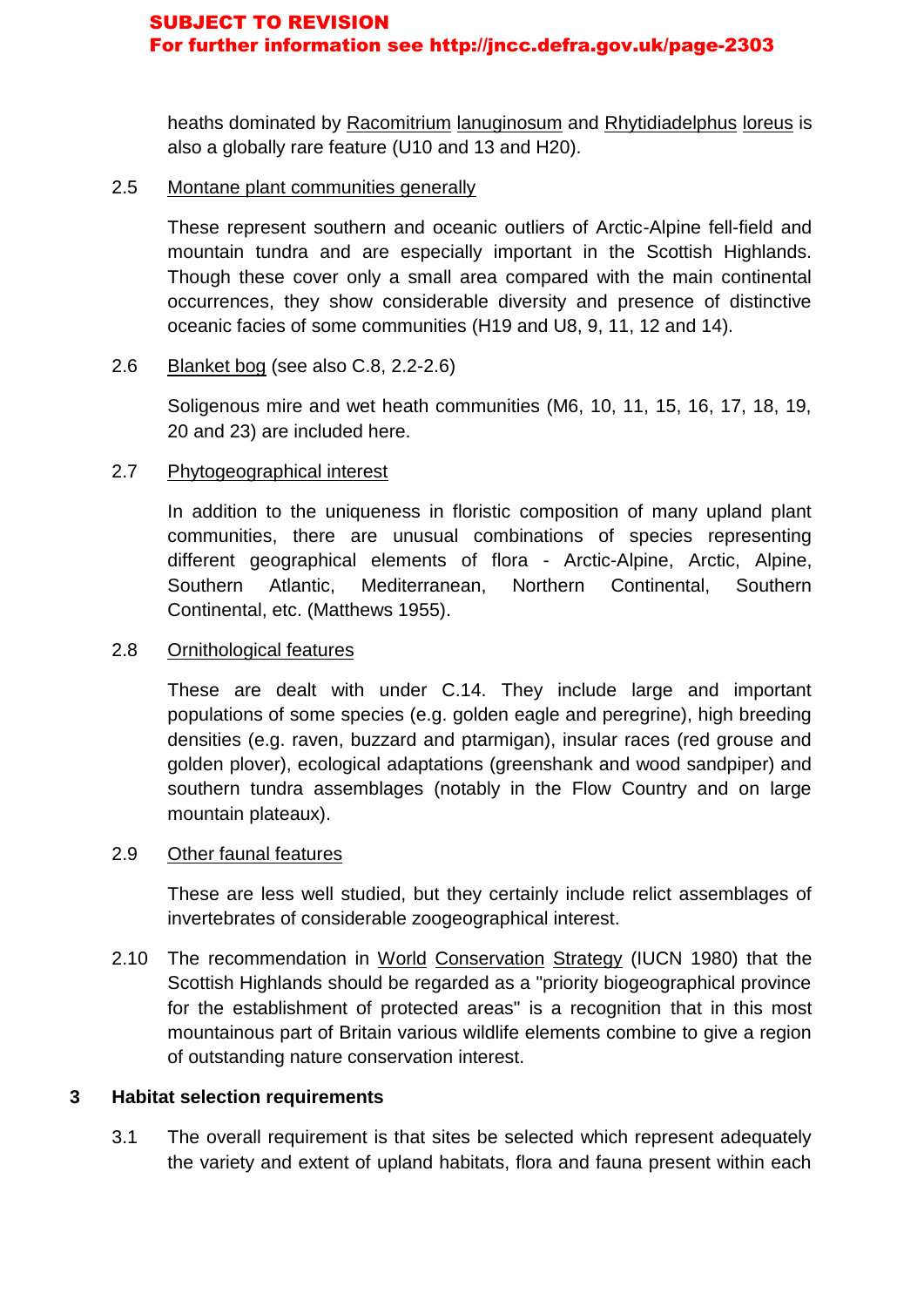AOS, and thus within Britain as a whole. In some districts, such as south-west England, the choice is very limited, whereas in parts of the Highlands it is extremely wide. In districts with a wide range of upland features, the following habitats are characteristically present:

Dwarf shrub heath, dry to wet Grassland, dry to wet Moss and lichen heath (both fell-field and snow-bed types) Flush and valley bogs (soligenous mires) Blanket bogs (ombrotrophic mires) Crags, screes and boulder-fields Springs, rills and flushes Rivers Lakes and tarns

- 3.2 Each of these habitats has both sub-montane and montane types, and all the variants present must be represented, as well as the strictly montane late snowbeds, fell-fields and solifluction and ablation features. All except the blanket bogs also have a range of types according to varying soil base status, from acidic to calcareous, and this range of variation must also be represented. Other geological differences reflected in soils and vegetation, within the ranges of both acidic rocks (gritstone, granite, rhyolite, quartzite, etc.) and basic rocks (dolerite, gabbro, peridotite, serpentine, etc.), need to be represented also.
- 3.3 The general range of variation in upland habitats within an AOS has to be determined by survey. While there will always be local climatic gradients and variations, especially according to altitude, the major climatic differences (in comparing similar situations) will be **between** and not within AOSs, and these main geographical gradients and their ecological expression are covered by the national network principle. Nevertheless, in some parts of Britain there are fairly steep regional gradients of climate, especially in an east-to-west direction, and, where these produce clear vegetational differences between different upland areas within an AOS, they should be represented by the selection of separate sites to represent such variation. Major differences in vegetation within the uplands of any one AOS are, nevertheless, related mainly to geology and topography. **The primary choice is thus to select areas representing those main geological formations which appear to account for significant ecological variability between upland massifs within the AOS.** This does not necessarily mean that all the main formations have to be represented as a matter of course; for example, the greywackes and shales of the Ordovician Series often give very similar ecological conditions to the comparable rocks of the Silurian. It is more important to be aware of pedogenically important differences in petrology within rocks of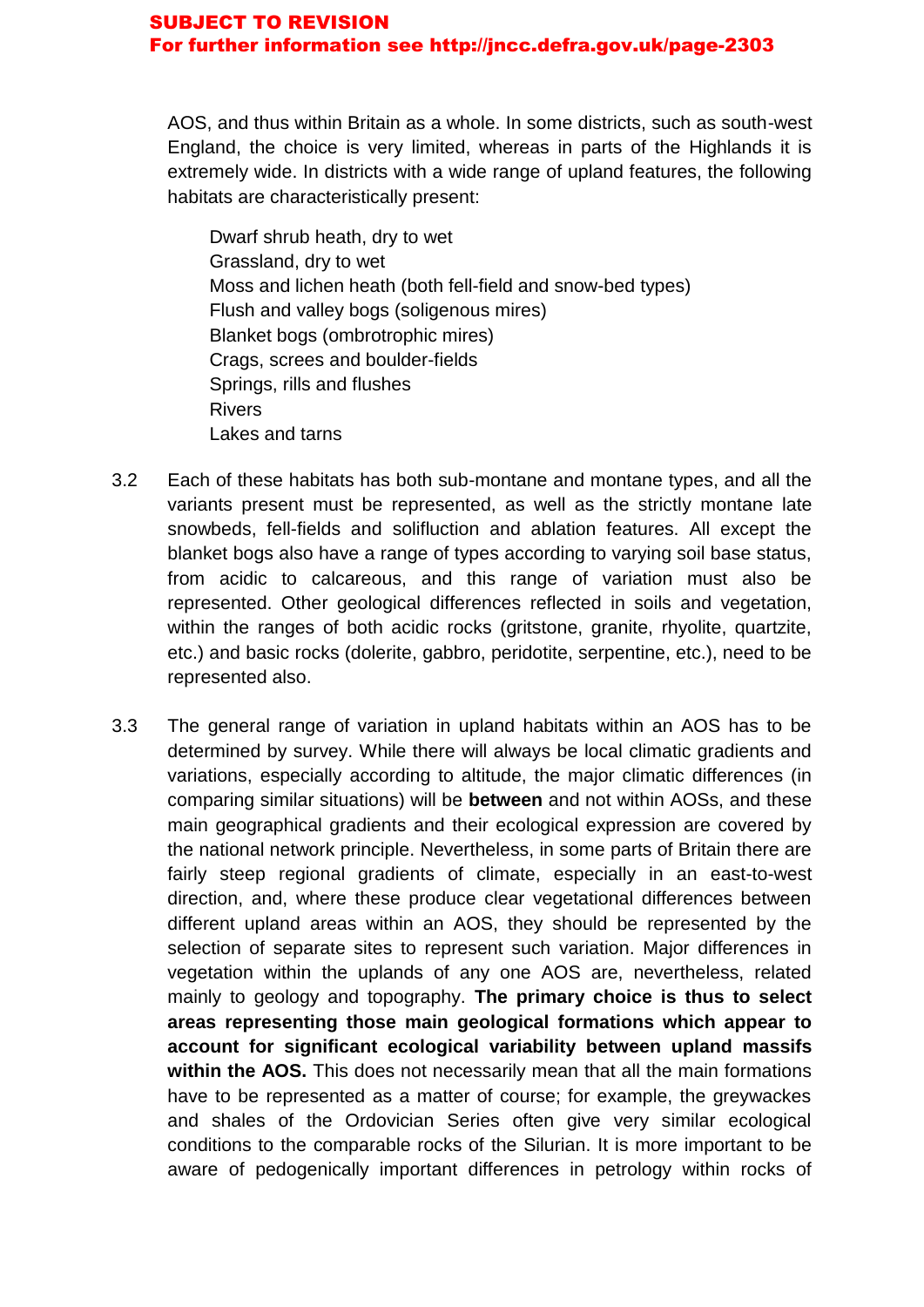similar age, for example between the calcareous mica-schists and the acidic granulites and gneisses of the Moine Series.

- 3.4 In assessing these geologically-determined ecological differences between uplands, there are three major kinds of variation to consider:
	- 3.4.1 differences in physiographic and especially glacial history, which can produce large topographic differences;
	- 3.4.2 physical differences in rock types, especially in weathering properties of rocks, which give rise to differences in topography, permeability of soils and development of erosion and solifluction features;
	- 3.4.3 chemical differences in rock types, especially those affecting the base-status (notably  $Ca^{++}$ ) of the derived soils and drainage waters and reflected in vegetation and land-use history (see McVean & Ratcliffe 1962, Chapter 12).
- 3.5 In the most mountainous AOSs, the selection of sites will usually include at least one of the highest massifs, because these have the greatest development of montane habitats. It may be that a single area can be identified which contains a good range of variation in most of the important upland habitat types present within an AOS. More usually, the best examples of various major features will occur in separate massifs, so that their representation will require choice of more than one upland area. The steep mountain terrain with an abundance of open rock habitats tends to occur in different areas from the gentle, heathery grouse moors and extensive blanket bogs. Important areas of calcareous rocks may be well separated from the best acidic mountains. The best montane areas do not always adjoin the best sub-montane ground. Ornithological interest may not coincide with that for botanical features, and so on.
- 3.6 In fact, a single massif hardly ever contains all the distinctive features, and certainly not all the best examples of these, in an AOS with extensive occurrence of uplands. **It is thus necessary to build up a suite of sites for each AOS according to the amount of ecological variety present and how it chances to be distributed.** So much depends on the extent of upland habitats and their variability that more precise guidance is difficult, but the aim should be to select sites sufficient in both number and extent to represent the best examples of the main features listed above, in so far as they are present within an AOS. While no figures can yet be prescribed, there should be a presumption that AOSs with the most extensive occurrence of uplands will require the largest representation of sites, as regards both number and extent.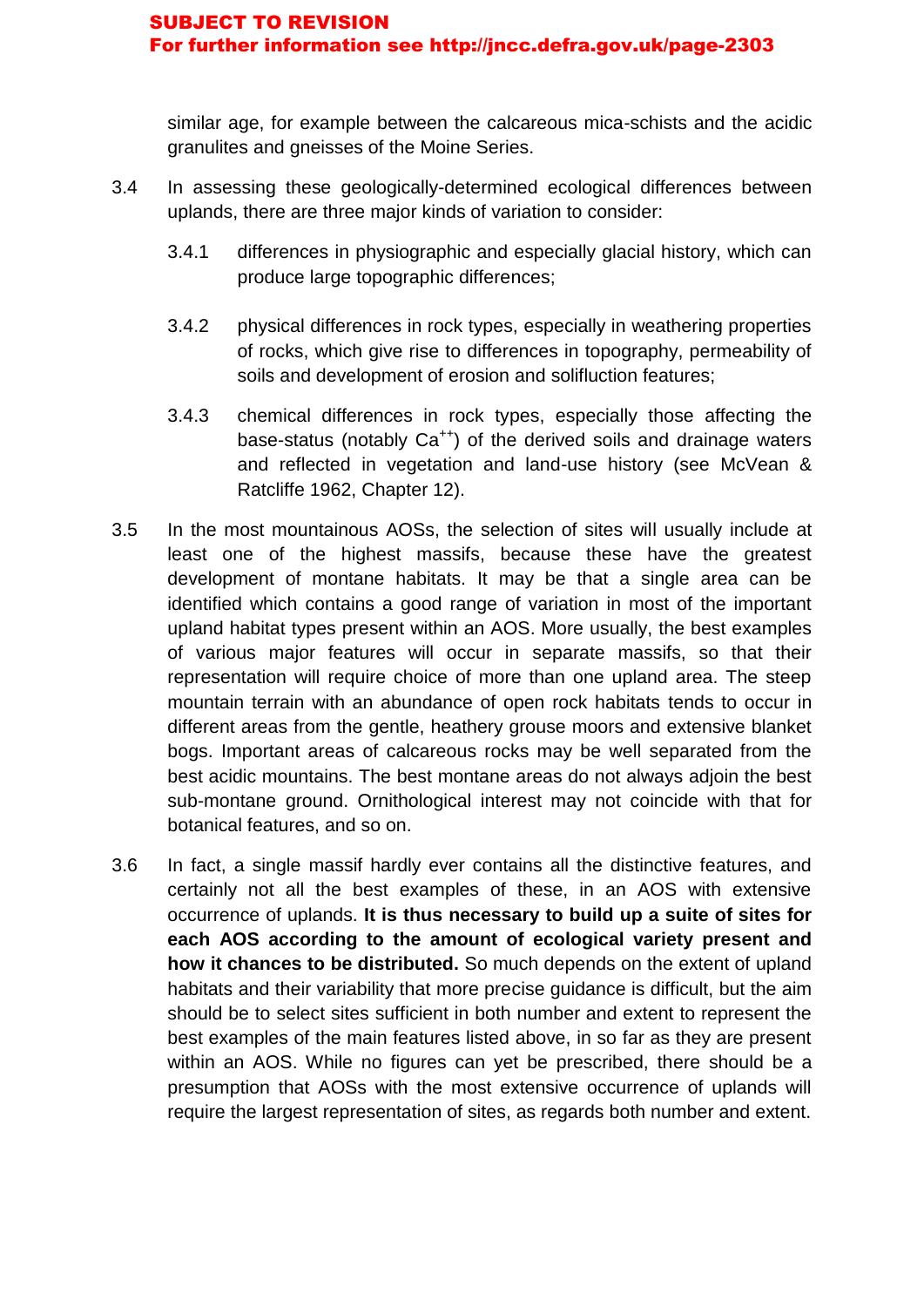#### **4 Delineation of sites: the topographic unit, minimum size and site integrity**

- 4.1 Since upland ecosystems usually extend continuously over large tracts of country, sites are seldom self-defined in the manner of those representing habitats which now exist as fragmented 'islands' in the lowlands. The definition of boundaries is thus a most crucial part of the identification and selection of upland sites. This at once raises questions about the appropriate size of each site and the extent of its component features. Its area must be large enough to give adequate representation of the important features which it is desired to conserve, but not so large as to incur unjustifiable resource costs or land-use constraints or to negate the concept of "specialness". There is next presented, accordingly, a discussion of general principles to be considered and followed in the delineation of upland site boundaries. It follows the precepts on boundary definition set out in B, 5 and the general guidance, referring particularly to uplands, given in B, 5.8; these should be consulted.
- 4.2 Most mountain massifs have a common topographic structure consisting of main summit, upper slopes and shoulders, subsidiary summits and spurs, lower slopes and drainage streams. There is also a range of aspects, signifying varying exposure to sun and wind, which becomes more pronounced with increasing steepness of slope. Variation within, as well as between, massifs arises from differences in altitude, aspect, exposure and steepness and from presence and extent of crags, screes, ridges, hollows, lakes and other topographic structures, of which the biological features are a product. High and heavily glaciated mountains tend to have the greatest variety of these geological/topographic features. Yet even low moorlands often have a variety of terrain, producing wide differences in ground wetness and depth of peat and in standing water bodies ranging from small pools to large lakes.
- 4.3 Site selection has to make the best of the particular situation. The aim should be to select a topographic unit as complete as possible in regard to these physical features, so that it runs from the highest to the lowest feasible elevation, in relation to all directional aspects. Ideally, this means representing all the different catchments which drain from the main watershed, down to the point at which open hill ground changes to enclosed farmland or plantation woodland. The walls, fences or hedges forming the edges of these contrasting habitats often make appropriate boundaries, but stream and river courses, lake margins or roads sometimes best delimit part of a site (see Figure 7). High watersheds should preferably not be used as boundaries. They produce very artificial limits to an upland site, effectively reducing it to an inadequate segment of the full massif and especially curtailing the extent of the summit habitats, communities and species which are usually amongst the most important but most restricted features. In an extensive massif, a relatively high-level boundary may, however, be necessary for part of the site. In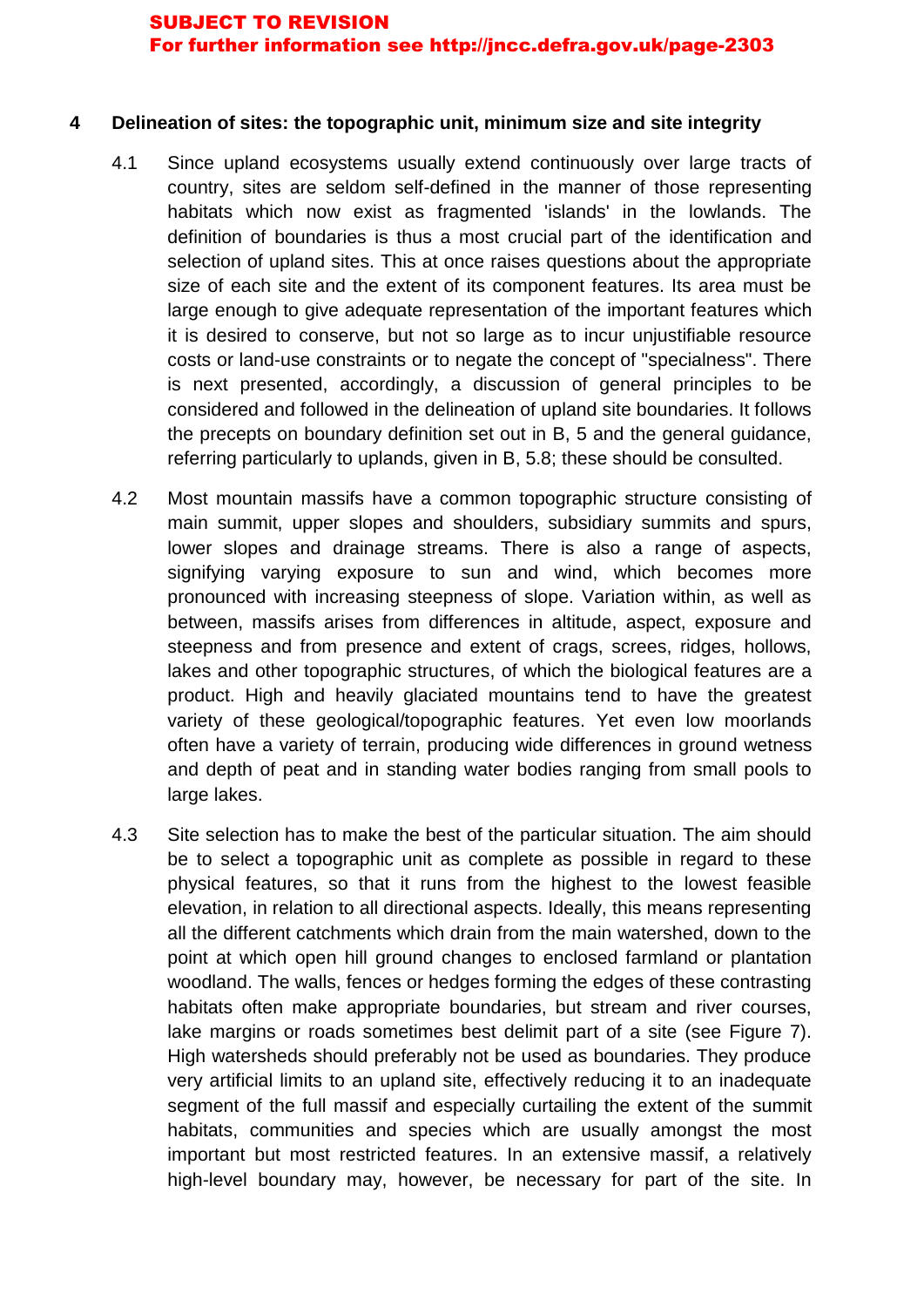coastal massifs, where there is continuity between upland and maritime habitats, the site boundary may be best defined, at least in part, by the seashore.

4.4 The use of transects or vertical belts and slices to delineate upland SSSIs will not suffice. Such a procedure gives a wholly artificial character to the site, omits the full pattern of relationships between the different physical and biological site features, and tends to exclude many of the important site attributes. It also puts the viability of many animal species at risk, especially the more mobile which need to cover a large area. Each pair of the larger predators may need an area of a few thousand hectares to support it, and species such as the golden eagle, merlin and hen harrier are especially vulnerable to habitat fragmentation. Some birds, such as twite, golden plover and greenshank, also feed in one habitat but breed in another, often some distance apart. In Wales, the woodland-nesting population of red kites depends largely on open hill ground as feeding range.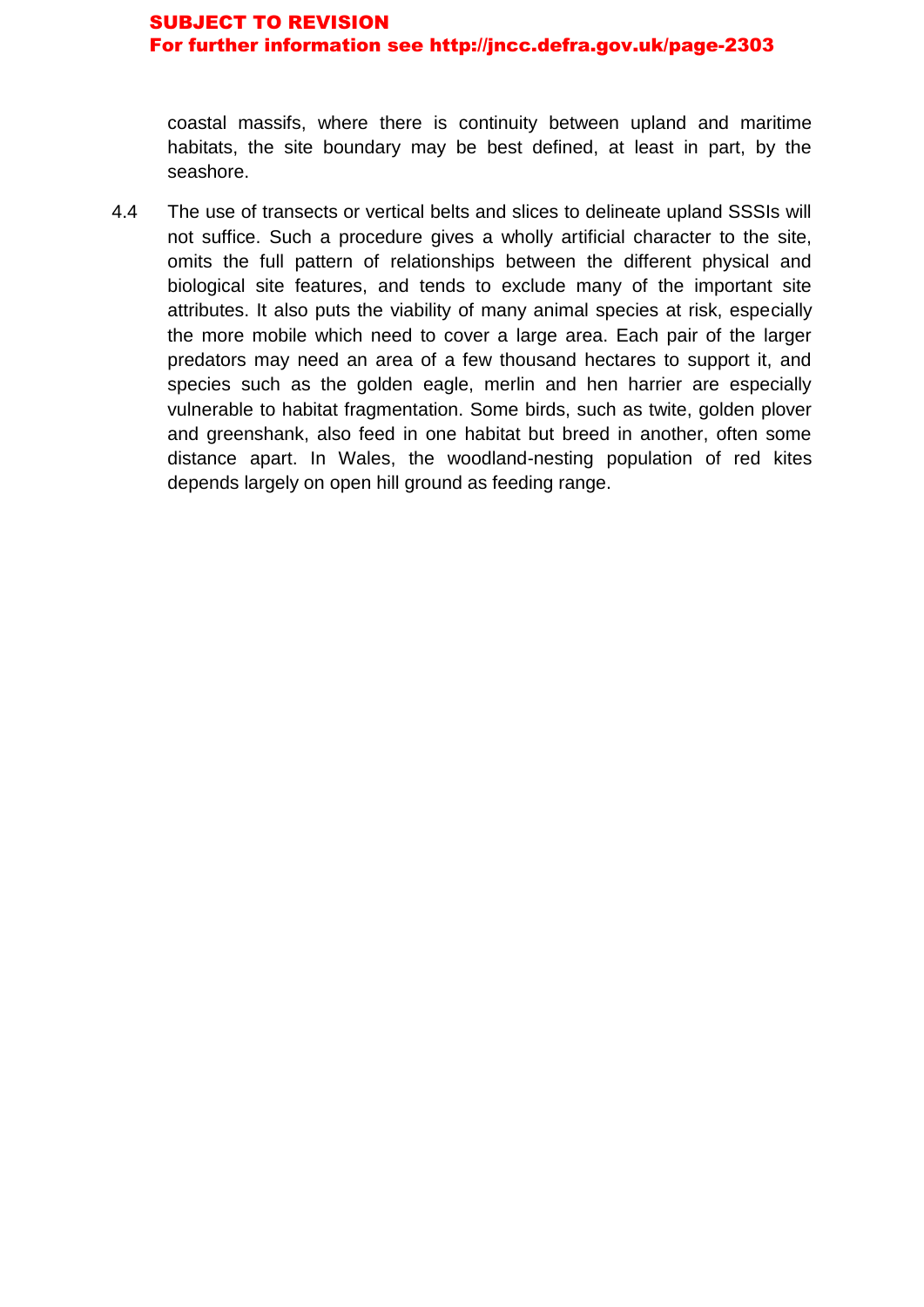

**Figure 7** Selection of a topographic unit (see 4.3): map of Cairnsmore of Fleet, Galloway, showing (thicker line) what might once have been an ideal SSSI boundary, following rivers, roads, limits of enclosed land, etc., and the much less satisfactory boundary finally notified (thinner line), which was determined by the intrusion of large blocks of conifer plantations. Reproduced from the 1946 Ordnance Survey 1:63,360 map (One-inch Popular Edition, Sheet 87) with the permission of the Controller of Her Majesty's Stationery Office C Crown Copyright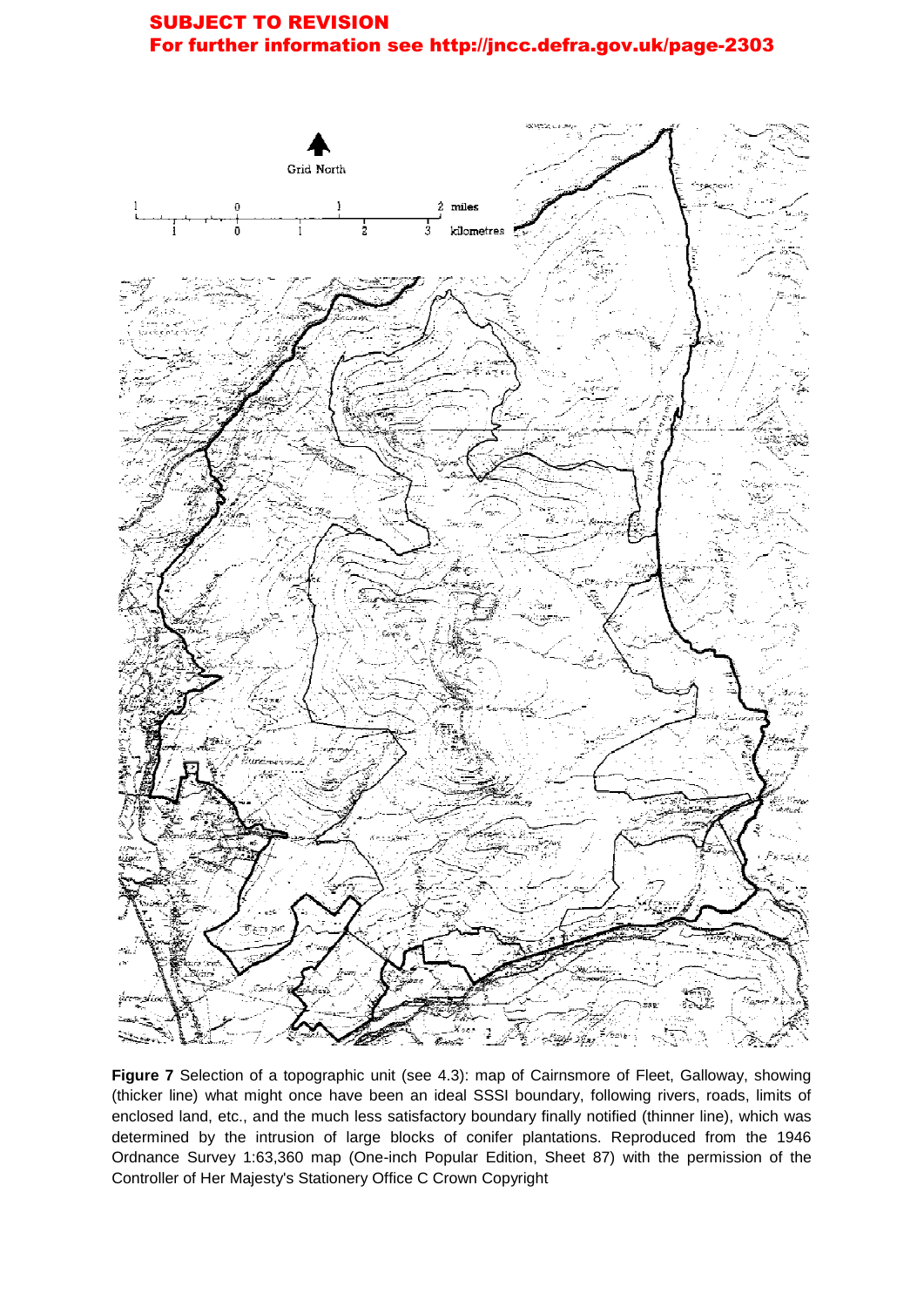- 4.5 The ecological complexity that needs to be represented within a single site can be illustrated through the example of a widespread plant community, that which is dominated by heather (or ling) and termed Callunetum vulgaris (McVean & Ratcliffe 1962, pp. 28-30). Callunetum varies in form and floristic composition according to aspect and altitude within a single massif and usually also shows a series of growth stages resulting from rotational burning. The full range of flora and fauna of Caliune turn depends on this ecological diversity, which changes both spatially and in time. Golden plover will, for instance, only breed on heather ground while the growth is fairly short. The population sizes of the associated species also depend on the extent of Callunetum. Red grouse numbers are much affected by heather management, but the retention of a viable population in isolation from other populations must depend partly on a sufficient extent of heather ground within the site; and while smaller birds, such as meadow pipits, and many insects could survive within much smaller areas, the merlin which feeds on them needs quite a large extent of heather moorland to support each pair.
- 4.6 Within a single massif, Calluneturn vulgaris shows a range of variation to other types of heather community, such as the kinds with Sphagnum carpet as the ground becomes wetter, those with an abundance of liverworts on steep and shaded slopes, a prostrate growth form with an abundance of lichens with increasing altitude and exposure, and combinations with other montane dwarf shrubs or with herbaceous plants on base-rich soils. Heatherdominated vegetation also gives way to blanket bog on the wettest ground, to flush bog where seepage water comes to the surface, to snow-bed communities in sheltered hollows, to moss and lichen heaths on high exposed tops, and to grasslands on base-rich soils. Some of these variations and transitions are encountered only on different massifs or even in different districts, but the representation of the range of heather communities and of the totality of their relationships even within a single massif usually requires selecting a fairly large area of hill ground.
- 4.7 **The selection objective is to represent within each upland site the range of recorded features in their particular dynamic and spatial relationships.** Selection of topographic units is the best way of achieving this and also helps to keep the proportional areas of the different habitats in appropriate balance. For instance, except where afforestation or hill land reclamation has removed large areas, the sub-montane zone will usually occupy a far more extensive area than the montane zone. While the submontane zone may sometimes be considered to contain only large areas of widespread vegetation types, most of these are confined to Britain and Ireland (see 2.3 above) and are crucially important as the primary habitat for many of the vertebrate animal populations. Whenever possible, the important and varied relationship between these two zones should be represented by the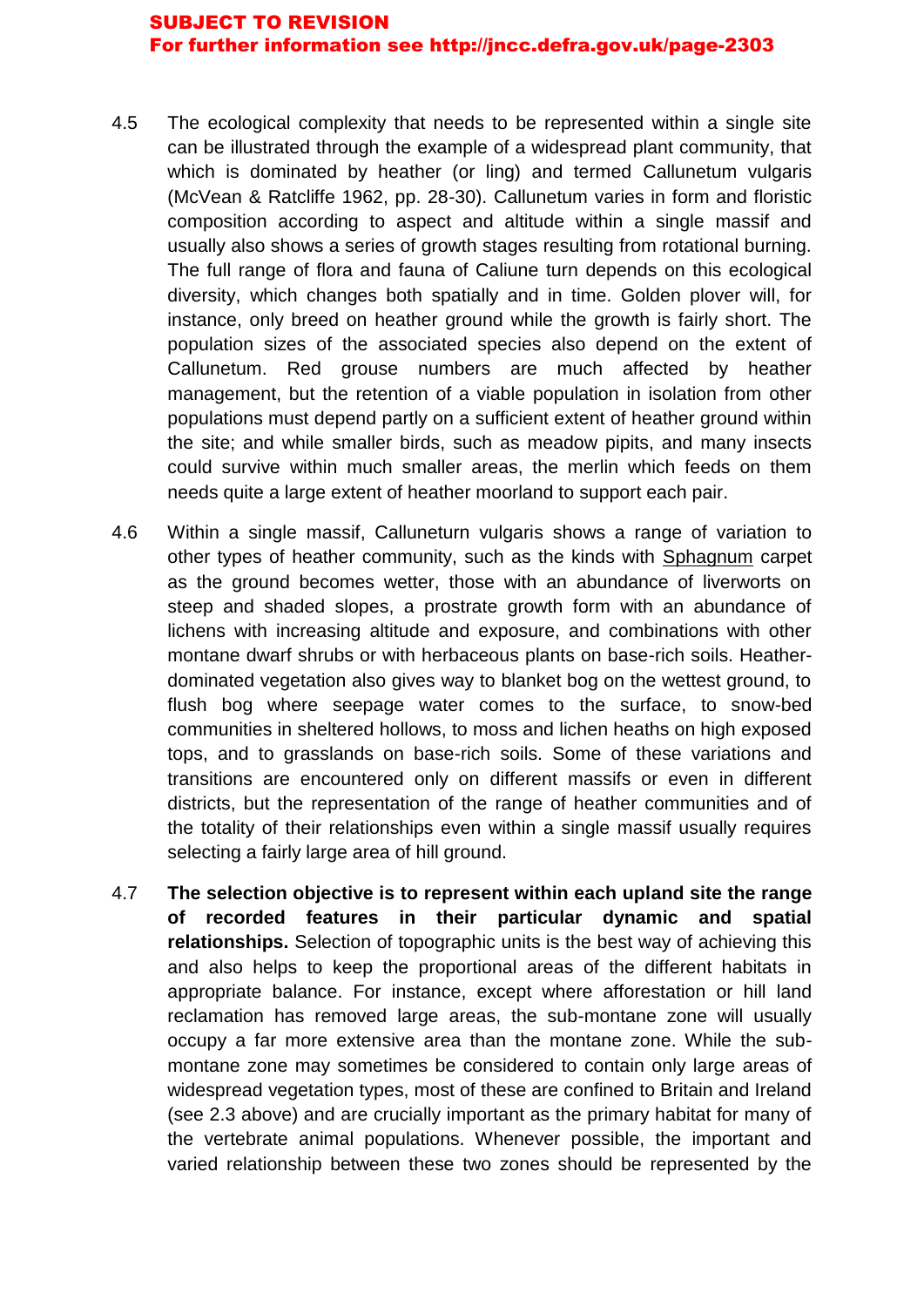continuity which exists within a single site. The topographic unit expresses the completeness of this range of habitats, communities and species and their relationships, but it is a concept best appreciated on the ground or from a map (see Figure 7). The scientific case for representing topographic completeness is exemplified by the need for lakes and streams within completely unafforested upland catchments in current studies of acid deposition. Critical studies revealing the onset of acidification and its continuing trend in the Galloway uplands have only been possible because certain hill lochs have chanced to survive in unmodified catchments: lochs in even partly afforested catchments show a distorted picture which masks the acidification trend revealed by the diatom sediments in the undisturbed lochs (Flower & Battarbee 1983). It is necessary to retain, in any one massif, the fullest available range of peat deposits and lake sediments for their importance in palaeoecological studies (Birks 1988).

- 4.8 There are, nevertheless, situations in which selection of an upland topographic unit is inappropriate and can be waived. This applies especially where there has been substantial encroachment on the lower slopes of an upland area by land reclamation or afforestation, but where the remaining semi-natural habitats above this enclosed ground retain a high interest or are the only good examples within the AOS. Another example is where the interest lies mainly in cliff and scree vegetation and these habitats are located within areas where the surrounding land has vegetation of much lower nature conservation value (e.g. Nardus grassland) which is adequately represented within other sites chosen as topographic units. In these situations, boundary determination will be a matter of taking each case on its own merits. Conversely, there are some areas, especially with ornithological interest, where it will be desirable to include within a site some of the enclosed marginal land lying below the upland boundary and consisting of grassland, mire or even woodland. Such cases will require wider consultation with the relevant CSD habitat and species specialists in order to select appropriate areas and boundaries. Marginal land is often of considerable importance for certain species-groups, especially of animals; and for some it is the juxtaposition between the enclosed and unenclosed land which is important, the two types both being essential segments of a home range.
- 4.9 When all these factors are considered, the desirable **minimum size** for an upland site, based on selection of a topographic unit, will be of the order of 4,000 ha (10,000 acres), though some isolated, compact or especially steep massifs or those with special but localised geological features may be smaller. Other situations where it is not appropriate to select topographic units are given in 4.8, and these areas will also tend to be less than 4,000 ha. Other sites, with more massive mountain landforms or more varied geology or with important features spread over a large area, need to be larger still.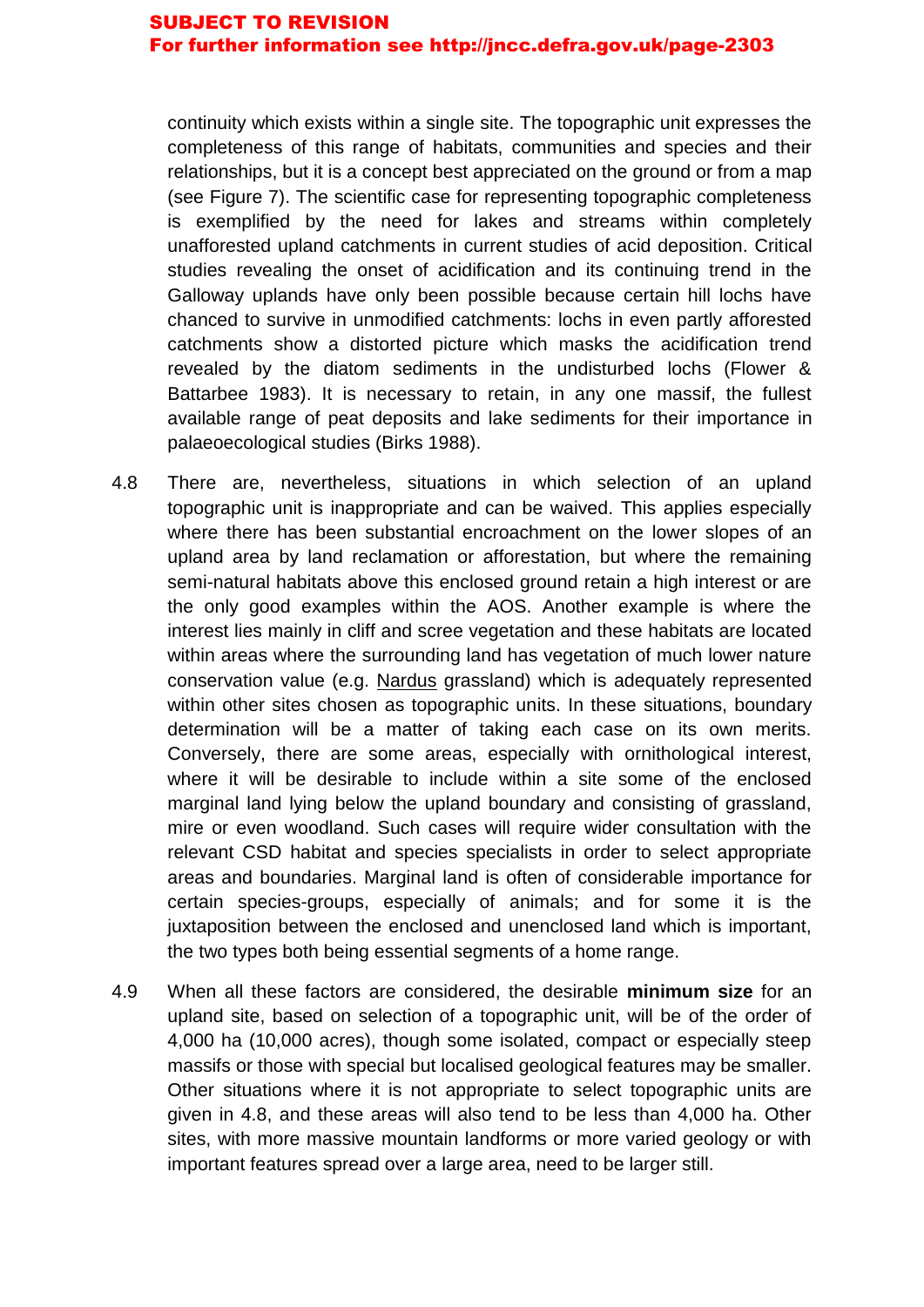4.10 Once an upland site is thus delineated, it is considered to have a completeness or **integrity** which should be defended against damaging operations, as indicated in B, 5.13.

## **5 Total extent of upland SSSIs**

- 5.1 For many of the widespread upland habitats, it will be sufficient that the best example within an AOS be represented, with their extent determined by the choice of the appropriate topographic unit for the site as a whole. Vegetation types of wide ecological amplitude may, however, receive multiple representation when several sites are selected to represent the range of upland habitats within an AOS: this is appropriate for reasons discussed in 4 above. For rare and specialised features, and particularly for those habitats which occur only within one or a few AOSs, single examples will not be enough and larger representation should be sought. For the following rare habitats, there should be a presumption in favour of selecting all good examples, quality being determined by extent, floristic conformity with NVC types, lack of disturbance and presence of any features special to the particular habitat.
	- 5.1.1 Calcareous habitats forming notable montane plant refugia (cliffs, screes, grasslands, marshes and flushes) (CG9, 10, 11 and 12 (see also 5.2.4) of Rodwell 1985, M7, 10, 11 and 12 of Rodwell 1986- 1987, and U14, 15 and 17 (see also 5.1.5) of Rodwell 1989)
	- 5.1.2 Calcicolous heaths of mixed dwarf shrubs and herbs (including Dryas octoyetala and species-rich Calluna vulgaris heaths) (CG13 and 14, and H10d and 16a of Rodwell 1988)
	- 5.1.3 Limestone pavements (see also C.5, 1 and Table 11)
	- 5.1.4 Serpentine habitats Open rock Closed heath (except in Shetland, where the best area on Unst and the best on Fetlar should be selected)
	- 5.1.5 Ungrazed ledge vegetation (willow scrub, tall herbs and ferns) (U16, 17 (see also 5.1.1), 19 and 24, and W20 of Rodwell 1986)
	- 5.1.6 Hepatic-rich dwarf shrub heath (H21b) (see 2.4)
- 5.2 Some habitats have an extremely localised distribution but can be fairly extensive within their range (e.g. some communities of late snow-beds in the Scottish Highlands). For these, representation should lie somewhere between one and every example within an ADS: up to five of the best examples will often be appropriate, but this may sometimes be increased. Published descriptions in McVean & Ratcliffe (1962) and those available in the NVC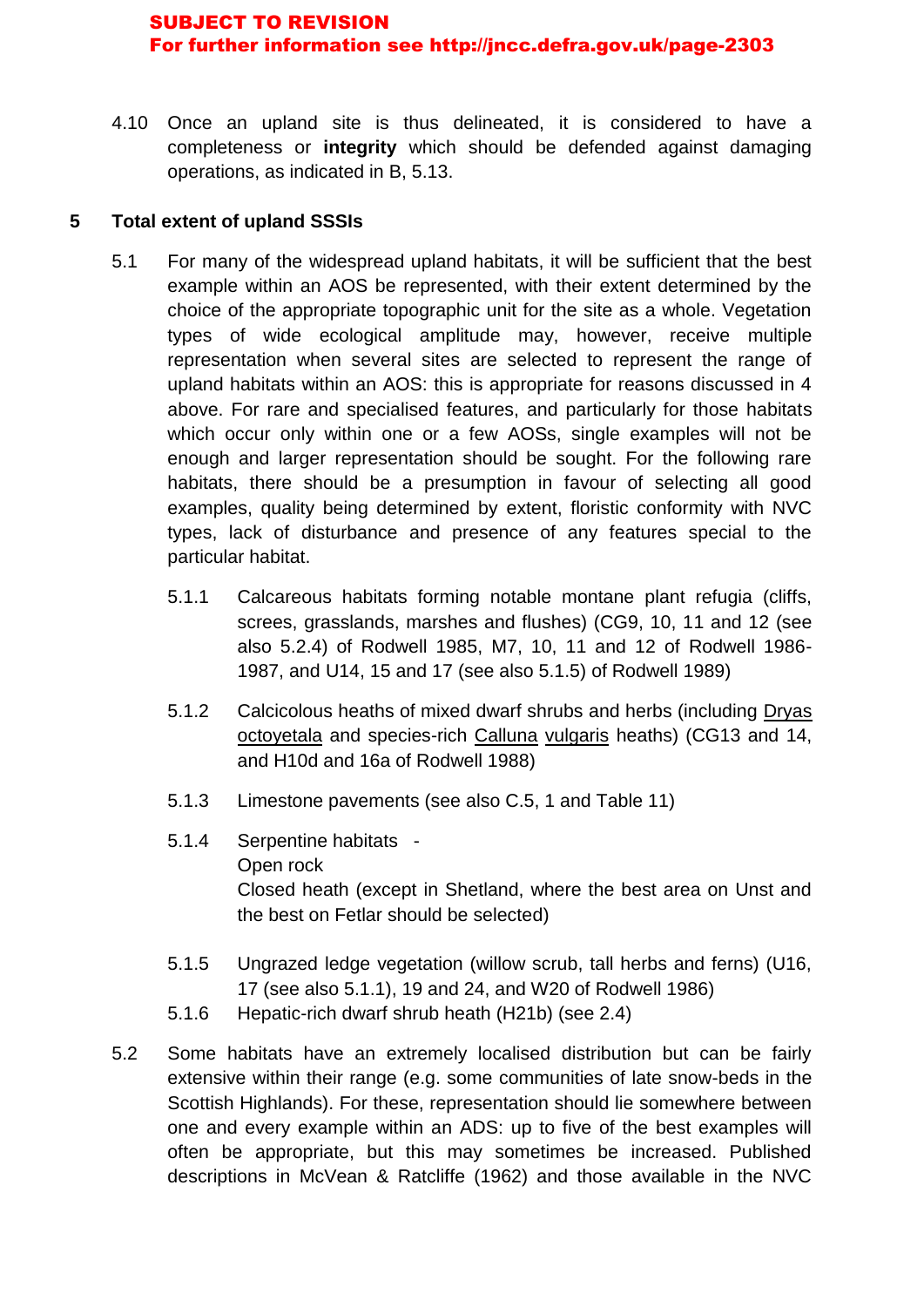indicate distribution and size range of types against which to judge selection needs, but the opinion of CSD specialists should be sought. The following vegetation types belong to this category, and any others becoming rare through land-use impacts should be added, e.g. Calluna heath in Wales.

- 5.2.1 Montane dwarf shrub heaths (examples particularly rich in Arctostaphylos uva-ursi, Arctous alpinus, Loiseleuria procumbens, Salix herbacea and Juniperus communis ssp. nana) (H13, 14, 15, 17 and 19)
- 5.2.2 Lichen heaths (H13 and 19 stands with abundant lichens)
- 5.2.3 Moss heaths (U10 and 13 and H20) Species-poor Racomitrium lanuginosum (extensive areas in the Highlands; any remaining area south of the Highlands) (U10a, b, and H20) Species-rich Racomitrium lanuginosum (U10c) Rhytidiadelphus - Hylocomium (U13)
- 5.2.4 Montane fell-fields and patterned ground (Juncus trifidus and dwarf herb communities) (CG12 (see also 5.1.1) and U9)
- 5.2.5 Late snow-bed communities (Sibbaldia procumbens, Salix herbacea, Dicranum starkei and Cryptogramma crispa - Athyrium alpestre) (U11, 12, 14 and 18)
- 5.2.6 Complexes of montane springs, rills and flushes
- 5.2.7 A number of plant communities are restricted in their distribution outside the Scottish Highlands, but because of their international importance merit special attention further south. These communities are H4 (present in south-west England), H8 (restricted to south-west England, Wales and Shropshire), H10 (rare south of Scotland), U13 (rare in the Southern Uplands of Scotland), U16 (rare south of Scotland), U17c and CG11 (very rare south of the Scottish Highlands), M10 (rare in Wales) and M11 (very rare in North Wales). The international importance of some other communities is still debatable, but nevertheless H9, 12, 19, 21a and 22a and U17 should also be given special attention outside Scotland.
- 5.3 The combined extent of upland habitats within SSSIs, as a proportion of the total area remaining, will vary between AOSs because of geographical differences in occurrence of the specially important features. Because they represent the last large expanses of undeveloped semi-natural and natural habitat in Britain, the uplands as a whole have a particularly high value for nature conservation. But, although they may still be extensive at present,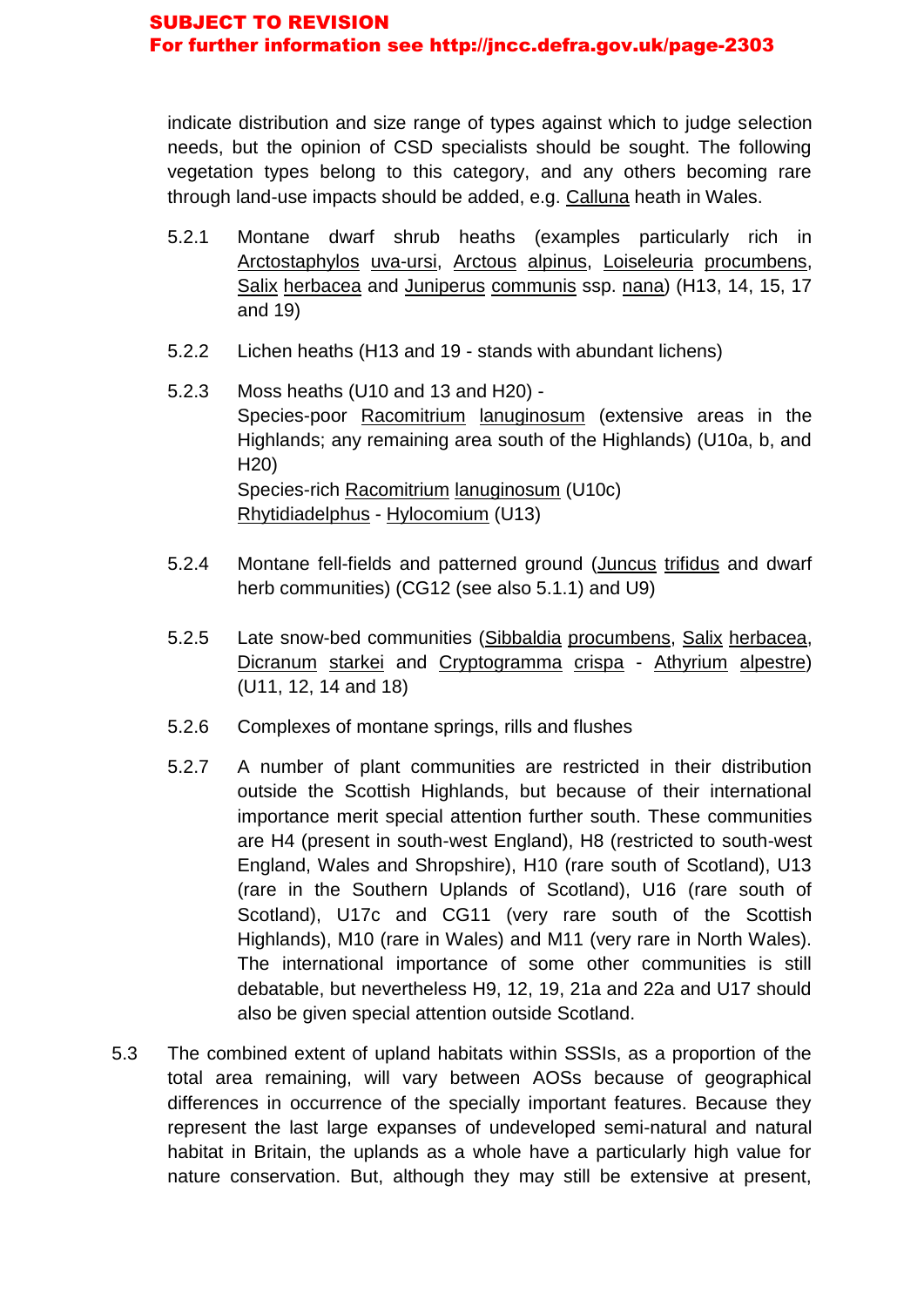some upland habitats are highly vulnerable to further loss or deterioration, and outside SSSIs their long-term survival is at best uncertain. The pressure for development of hill land is substantial and quite open-ended, and an average of about 25,000 ha is lost annually to afforestation alone. It appears a fair assumption that, outside SSSIs, all uplands are at considerable risk of declining in nature conservation interest through change or intensification of land-use. This does not mean that all the other remaining uplands are going to be rapidly transformed; substantial areas will no doubt remain more or less unchanged into the foreseeable future. The problem is much more that, in the absence of specific site protection, the largely unplanned and haphazard incidence of development will continue, so that:

- 5.3.1 important areas will be just as much at risk as all other areas, according to statistical probabilities deriving from their relative extent or other factors which affect their vulnerability;
- 5.3.2 there will be a piecemeal, random geographical impact of development, giving a high probability that every major upland massif in the country will sooner or later suffer some such intrusion.
- 5.3.3 For some forms of development there is also a tendency to concentrate selectively on certain habitats, with little if any limit to demand.
- 5.4 The continuing expansion of both hill land reclamation and afforestation already amply illustrates the truth of 5.3.1 and 5.3.2, while the particular focus of downhill ski developments on mountains with the greatest occurrence of late snow-bed habitats is a good example of 5.3.3.
- 5.5 Another factor relevant to upland site selection is that, although the wildlife includes so many important animal species, their populations are often thinly scattered in comparison, for instance, with those of coastal habitats. This is mostly and with low carrying capacity, so that relatively large areas are necessary to support a reasonable population segment of many species.
- 5.6 Only a few upland birds are so rare or localised (e.g. snow bunting and whimbrel) that most of their breeding populations can be contained within a few sites. For the rest, including those species for which Britain has an international conservation obligation (see B, 3), both a considerable number and a substantial extent of sites are necessary to safeguard even as much as a quarter of their populations (see Thompson, Stroud & Pienkowski 1988).
- 5.7 Upland sites should be selected sufficient in both variety and total extent to represent adequately the various features of international importance (see 2 above). In most instances, this need will be satisfied by taking account of the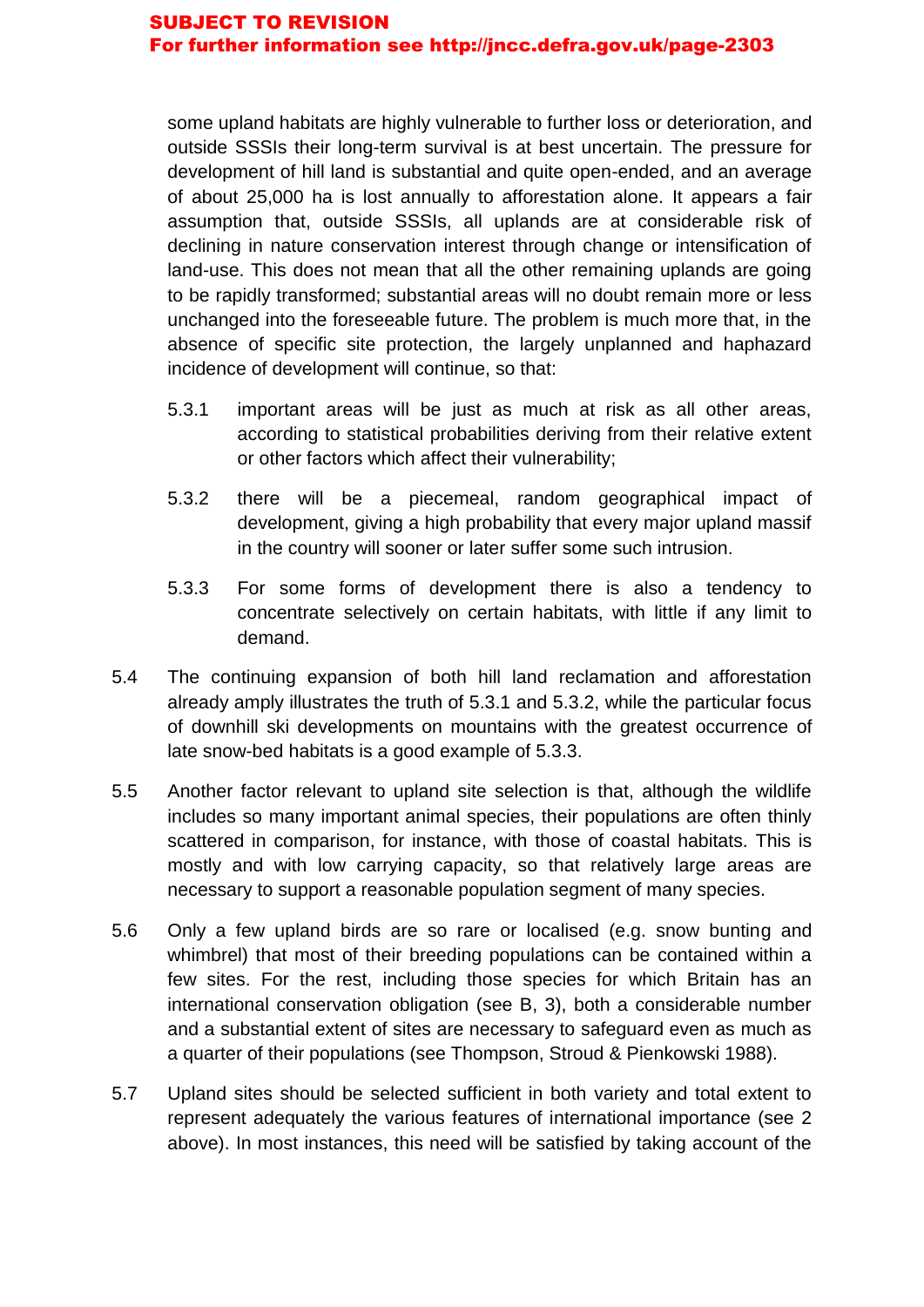guidance given here: the international factors then reinforce the justification for site selection.

- 5.8 Finally, in considering the desirable extent of upland sites, there is the question of the perception of nature by those whose concern is to observe and enjoy wildlife. Such people generally wish and expect to see plants and animals in settings which approach as closely as possible to their conception of the natural. To them, the uplands often appear as the last extensive refuge of wild nature, and it does not matter, even if they are aware of it, that much of the apparently natural hill terrain has been profoundly altered by man long ago. The visual evidence of this past disturbance is subdued, and present human activity often slight, so that the hills have the appearance of authentic wild country and are valued as such. It is thus important to people's appreciation to be able to see mountain ecosystems on their natural scale, since the extent and openness of mountains and moorlands are their most striking visual feature. It is also important that large enough areas should continue to be free from intrusions such as commercial conifer plantations, reclamation and enclosure for agriculture, roads and ski developments, which are so destructive to the sense of wildness in the uplands. Because of the high risk of such intrusions expanding, there is good reason to choose areas which are large enough, and have appropriate boundaries, to maintain this essential character even if all the surrounding or intervening land were to become changed.
- 5.9 To take the example of heather moorland again, its uniqueness to Britain lies in the **extent** of Calluna- and Erica-dominated vegetation, and its visual impact as a spectacle in flowering time also depends on scale. Heather moorland is important not just as the habitat for a variety of other plants and animals, but in its own right, as one of the most distinctive wildlife features of this country. Much of the present heather moorland occupies ground which was once largely covered by woodland, but this does not diminish the high value now placed upon Callunetum. The habitat is one of the most important semi-natural types to have developed under our oceanic climate during a period of low-intensity land-use; and it was in any case extensively present as a field layer or glade community in many of the original hill woodlands. Callunetum is vulnerable to land-use change, such as increased grazing and afforestation, and it is imperative that adequate areas be maintained within the SSSI series.
- 5.10 The total area of uplands (including blanket bogs) will be by far the largest of all habitats in the SSSI series: this is entirely appropriate, and in proportion to the extent of uplands in Britain. The proportional area will, however, vary between AOSs and will tend to be highest in the Scottish Highlands because of their relatively greater importance compared with other districts.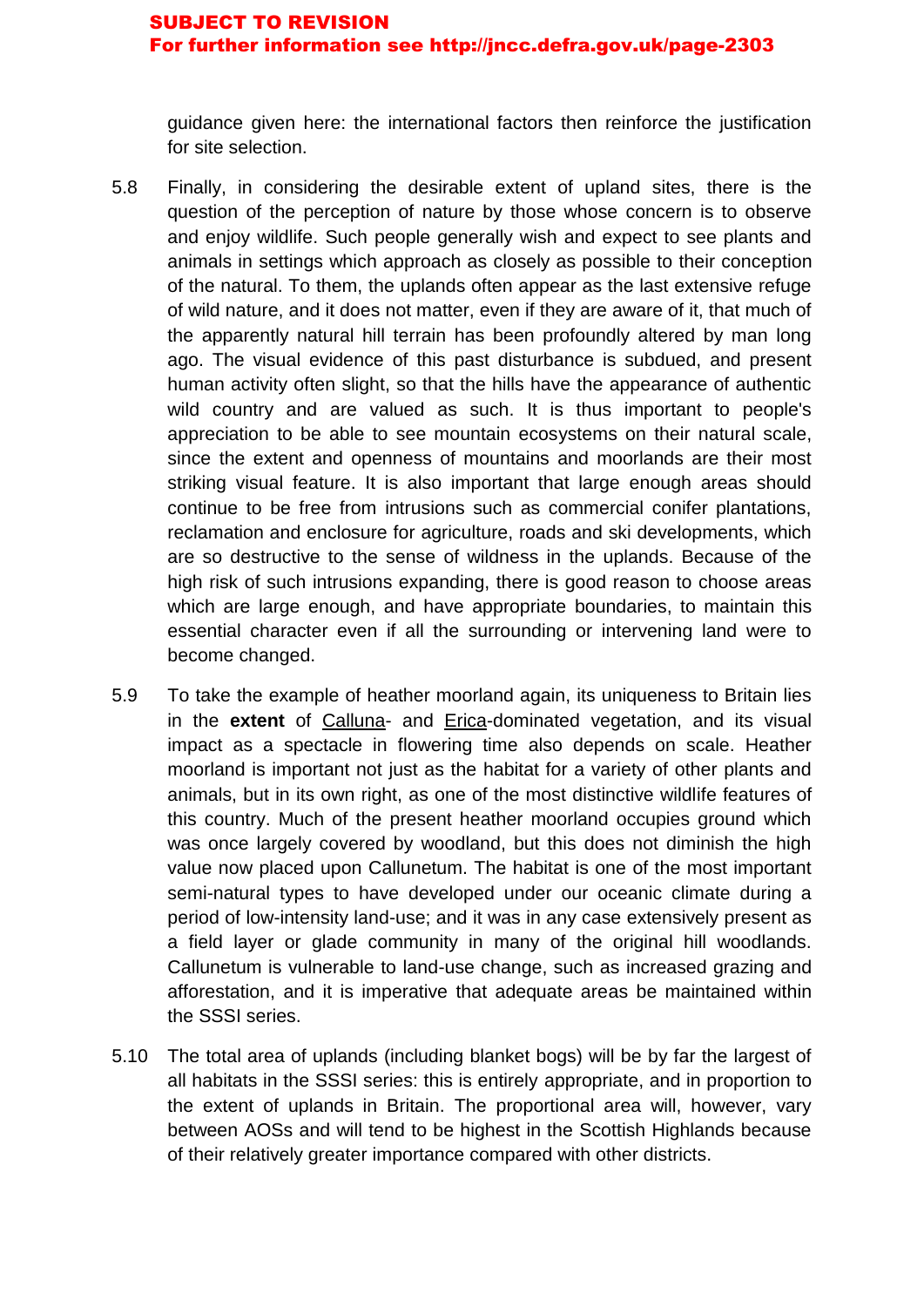#### **6 References**

BIRKS, H.J.B. 1988. Long-term ecological change in the British uplands. In: Ecological change in the uplands, ed. by M.B. Usher and D.B.A. Thompson, 37-56. Oxford, Blackwell Scientific.

FLOWER, R.J., & BATTARBEE, R.W. 1983. Diatom evidence for recent acidification of two Scottish lochs. Nature, 305, 130-133.

HOBBS, A. 1988. Conservation of leafy liverwort heaths in Scotland. In: Ecological change in the uplands, ed. by M.S. Usher and D.B.A. Thompson, 339-344. Oxford, Blackwell Scientific.

INTERNATIONAL UNION FOR CONSERVATION OF NATURE AND NATURAL RESOURCES et al. 1980. World Conservation Strategy. Living resource conservation for sustainable development. Gland, Switzerland.

McVEAN, D.N., & RATCLIFFE, D.A. 1962. Plant communities of the Scottish Highlands. London, HMSO (Nature Conservancy Monograph No. 1).

MATTHEWS, J.R. 1955. Origin and distribution of the British flora. London, Hutchinson.

PEARSALL, W.H. 1950. Mountains and moorlands. London, Collins (New Naturalist).

RATCLIFFE, D.A. 1968. An ecological account of Atlantic bryophytes in the British Isles. New Phytologist, **67**, 365-139.

RATCLIFFE, D.A., & THOMPSON, D.B.A. 1988. The British uplands: their ecological character and international significance. In: Ecological change in the uplands, ed. by M.B. Usher and D.B.A. Thompson, 9-36. Oxford, Blackwell Scientific.

RODWELL, J. 1985. National Vegetation Classification. Calcicolous grasslands and related vegetation types. University of Lancaster, unpublished report to the Nature Conservancy Council.

RODWELL, J. 1986. National Vegetation Classification. Woodlands and scrub. University of Lancaster, unpublished report to the Nature Conservancy Council.

ROD WELL, J. 1986-1987. National Vegetation Classification. Mires. University of Lancaster, unpublished report to the Nature Conservancy Council.

RODWELL, J. 1988. National Vegetation Classification. Heaths. University of Lancaster, unpublished report to the Nature Conservancy Council.

ROD WELL, J. 1989. National Vegetation Classification. Calcifugous grasslands and miscellaneous upland communities. University of Lancaster, unpublished report to the Nature Conservancy Council.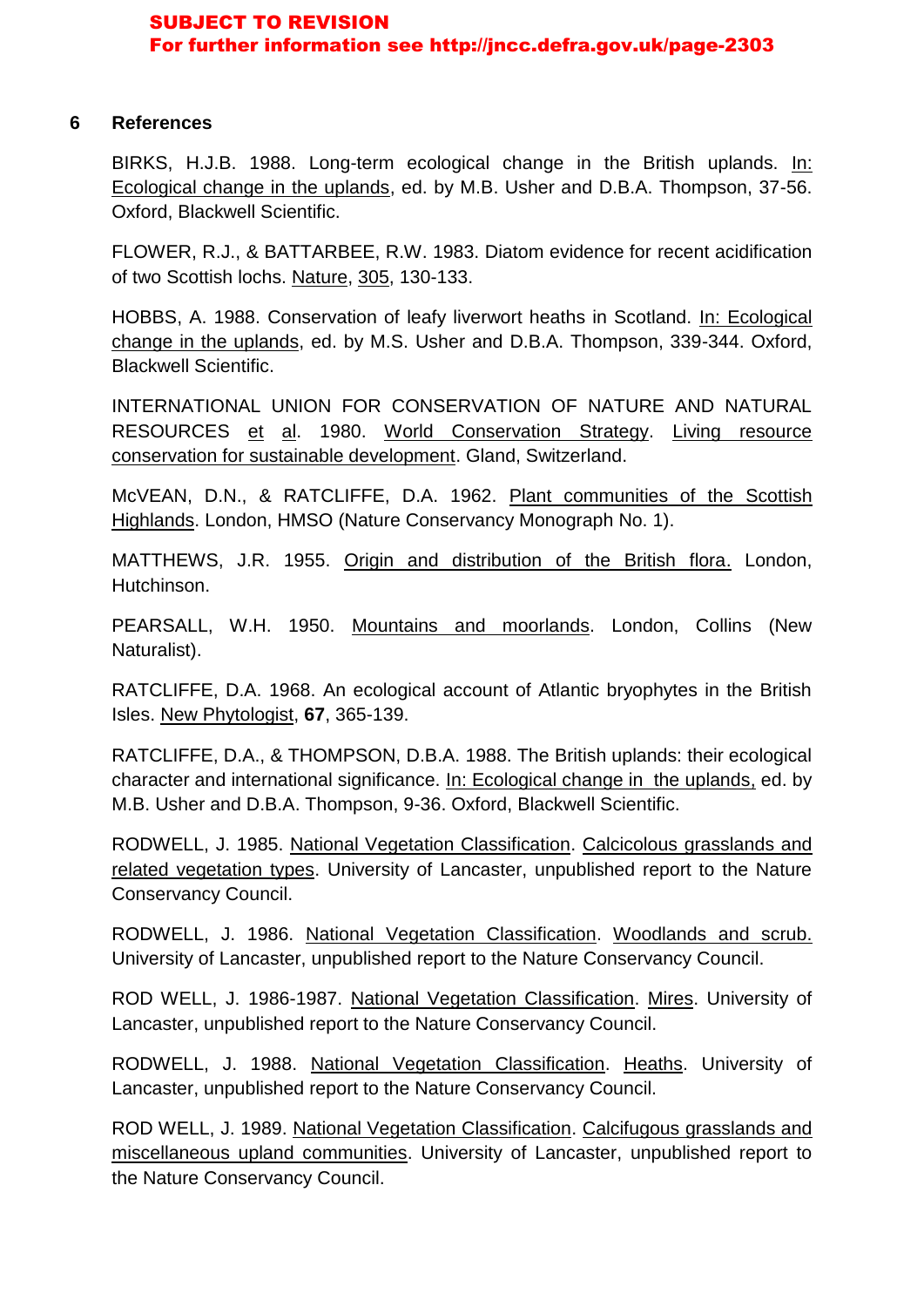THOMPSON, D.B.A., GALBRAITH, H., & HORSFIELD, D. 1987. Ecology and resources of Britain's mountain plateaux: land use conflicts and impacts. In: Agriculture and conservation in the hills and uplands, ed. by M. Bell and R.G.H. Bunce, 22-31. Grange-over-Sands, Institute of Terrestrial Ecology (ITE Symposium No. 23).

THOMPSON, D.B.A., STROUD, D.A., & PIENKOWSKI, M.W. 1988. Afforestation and upland birds: consequences for population ecology. In: Ecological change in the uplands, ed. by M.B. Usher and D.B.A. Thompson, 237-259. Oxford, Blackwell Scientific.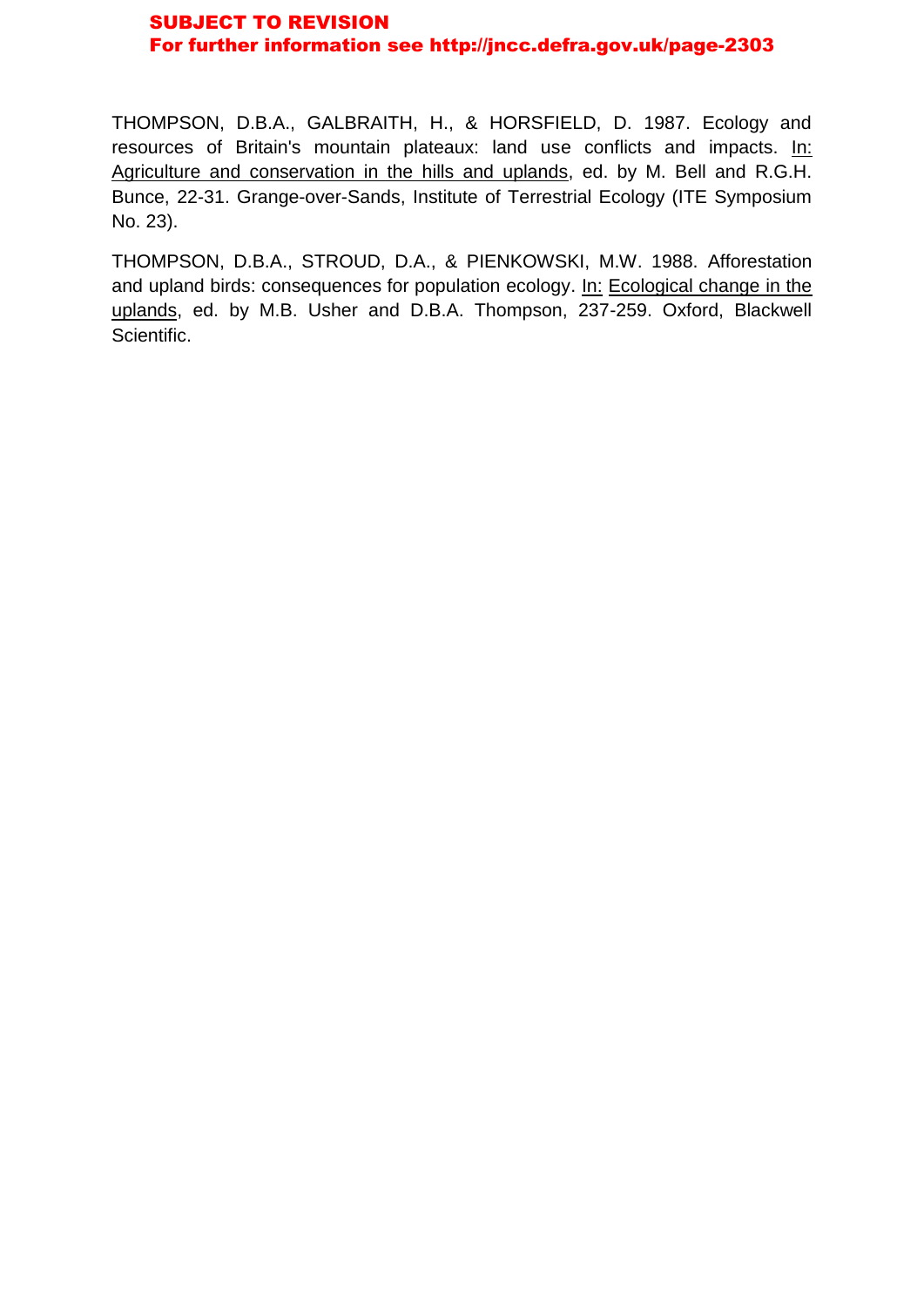## **Table 22 Synonymy of Birks & Ratcliffe's (1980) upland vegetation types and those of the National Vegetation Classification**

The vegetation type codes used on the NCC's Upland Survey vegetation maps are mostly those of Birks & Ratcliffe (1980), though some additional codes (marked with an asterisk) in common use are also included. Where applicable, codes are referred to a type given by McVean & Ratcliffe (1962). The McVean & Ratcliffe (McV & R) association, trivial name and page and table number follow the Birks & Ratcliffe (or other) type name. Most of the types additional to Birks & Ratcliffe's are derived from McVean & Ratcliffe.

| Birks & Ratcliffe (1980) |                                                             |              | National Vegetation Classification (NVC)                                                                |  |  |
|--------------------------|-------------------------------------------------------------|--------------|---------------------------------------------------------------------------------------------------------|--|--|
| A                        | Medium-shrub communities                                    | W            | Woodlands (Rodwell 1986)                                                                                |  |  |
| B                        | Dwarf-shrub communities                                     | H.<br>CG     | Heaths (Rodwell 1988)<br>Calcicolous grasslands (Rodwell 1985)                                          |  |  |
| C                        | Grasslands                                                  | U<br>CG<br>м | Upland communities (Rodwell 1989)<br>Calcicolous grasslands (Rodwell 1985)<br>Mires (Rodwell 1986-1987) |  |  |
| D                        | Herb- and fern-rich<br>communities                          | U<br>CG      | Upland communities (Rodwell 1989)<br>Calcicolous grasslands (Rodwell 1985)                              |  |  |
| Е                        | Bryophyte heaths                                            | U<br>H       | Upland communities (Rodwell 1989)<br>Heaths (Rodwell 1988)                                              |  |  |
| G                        | Blanket bogs (ombrogenous<br>mires)                         | М            | Mires (Rodwell 1986-1987)                                                                               |  |  |
| H                        | Flush bogs and fens<br>(soligenous and topogenous<br>mires) | м            | Mires (Rodwell 1986-1987)                                                                               |  |  |
|                          | Flushes and springs                                         | м            | Mires (Rodwell 1986-1987)                                                                               |  |  |
| *ا.                      | Woodlands                                                   | W            | Woodlands (Rodwell 1986)                                                                                |  |  |

## High-rank categories and codes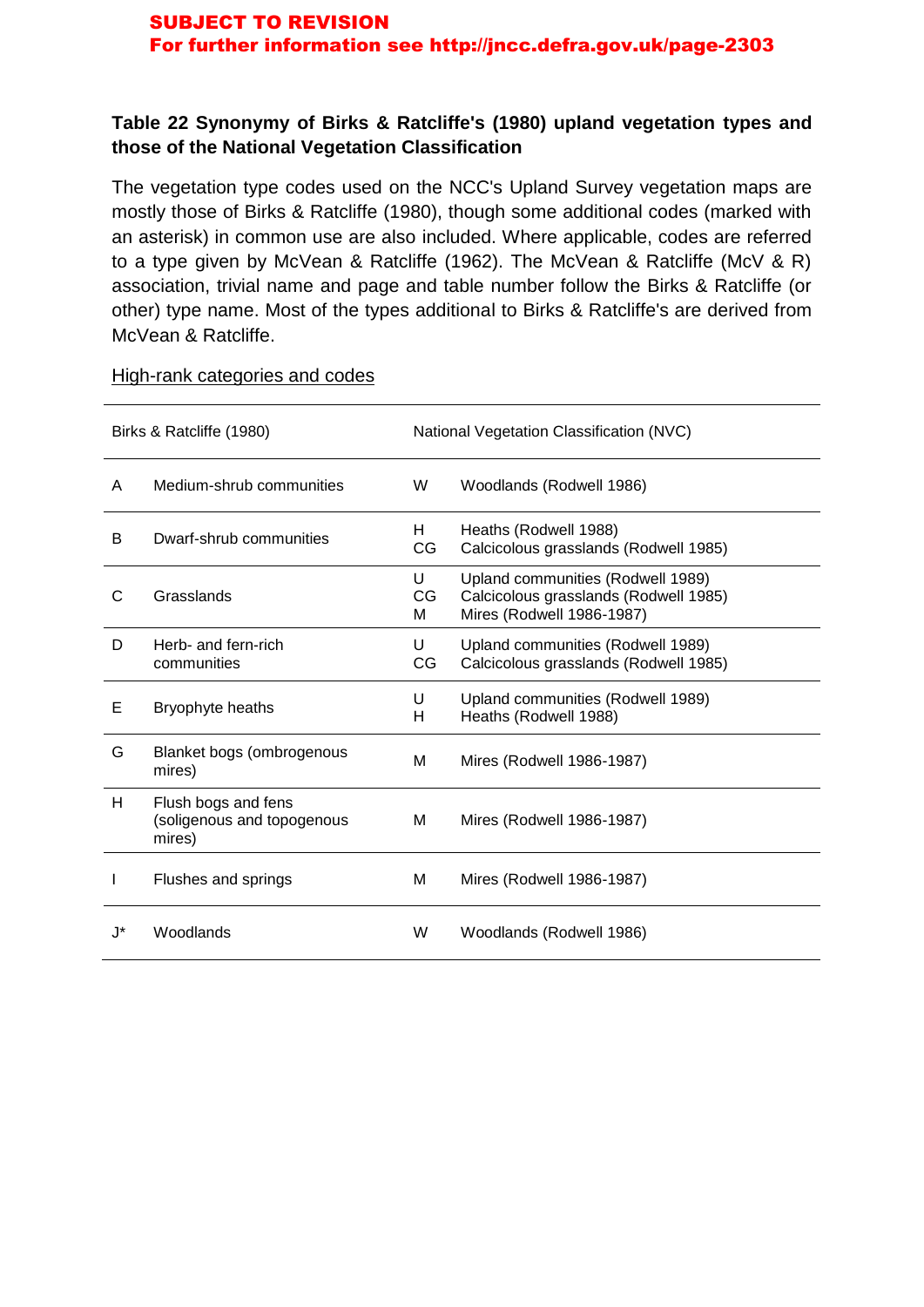| <b>Birks &amp; Ratcliffe</b> |                                                                                                                                        |                                                                                                                                                                           | <b>National Vegetation Classification</b>                                                                                                                                                                                                                                                                                                                                                                                                                   |  |  |  |
|------------------------------|----------------------------------------------------------------------------------------------------------------------------------------|---------------------------------------------------------------------------------------------------------------------------------------------------------------------------|-------------------------------------------------------------------------------------------------------------------------------------------------------------------------------------------------------------------------------------------------------------------------------------------------------------------------------------------------------------------------------------------------------------------------------------------------------------|--|--|--|
| A                            | <b>Medium-shrub communities</b>                                                                                                        | W                                                                                                                                                                         | <b>Woodlands</b>                                                                                                                                                                                                                                                                                                                                                                                                                                            |  |  |  |
| A1                           | Juniperus communis - fern scrub<br>Juniperus - Thelypteris nodum<br>(McV & R p.25, Table 9)                                            | W19                                                                                                                                                                       | Juniperus communis - Oxalis acetosella<br>woodland                                                                                                                                                                                                                                                                                                                                                                                                          |  |  |  |
| A2                           | Salix lapponum - Luzula sylvatica scrub<br>Salix lapponum - Luzula sylvatica nodum<br>Montane willow scrub<br>(McV & R p.26, Table 10) | <b>W20</b>                                                                                                                                                                | Salix lapponum - Luzula sylvatica scrub                                                                                                                                                                                                                                                                                                                                                                                                                     |  |  |  |
| A3                           | Salix aurita scrub                                                                                                                     | W1<br>Salix cinerea - Galium palustre woodland<br>W7<br>Alnus glutinosa - Fraxinus excelsior -<br>Lysimachia nemorum woodland<br>Deschampsia cespitosa sub-community<br>C |                                                                                                                                                                                                                                                                                                                                                                                                                                                             |  |  |  |
| A4*                          | Ulex europaeus scrub                                                                                                                   | <b>W23</b>                                                                                                                                                                | Ulex europaeus - Rubus fruticosus agg. Scrub                                                                                                                                                                                                                                                                                                                                                                                                                |  |  |  |
| В                            | <b>Dwarf-shrub communities</b>                                                                                                         |                                                                                                                                                                           | <b>Heaths</b><br><b>Calcicolous grasslands</b>                                                                                                                                                                                                                                                                                                                                                                                                              |  |  |  |
| <b>B1</b>                    | Sub-montane Calluna vulgaris heaths                                                                                                    |                                                                                                                                                                           | H9, H10, H12, H16, H21                                                                                                                                                                                                                                                                                                                                                                                                                                      |  |  |  |
| <b>B1</b>                    | Calluna dry heath<br>a<br>Callunetum vulgaris<br>Dry heather moor<br>(McV & R p.28, Table 11)                                          | H9<br>H <sub>10</sub>                                                                                                                                                     | Calluna vulgaris - Deschampsia flexuosa heath<br>Hypnum cupressi forme sub-community<br>a<br>Vaccinium myrtillus -<br>b<br>Cladonia spp. sub-community<br>Species-poor sub-community<br>c<br>Galium saxatile sub-community<br>d<br>Molinia caerulea sub-community<br>е<br>Calluna vulgaris - Erica cinerea heath<br>Typical sub-community<br>a<br>b<br>Racomitrium lanuginosum sub-community<br>Festuca ovina - Anthoxanthum<br>C<br>odoratum sub-community |  |  |  |
|                              |                                                                                                                                        | H <sub>12</sub>                                                                                                                                                           | Calluna vulgaris - Vaccinium myrtillus heath<br>Calluna vulgaris sub-community<br>a<br>b<br>Vaccinium vitis-idaea -<br>Cladonia impexa sub-community<br>Galium saxatile - Festuca<br>C<br>ovina sub-community                                                                                                                                                                                                                                               |  |  |  |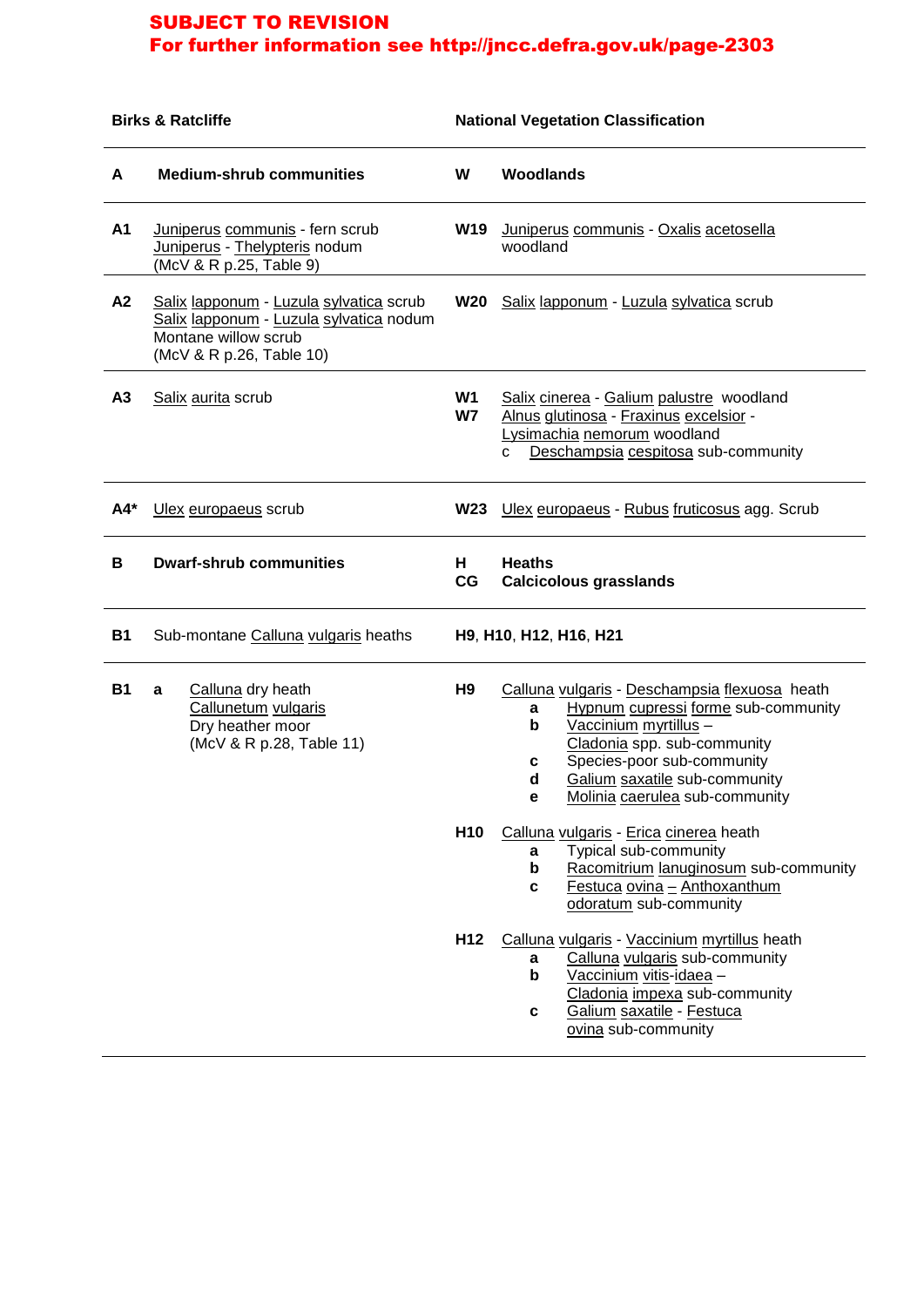|           |   | <b>Birks &amp; Ratcliffe</b>                                                                                                                                                            | <b>National Vegetation Classification</b>                                                                                                                                                                                         |  |  |  |
|-----------|---|-----------------------------------------------------------------------------------------------------------------------------------------------------------------------------------------|-----------------------------------------------------------------------------------------------------------------------------------------------------------------------------------------------------------------------------------|--|--|--|
| A1        | b | Calluna vulgaris - Sphagnum damp<br>heath<br>Vaccineto-Callunetum, suecicosum<br>facies<br>(McV & R p.31, Table 13)<br>Calluna vulgaris - Sphagnum damp<br>heath<br>sensu Upland Survey | H22 Vaccinium myrtillus - Rubus chamaemorus<br>heath<br>Polytrichum commune - Galium saxatile<br>a<br>sub-community<br>H21 Calluna vulgaris - Vaccinium myrtillus -<br>Sphagnum capillifolium heath<br>Typical sub-community<br>a |  |  |  |
| <b>B1</b> | c | Calluna vulgaris - hepatic heath<br>Vaccineto-Callunetum, hepaticosum<br>facies<br>(McV R p.31, Table 13)                                                                               | H21 Calluna vulgaris - Vaccinium myrtillus -<br>Sphagnum capillifolium heath<br>Mastigophora woodsii - Herbertus<br>b<br>aduncus hutchinsiae sub-community                                                                        |  |  |  |
| <b>B1</b> | d | Calluna vulgaris - Danthonia<br>decumbens heath<br>Callunetum vulgaris, herb-rich facies<br>(McV & R p.29, Table 11A)                                                                   | H10 Calluna vulgaris - Erica cinerea heath<br>Thymus praecox - Carex pulicaris<br>d<br>sub-community                                                                                                                              |  |  |  |
| <b>B1</b> | е | Arctostaphylos uva-ursi - Calluna<br>vulgaris heath<br>Arc tostaphyleto-Callunetum<br>Arctostaphylos uva-ursi-rich<br>heather moor<br>(McV & R p.30, Table 12)                          | H16 Calluna vulgaris - Arctostaphylos uva-ursi<br>Lathyrus montanus Pyrola media<br>a<br>sub-community<br>Vaccinium myrtillus - V. vitis-idaea<br>b<br>sub-community<br>Cladonia impexa sub-community<br>с                        |  |  |  |
| <b>B2</b> |   | Montane (prostrate) Calluna vulgaris<br>heaths                                                                                                                                          | H <sub>13</sub> , H <sub>14</sub> , H <sub>15</sub> , H <sub>17</sub>                                                                                                                                                             |  |  |  |
| <b>B2</b> | a | Species-poor dwarf Calluna heath<br>Cladineto-Callunetum, typicum<br>Lichen-rich dwarf Calluna heath pp.<br>(McV & R p.35, Table 16)                                                    | H13 Calluna vulgaris - Cladonia arbuscula heath<br>Cladonia arbuscula - C. Rangiferina<br>a<br>sub-community                                                                                                                      |  |  |  |
| <b>B2</b> | b | Calluna - Racomitrium lanuginosum<br>heath<br>Rhacomitreto - Callunetum<br>Racomitrium-rich dwarf Calluna heath<br>(McV & R p.38, Table 17)                                             | H14 Calluna vulgaris - Racomitrium lanuginosum<br>Festuca ovina sub-community<br>a<br>Empetrum nigrum ssp. Hermaphroditum<br>b<br>sub-community<br>Arctostaphylos uva-ursi sub-community<br>c                                     |  |  |  |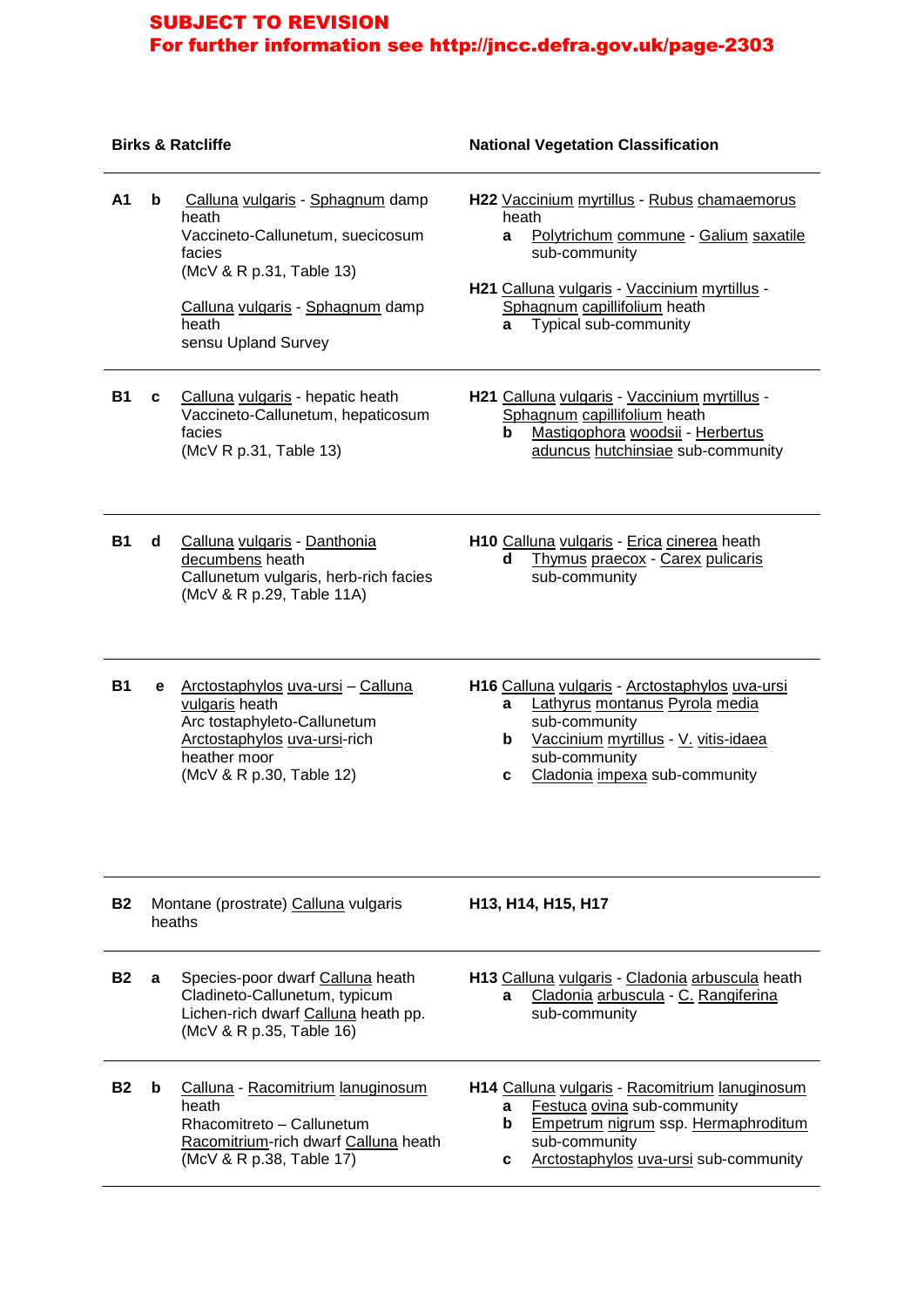#### **Birks & Ratcliffe National Vegetation Classification**

| <b>B2</b> | c     | Calluna-lichen heath<br>Cladineto-Callunetum, sylvaticosum<br>facies<br>Lichen-rich dwarf Calluna heath p.p.<br>(McV & R p.35, Table 16)<br>Cladineto-Callunetum,<br>arctostaphyletosum facies<br>Lichen-rich dwarf Calluna heath p.p.<br>(McV & R p.35, Table 16) | H13 Calluna vulgaris Cladonia arbuscula heath<br>Cladonia arbuscula - C. rangiferina<br>a<br>sub-community<br>Empetrum nigrurn ssp. hermaphroditum<br>b<br>Cetraria nivalis sub-community<br>Cladonia crispata - Loisleuria procumbens<br>C.<br>sub-community |  |
|-----------|-------|--------------------------------------------------------------------------------------------------------------------------------------------------------------------------------------------------------------------------------------------------------------------|---------------------------------------------------------------------------------------------------------------------------------------------------------------------------------------------------------------------------------------------------------------|--|
| <b>B2</b> | d     | Mixed prostrate dwarf shrub heath<br>Arctoeto - Callunetum<br>(i)<br>Species-rich dwarf shrub heath<br>(McV & R p.34, Table 15)                                                                                                                                    | H17 Calluna vulgaris - Arctostaphylos alpinus heath<br>Loisleuria procumbens - Cetraria glauca<br>a<br>sub-community<br>Empetrum nigrum ssp. nigrum<br>b<br>sub-community                                                                                     |  |
| <b>B2</b> | d     | Mixed prostrate dwarf shrub heath<br>Loiseleuria - Empetrum<br>(ii)<br>provisional nodum<br>(McV & R p.35, Table 15)                                                                                                                                               | H13 Calluna vulgaris - Cladonia arbuscula heath<br>Empetrum nigrurn ssp. hermaphroditum -<br>b<br>Cetraria nivalis sub-community                                                                                                                              |  |
| <b>B2</b> | d     | Mixed prostrate dwarf shrub heath<br>Juniperetum nanae<br>(iii)<br>Dwarf juniper scrub<br>(McV & R p.33, Table 14)                                                                                                                                                 | H15 Calluna vulgaris - Juniperus communis ssp.<br>nana heath                                                                                                                                                                                                  |  |
| <b>B3</b> | heath | Vaccinium myrtillus - Empetrum nigrum                                                                                                                                                                                                                              | H <sub>18</sub> , H <sub>19</sub> , H <sub>20</sub> , H <sub>22</sub>                                                                                                                                                                                         |  |
| <b>B3</b> | a     | Southern Vaccinium myrtillus heath<br>Sub-montane Vaccinium myrtillus<br>heath                                                                                                                                                                                     | H18 Vaccinium myrtillus - Deschampsia flexuosa<br>heath<br>Hylocomium splendens - Rhytidiadelphus<br>а<br>loreus sub-community<br>Empetrum nigrurn ssp. nigrum<br>C<br>Racomitrium lanuginosum sub-community                                                  |  |
| <b>B3</b> | b     | Snow-bed Vaccinium myrtillus heath<br>Vaccinetum chionophilum<br>Vaccinium myrtillus snow-bed<br>(McV & R p.39, Table 18)                                                                                                                                          | H22 Vaccinium myrtillus - Rubus chamaemorus<br>heath<br>Polytrichum commune - Galium saxatile<br>a<br>sub-community<br>Plagiothecium undulatum - Anastrepta<br>b<br>orcadensis sub-community                                                                  |  |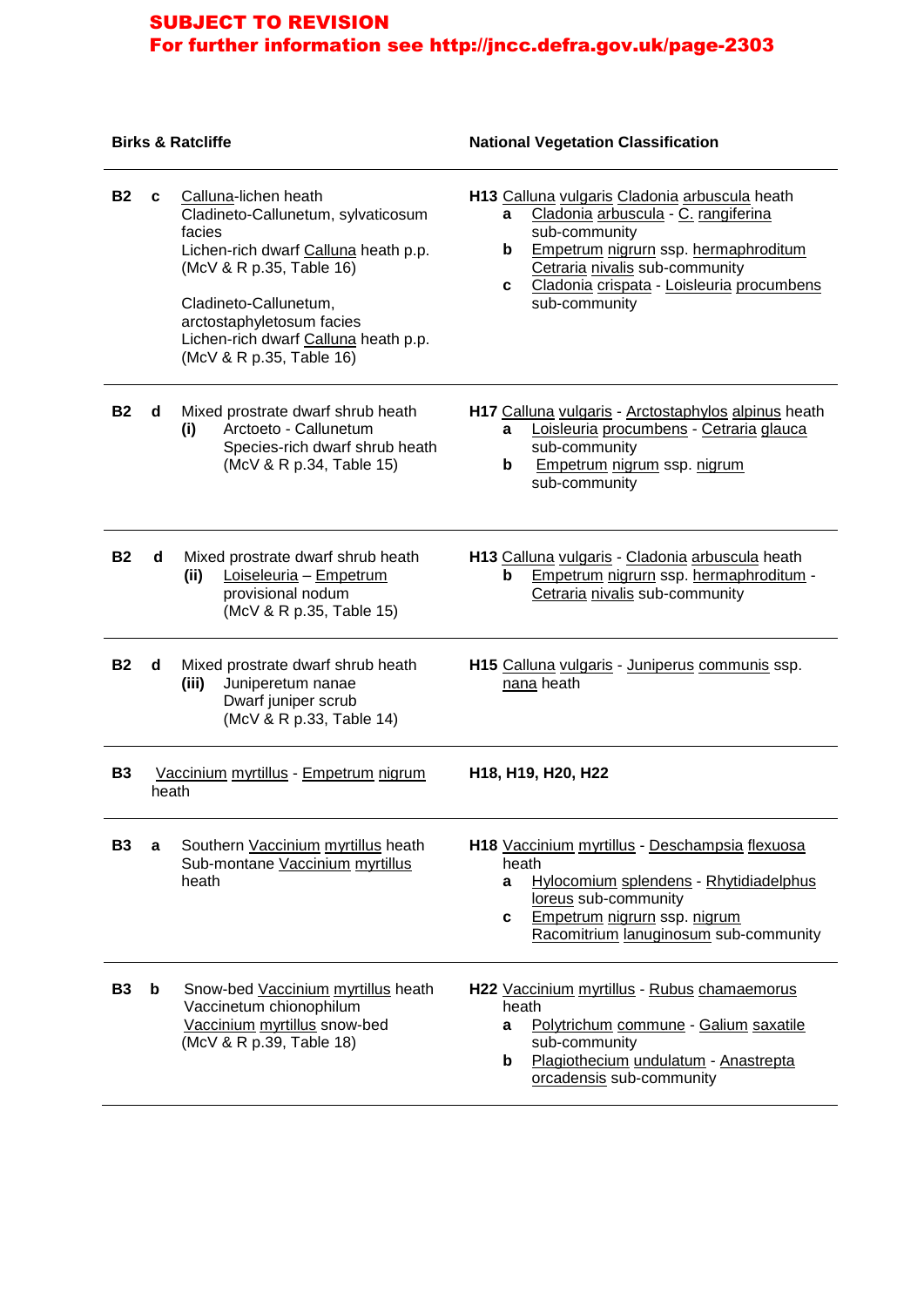|           | <b>Birks &amp; Ratcliffe</b> |                                                                                                                                                                                                                                                      | <b>National Vegetation Classification</b> |                                                                                                                                                                                                                                                                                                                                             |  |
|-----------|------------------------------|------------------------------------------------------------------------------------------------------------------------------------------------------------------------------------------------------------------------------------------------------|-------------------------------------------|---------------------------------------------------------------------------------------------------------------------------------------------------------------------------------------------------------------------------------------------------------------------------------------------------------------------------------------------|--|
| <b>B3</b> | C                            | Species-rich Vaccinium heath<br>Festuce to-Vaccinetum<br>Alchemilla-rich Festuca - Vaccinium<br>heath<br>(McV & R p.45, Table 21)                                                                                                                    | H <sub>18</sub>                           | Vaccinium myrtillus - Deschampsia flexuosa<br>heath<br>Alchemilla alpina - Carex pilulifera<br>b<br>sub-community                                                                                                                                                                                                                           |  |
| <b>B3</b> | d                            | Vaccinium myrtillus - Nardus stricta<br>heath                                                                                                                                                                                                        | H <sub>18</sub>                           | Vaccinium myrtillus - Deschampsia flexuosa<br>heath<br>Empetrum nigrum ssp. nigrum -<br>c<br>Racomitrium lanuginosum sub-community                                                                                                                                                                                                          |  |
| <b>B3</b> | e                            | Vaccinium myrtillus - Empetrum<br>nigrum ssp. hermaphroditum heaths<br>Vaccineto-Empetretum<br>Vaccinium - Empetrum heath<br>(McV & R p.41, Table 19)<br>Empetrum nigrum ssp.<br>hermaphroditum hypnaceous moss<br>heath<br>(McV & R p.42, Table 19) | H <sub>18</sub><br>H <sub>20</sub>        | Vaccinium myrtillus - Deschampsia flexuosa<br>heath<br>Hylocomium splendens - Rhytidiadelphus<br>a<br>loreus sub-community<br>Empetrum nigrum ssp. nigrum -<br>c<br>Racomitrium lanuginosum sub-community<br>Vaccinium myrtillus - Racomitriurn<br>lanuginosum heath<br>Rhytidiadelphus loreus - Hylocomium<br>d<br>splendens sub-community |  |
| <b>B3</b> | f                            | Vaccinium - lichen heath<br>Cladineto-Vaccinetum<br>Lichen-rich Vaccinium heath<br>(McV & R p.43, Table 20)                                                                                                                                          | H <sub>19</sub>                           | Vaccinium myrtillus - Cladonia arbuscula<br>heath<br>Typical sub-community<br>a<br>Racomitrium lanuginosum sub-community<br>b<br>Empetrum nigrum - Cladonia rangiferina<br>C<br>sub-community                                                                                                                                               |  |
| <b>B3</b> | g                            | Vaccinium vitis-idaea heaths<br>Peak District only                                                                                                                                                                                                   | H <sub>9</sub>                            | Calluna vulgaris - Deschampsia flexuosa heath<br>b Vaccinium myrtillus - Cladonia spp. sub-<br>community                                                                                                                                                                                                                                    |  |
| <b>B4</b> |                              | Dryas octopetala heaths                                                                                                                                                                                                                              |                                           | <b>CG13, CG14</b>                                                                                                                                                                                                                                                                                                                           |  |
| <b>B4</b> | a                            | Low altitude Dryas heath<br>On Durness limestone and shell sand<br>Dryas - Carex rupestris nodum,<br>Dryas - Carex flacca nodum<br>(McV & R p.47, Table 23)                                                                                          |                                           | CG13 Dryas octopetala - Carex flacca heath<br>Hieracium pilosella - Ctenidium<br>a<br>molluscum sub-community<br><b>b</b> Salix repens - Empetrum nigrum<br>ssp. nigrum sub-community                                                                                                                                                       |  |
| <b>B4</b> | b                            | High altitude Dryas heath<br>On ledges of mica-schist mountains<br>Dryas - Salix reticulata nodum<br>(McV & R p.47, Table 23)                                                                                                                        |                                           | CGI4 Dryas octopetala - Silene acaulis<br>ledge community                                                                                                                                                                                                                                                                                   |  |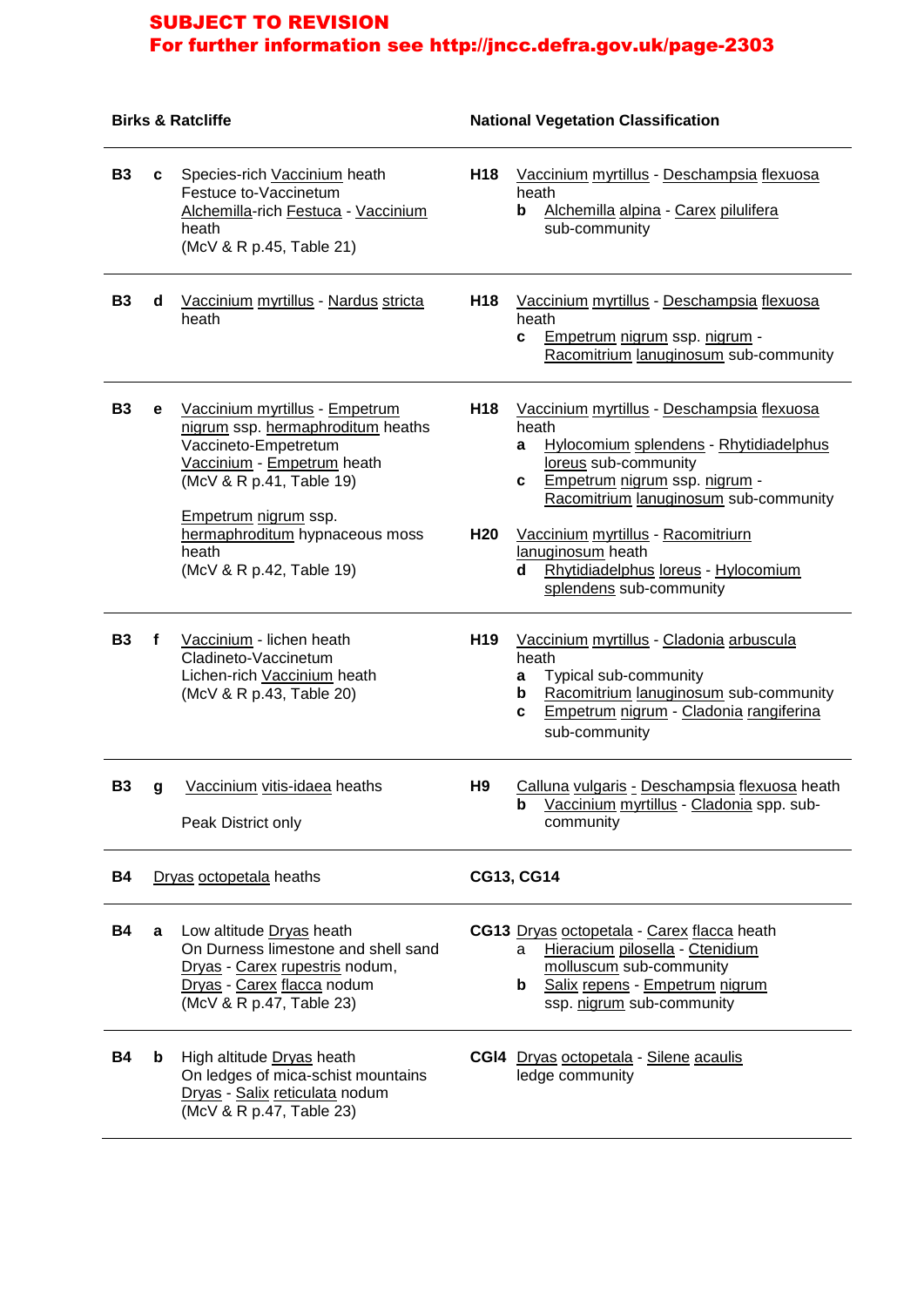| <b>Birks &amp; Ratcliffe</b>                                                     |                                                                                             | <b>National Vegetation Classification</b>                                                                                                                      |                                                                                                                |                                                                                                                                                                                                                                                                                                                                                              |  |  |
|----------------------------------------------------------------------------------|---------------------------------------------------------------------------------------------|----------------------------------------------------------------------------------------------------------------------------------------------------------------|----------------------------------------------------------------------------------------------------------------|--------------------------------------------------------------------------------------------------------------------------------------------------------------------------------------------------------------------------------------------------------------------------------------------------------------------------------------------------------------|--|--|
| <b>B4</b>                                                                        |                                                                                             | x* Arctostaphylos - grass heath<br>(McV & R p.50)                                                                                                              | <b>CG10</b>                                                                                                    |                                                                                                                                                                                                                                                                                                                                                              |  |  |
| <b>B4</b>                                                                        |                                                                                             | y* Dryas - Arctostaphylos heath<br>(McV & R p.50)                                                                                                              | <b>CG13</b>                                                                                                    |                                                                                                                                                                                                                                                                                                                                                              |  |  |
| C                                                                                | <b>Grassland</b>                                                                            |                                                                                                                                                                | U<br>CG<br>м                                                                                                   | <b>Upland communities</b><br><b>Calcicolous grasslands</b><br><b>Mires</b>                                                                                                                                                                                                                                                                                   |  |  |
| C <sub>1</sub>                                                                   | Agrostis - Festuca grasslands<br>Agrosto-Festucetum<br>(McV & R p.52-57, Tables 24, 25, 26) |                                                                                                                                                                |                                                                                                                | U1, U2, U4, CG9, CG10, CG11                                                                                                                                                                                                                                                                                                                                  |  |  |
| No Birks & Ratcliffe equivalent sub-<br>community, though C1b may have been used |                                                                                             | U1                                                                                                                                                             | Festuca ovina - Agrostis capillaris -<br>Rumex acetosella grassland<br>Hypochaeris radicata sub-community<br>f |                                                                                                                                                                                                                                                                                                                                                              |  |  |
| C <sub>1</sub>                                                                   | a                                                                                           | Agrostis canina - A. capillaris<br>(tenuis) grassland<br>Species-poor Agrosto-Festucetum<br>Agrostis - Festuca acid grassland p.p.<br>(McV & R p.52, Table 24) | U4                                                                                                             | Festuca ovina - Agrostis capillaris -<br>Galium saxatile grassland<br>Typical sub-community<br>a<br>Holcus lanatus - Trifolium repens<br>b<br>sub-community<br>Lathyrus montanus - Stachys betonica<br>C.<br>sub-community<br>Luzula multiflora - Rhytidiadelphus<br>d<br>loreus sub-community<br>Vaccinium myrtillus - Nardus stricta<br>e<br>sub-community |  |  |
| U1                                                                               | D                                                                                           | Festuca ovina grassland<br>Species-poor Agrosto-Festucetum<br>Agrostis - Festuca acidic grassland p.p.<br>(McV & R p.52, Table 24)                             | U4                                                                                                             | Festuca ovina - Agrostis capillaris -<br>Galium saxatile grassland<br>Typical sub-community<br>a<br>Holcus lanatus - Trifolium repens<br>b<br>sub-community<br>Lathyrus montanus - Stachys betonica<br>C<br>sub-community<br>Luzula multiflora - Rhytidiadelphus<br>d<br>loreus sub-community<br>Vaccinium myrtillus - Nardus stricta<br>е<br>sub-community  |  |  |
| C <sub>1</sub>                                                                   | c                                                                                           | Deschampsia flexuosa grassland                                                                                                                                 | U <sub>2</sub>                                                                                                 | Deschampsia flexuosa grassland<br>Festuca ovina - Agrostis<br>a<br>capillaris sub-community<br>Vaccinium myrtillus sub-community<br>b                                                                                                                                                                                                                        |  |  |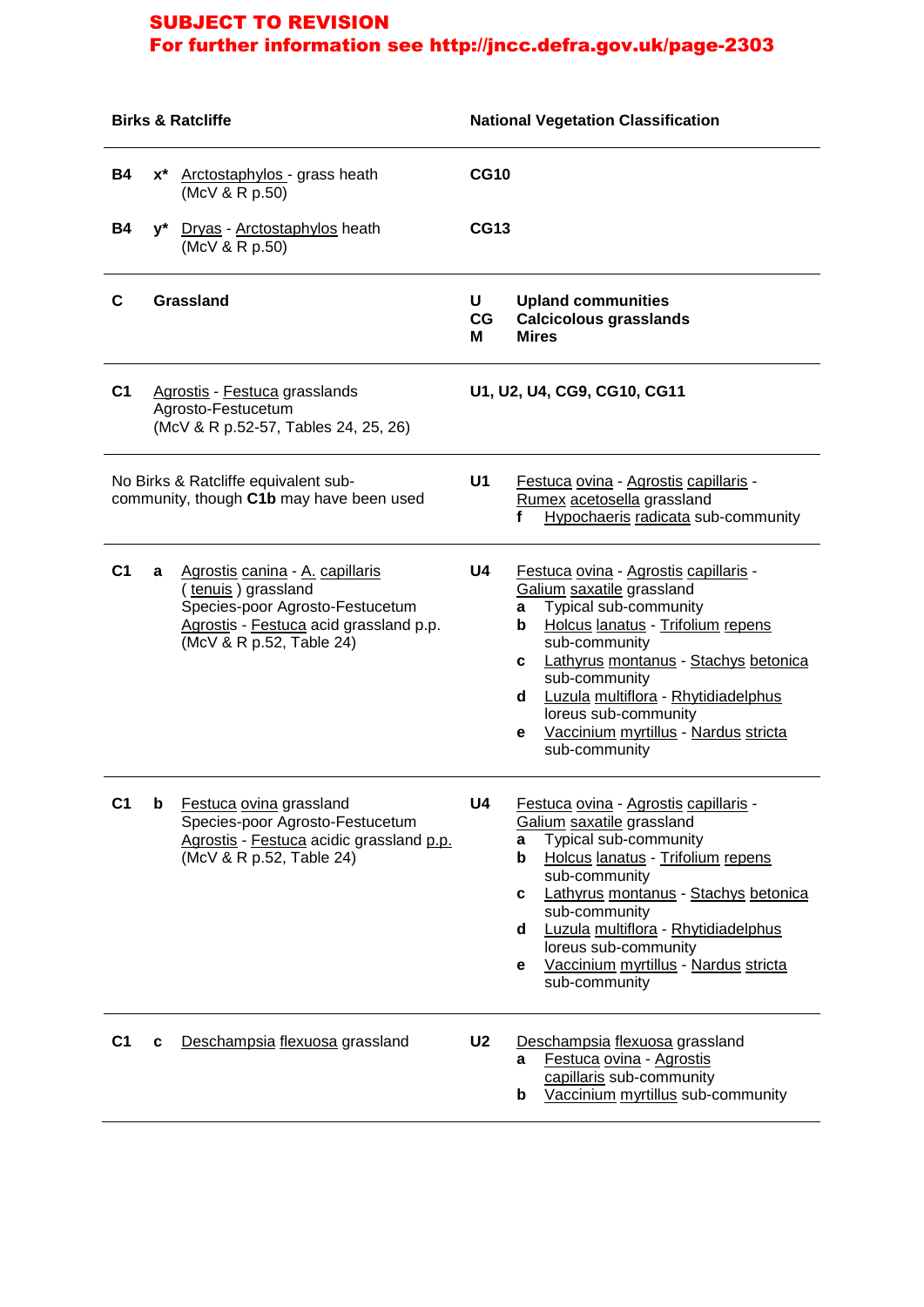| <b>Birks &amp; Ratcliffe</b> |                                                                                                                                                                |                                                                                                                                                                                                                                                                                        | <b>National Vegetation Classification</b> |                                                                                                                                                                                                                                                                                                                                                |  |  |
|------------------------------|----------------------------------------------------------------------------------------------------------------------------------------------------------------|----------------------------------------------------------------------------------------------------------------------------------------------------------------------------------------------------------------------------------------------------------------------------------------|-------------------------------------------|------------------------------------------------------------------------------------------------------------------------------------------------------------------------------------------------------------------------------------------------------------------------------------------------------------------------------------------------|--|--|
|                              |                                                                                                                                                                | No Birks & Ratcliffe equivalent                                                                                                                                                                                                                                                        | U <sub>3</sub>                            | Agrostis curtisii grassland                                                                                                                                                                                                                                                                                                                    |  |  |
| C <sub>1</sub>               | d                                                                                                                                                              | Alchemilla - Festuca grassland<br>Alchemilleto - Agrosto - Festucetum<br>Alchemilla-rich Agrostis - Festuca<br>grassland<br>(McV & R p.53, Table 25)                                                                                                                                   |                                           | <b>CG11</b> Festuca ovina - Agrostis capillaris -<br>Alchemilia alpina grass-heath<br>Typical sub-community<br>a<br>Carex pulicaris - Carex panicea<br>b<br>sub-community                                                                                                                                                                      |  |  |
| C <sub>1</sub>               | е                                                                                                                                                              | Southern species-rich Agrostis -<br>Festuca grassland<br>Species-rich Agrosto-Festucetum<br>Agrostis - Festuca basic grassland p.p.<br>(McV & R p.54, Table 26)                                                                                                                        |                                           | CG10 Festuca ovina - Agrostis capillaris -<br>Thymus praecox grassland<br>Trifolium repens Luzula campestris<br>a<br>sub-community<br>Carex pulicaris - Carex panicea<br>b<br>sub-community                                                                                                                                                    |  |  |
| C <sub>1</sub>               | f                                                                                                                                                              | Northern species-rich Agrostis -<br>Festuca grassland<br>Species-rich Agrosto-Festucetum<br>Agrostis Festuca basic grassland p.p.<br>(McV & R p.54, Table 26)<br>Saxifrageto-Agrosto-Festucetum<br>Saxifraga aizoides-rich Agrostis -<br>Festuca grassland<br>(McV & R p.54, Table 26) |                                           | CG10 Festuca ovina - Agrostis capillaris<br>Thymus praecox grassland<br>Saxifraga aizoides Ditrichum flexicaule<br>C<br>sub-community                                                                                                                                                                                                          |  |  |
| C <sub>1</sub>               | g                                                                                                                                                              | Sesleria albicans - Festuca ovina<br>grassland                                                                                                                                                                                                                                         | CG9                                       | Sesleria albicans - Galium sterneri<br>grassland<br>Helianthemum canum - Asperula cynanchica<br>a<br>sub-community<br>Typical sub-community<br>b<br>Carex pulicaris - Carex panicea<br>C<br>sub-community<br>Carex capillaris - Kobresia simpliciuscula<br>d<br>sub-community<br>Saxifraga hypnoides - Cochlearia alpine<br>е<br>sub-community |  |  |
| C <sub>2</sub>               |                                                                                                                                                                | Nardus stricta grasslands                                                                                                                                                                                                                                                              | <b>U5, U7</b>                             |                                                                                                                                                                                                                                                                                                                                                |  |  |
| C <sub>2</sub>               | Sub-montane Nardus grassland<br>a<br>(species-poor)<br>Nardetum sub-alpinum, species-poor<br>facies<br>Sub-alpine Nardus grassland<br>(McV & R p.58, Table 28) |                                                                                                                                                                                                                                                                                        | U <sub>5</sub>                            | Nardus stricta. - Galium saxatile grassland<br>Species-poor sub-community<br>a<br>Agrostis canina - Polytrichum commune<br>b<br>sub-community<br>Calluna vulgaris - Danthonia decumbens<br>d<br>sub-community<br>Racomitrium lanuginosum sub-community<br>е                                                                                    |  |  |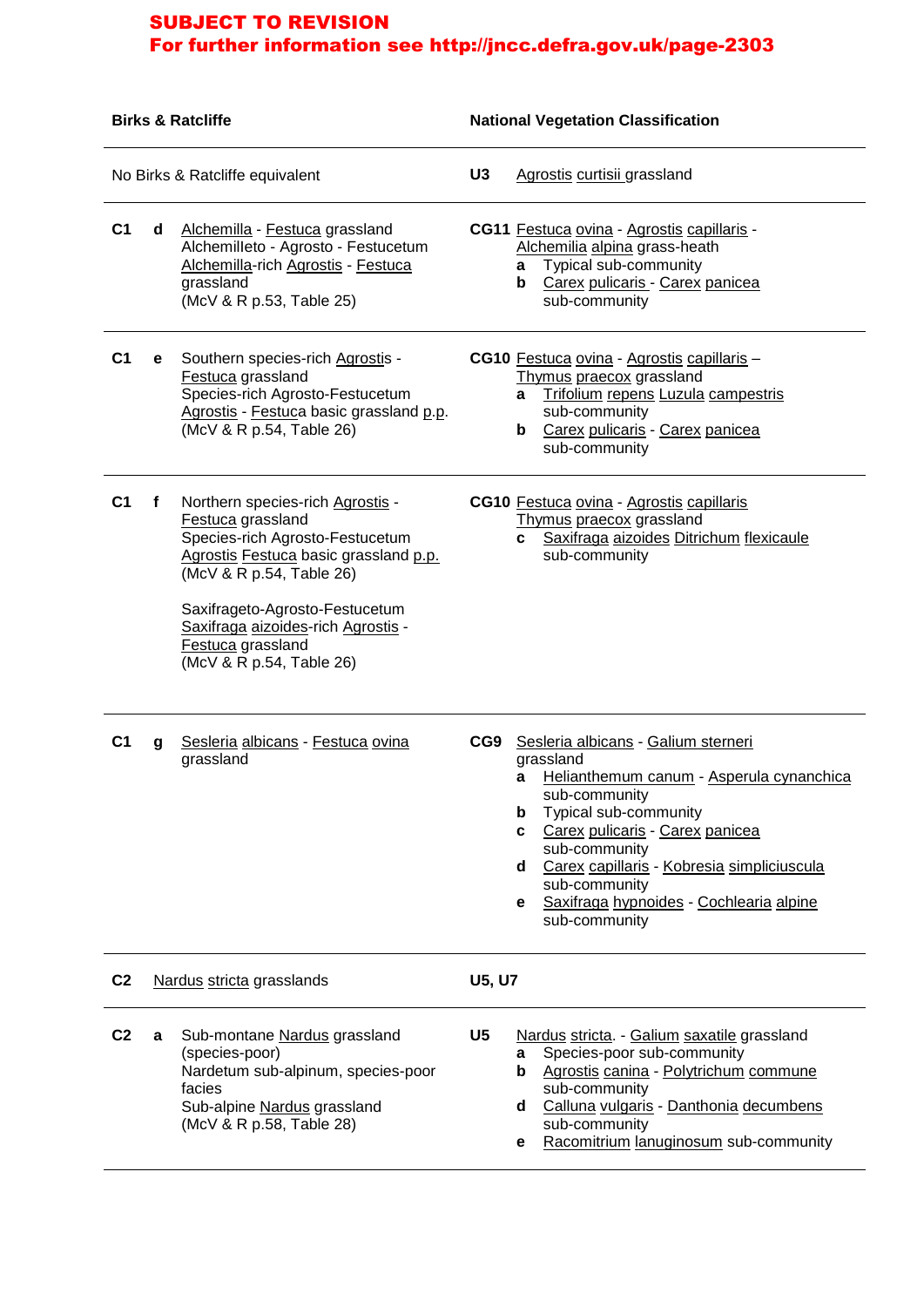## **Birks & Ratcliffe National Vegetation Classification**

| C <sub>2</sub> |       | <b>b</b> Snow-bed Nardus grassland<br>Low-alpine Nardus noda<br>Nardus snow-beds<br>Nardus - Pleurozium nodum<br>Nardus - Scirpus (Trichophorurn) nodum<br>Nardus - Racomitrium provisional nodum<br>(McV & R p.67-68, Table 32)<br>Nardetum medio-alpinum<br>Alpine Nardus grassland<br>(McV & R p.69, Table 33) | <b>U7</b>      | Nardus stricta - Carex bigelowii<br>grass-heath<br>Empetrum nigrum ssp. Hermaphroditum -<br>a<br>Cetraria islandica sub-community<br>Typical sub-community<br>b<br>Alchemilla alpina - Festuca ovina<br>C<br>sub-community |
|----------------|-------|-------------------------------------------------------------------------------------------------------------------------------------------------------------------------------------------------------------------------------------------------------------------------------------------------------------------|----------------|----------------------------------------------------------------------------------------------------------------------------------------------------------------------------------------------------------------------------|
| C <sub>2</sub> | C     | Species-rich Nardus grassland<br>Nardetum sub-alpinum, species-rich<br>facies<br>Sub-alpine Nardus grassland<br>(McV & R p.58, Table 29)                                                                                                                                                                          | U5             | Nardus stricta - Galium saxatile grassland<br>Carex panicea - Viola riviniana<br>C.<br>sub-community                                                                                                                       |
| C <sub>3</sub> |       | Juncus squarrosus grasslands<br>Juncetum squarrosi sub-alpinum<br>Sub-alpine Juncus squarrosus 'grassland'<br>(McV & R p.59, Tables 28, 29)                                                                                                                                                                       | U6             | Juncus squarrosus - Festuca ovina<br>grassland                                                                                                                                                                             |
| C <sub>3</sub> | a     | Species-poor Juncus squarrosus<br>grassland<br>Juncetum squarrosi sub-alpinum,<br>species-poor facies<br>(McV & R p.59, Table 28)                                                                                                                                                                                 | U <sub>6</sub> | Carex nigra - Calyyogeia trichomanis<br>b<br>sub-community<br>Vaccinium myrtillus sub-community<br>c                                                                                                                       |
| C <sub>3</sub> | b     | Sphagnum-rich Juncus squarrosus<br>grassland<br>Juncus squarrosus bogs<br>(McV & R p.59, Table 28)                                                                                                                                                                                                                | U6             | Sphagnum sub-community<br>a                                                                                                                                                                                                |
| ပ်ဒ            | c     | Species-rich Juncus squarrosus<br>grassland<br>Juncetum squarrosi sub-alpinum,<br>species-rich facies<br>(McV & R p.59, Table 29)                                                                                                                                                                                 | U6             | Agrostis capillaris - Luzula multiflora<br>a<br>sub-community                                                                                                                                                              |
| C <sub>3</sub> | $x^*$ | Juncus squarrosus with short Calluna<br>(McV & R p.60)                                                                                                                                                                                                                                                            | U <sub>6</sub> | No NVC equivalent                                                                                                                                                                                                          |
| C <sub>4</sub> |       | Molinia caerulea grasslands/bog<br>(McV & R p.64)                                                                                                                                                                                                                                                                 | M25            | Molinia caerulea - Potentilla erecta<br>mire                                                                                                                                                                               |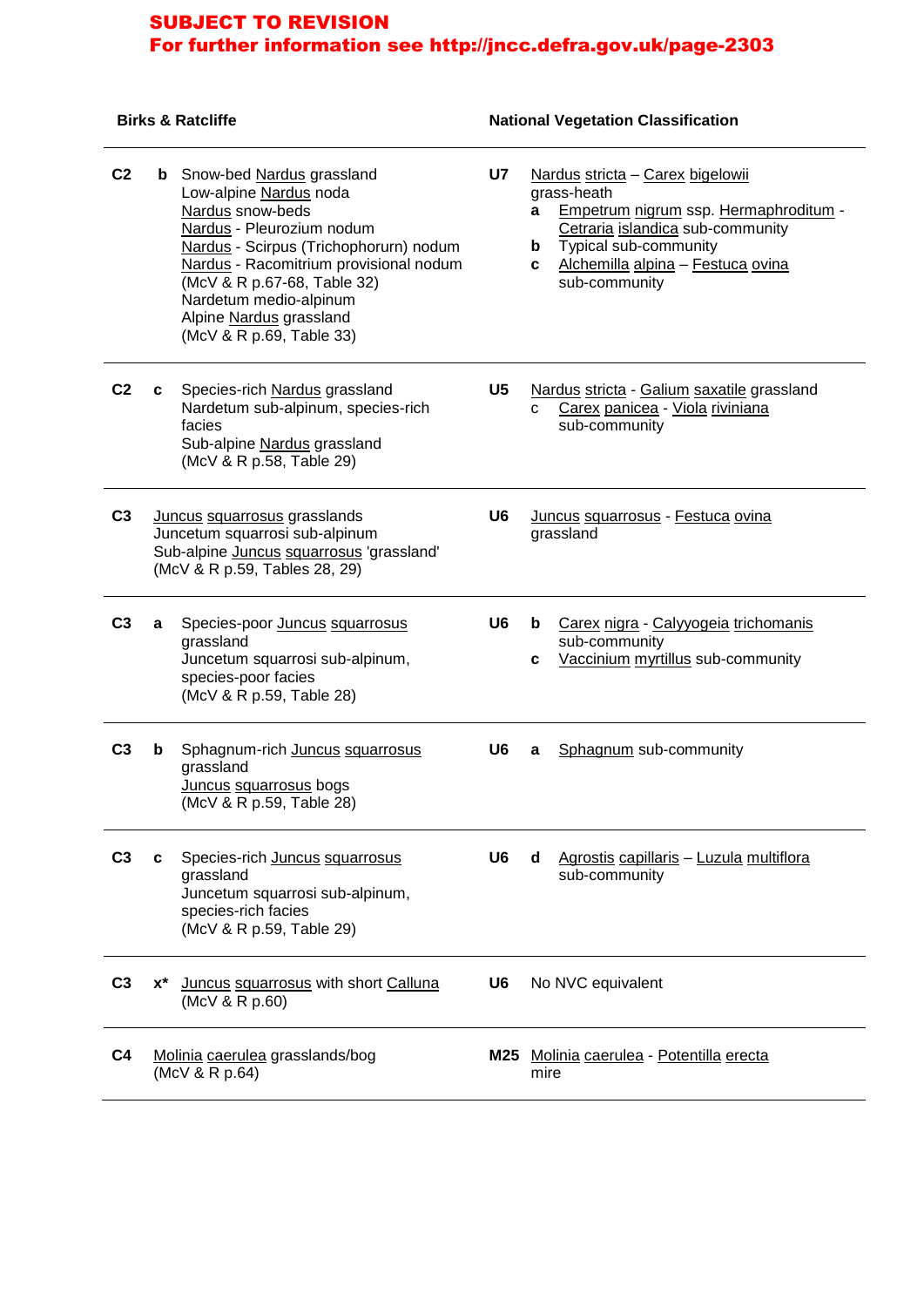| <b>Birks &amp; Ratcliffe</b> |                                                                                                                                                                                                                                                                                 | <b>National Vegetation Classification</b>                                                                        |                |                                                                                                                              |                                                                                                                                                                                    |  |
|------------------------------|---------------------------------------------------------------------------------------------------------------------------------------------------------------------------------------------------------------------------------------------------------------------------------|------------------------------------------------------------------------------------------------------------------|----------------|------------------------------------------------------------------------------------------------------------------------------|------------------------------------------------------------------------------------------------------------------------------------------------------------------------------------|--|
| C <sub>4</sub>               | a                                                                                                                                                                                                                                                                               | Species-poor Molinia grassland                                                                                   | M25            | $\mathbf b$                                                                                                                  | Anthoxanthum odoratum sub-community                                                                                                                                                |  |
| C <sub>4</sub>               | b                                                                                                                                                                                                                                                                               | Species-rich Molinia grassland                                                                                   | M25            | C                                                                                                                            | Angelica sylvestris sub-community                                                                                                                                                  |  |
| C <sub>4</sub>               | $\mathbf{c}^*$                                                                                                                                                                                                                                                                  | Sphagnum-rich Molinia bog                                                                                        | M25            | a                                                                                                                            | <b>Erica tetralix sub-community</b>                                                                                                                                                |  |
| C <sub>5</sub>               | (McV & R p.61, Table 30)                                                                                                                                                                                                                                                        | Deschampsia cespitosa grasslands<br>Deschampsietum caespitosae alpinum<br>Alpine Deschampsia cespitosa grassland | U13, U17       |                                                                                                                              |                                                                                                                                                                                    |  |
| C <sub>5</sub>               | a<br>grassland<br>species-poor facies                                                                                                                                                                                                                                           | Species-poor Deschampsia cespitosa<br>Deschampsieturn caespitosae alpinum,<br>(McV & R p.61, Table 30)           | U13            | a                                                                                                                            | Deschampsia cespitosa - Galium saxatile<br>grassland<br>Anthoxanthum odoratum - Alchemilla<br>alpina sub-community                                                                 |  |
| C <sub>5</sub>               | Species-rich Deschampsia cespitosa<br>b<br>grassland<br>Descharnpsietum caespitosae alpinum,<br>species-rich facies<br>(McV & R p.61, Table 30)                                                                                                                                 |                                                                                                                  | <b>U17</b>     | Luzula sylvatica - Geum rivale tall-herb<br>community<br>Agrostis capillaris - Rhytidiadelphus<br>C.<br>loreus sub-community |                                                                                                                                                                                    |  |
| C6                           | Carex bigelowii snow-beds/heaths<br>Polytricheto-Caricetum bigelowii<br>Polytrichum alpinum - Carex bigelowii<br>snow-beds<br>(McV & R p.72, Table 34)<br>Dicraneto-Caricetum bigelowii<br>Kiaeria (Dicranum) fuscescens - Carex<br>bigelowii heath<br>(McV & R p.73, Table 35) |                                                                                                                  | U8<br>U8<br>U8 | a<br>b                                                                                                                       | Carex bigelowii - Polytrichum alpinum<br>grass-heath<br>Polytrichum alpinum - Ptilidium ciliare<br>sub-community<br>Dicranum fuscescens - Racomitrium<br>lanuginosum sub-community |  |
| C7                           | Juncus trifidus heaths<br>Cladineto-Juncetum trifidi<br>(McV & R p.75, Table 36)                                                                                                                                                                                                | Lichen-rich Juncus trifidus heath                                                                                | U <sub>9</sub> | a<br>b                                                                                                                       | Juncus trifidus - Racomitrium lanuginosum<br>rush-heath<br>Cladonia arbuscula - Cetraria<br>islandica sub-community<br>Salix herbacea sub-community                                |  |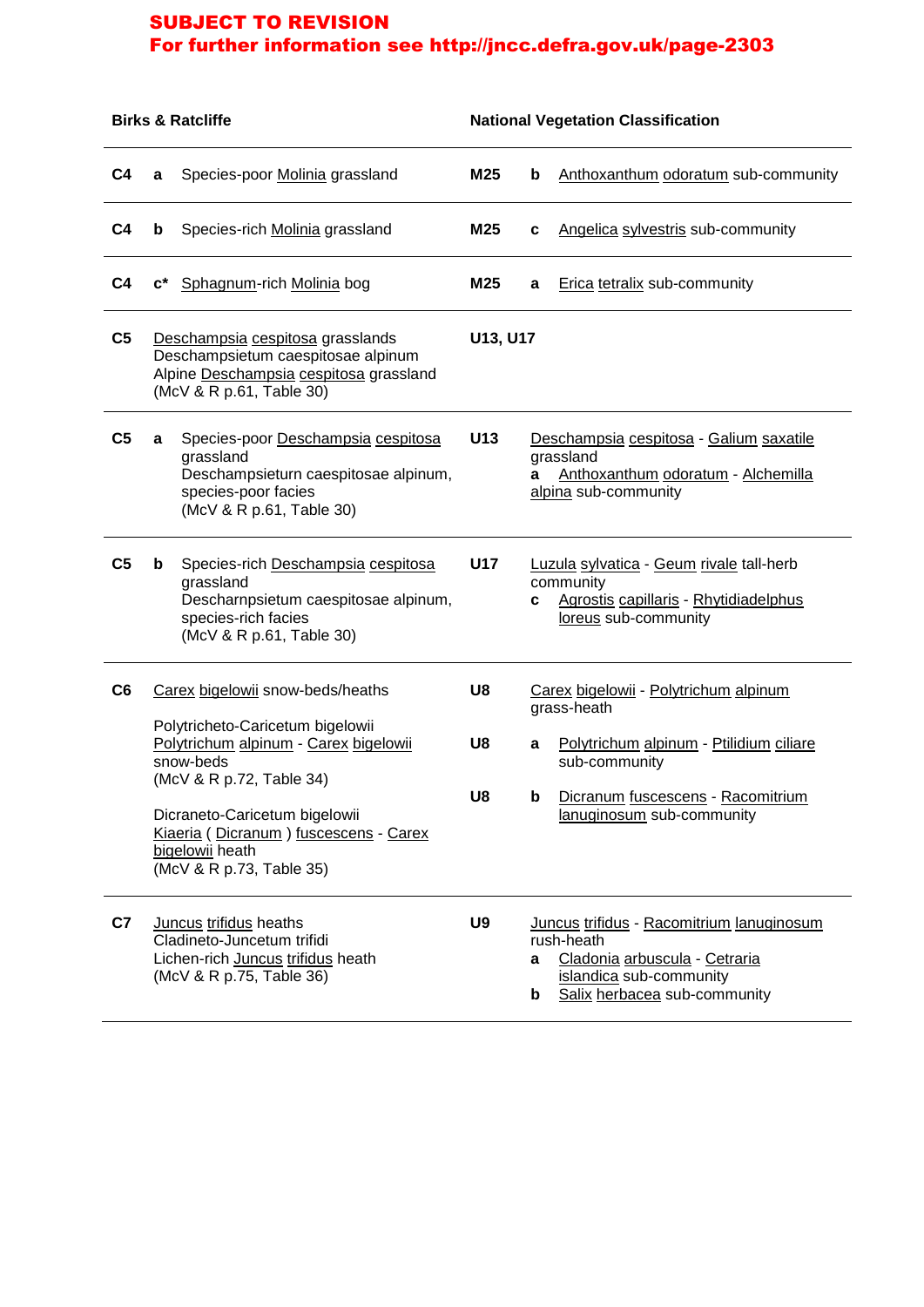| <b>Birks &amp; Ratcliffe</b> |                                                                                               | <b>National Vegetation Classification</b>                                                                                                                                     |             |                                                                                                                                                                                                                                        |
|------------------------------|-----------------------------------------------------------------------------------------------|-------------------------------------------------------------------------------------------------------------------------------------------------------------------------------|-------------|----------------------------------------------------------------------------------------------------------------------------------------------------------------------------------------------------------------------------------------|
| $C8*$                        | Luzula sylvatica grassland<br>Luzula sylvatica Grassland nodum<br>(McV & R p.64, Table 31)    |                                                                                                                                                                               | U16         | Luzula sylvatica - Vaccinium myrtillus<br>community<br>Species-poor sub-community<br>C.                                                                                                                                                |
| D                            |                                                                                               | Herb- and fern-rich communities                                                                                                                                               | U<br>CG     | <b>Upland communities</b><br><b>Calcicolous grasslands</b>                                                                                                                                                                             |
| D <sub>1</sub>               | Sedum rosea - Alchemilla glabra<br>communities<br>Tall Herb nodum<br>(McV & R p.80, Table 38) |                                                                                                                                                                               | U17         | Luzula sylvatica - Geum rivale<br>tall-herb community<br>Alchemilla glabra - Bryum<br>a<br>pseudotriquetrum sub-community<br><b>b</b> Geranium sylvaticum sub-community<br>Primula vulgaris - Hypericum pulchrum<br>d<br>sub-community |
| D <sub>2</sub>               | Cryptogramma crispa communities                                                               |                                                                                                                                                                               | U18, U21    |                                                                                                                                                                                                                                        |
| D <sub>2</sub>               | a                                                                                             | Southern, scree Cryptogramma<br>community                                                                                                                                     | U21         | Cryptogramma crispa - Deschampsia<br>flexuosa fern community                                                                                                                                                                           |
| D <sub>2</sub>               | b                                                                                             | Northern, snow-bed Cryptogramma -<br>Athyrium alpestre community<br>Cryptogrammeto-Athyrietum<br>chionophilum<br>Cryptogramma - Athyrium snow-bed<br>(McV & R p.82, Table 39) | U18         | Cryptogramma crispa - Athyrium alpestre<br>snow-bed                                                                                                                                                                                    |
| D <sub>3</sub>               | Silene acaulis - Festuca ovina sward<br>(typical)                                             |                                                                                                                                                                               | <b>CG12</b> | Festuca ovina - Alchemilla alpina -<br>Silene acaulis dwarf-herb community                                                                                                                                                             |
| D <sub>3</sub>               | a                                                                                             | Closed Silene - Festuca community<br>Dwarf Herb nodum<br>(McV & R p.84, Table 40)<br>Silene acaulis, with other herbs and<br>grasses on basic soil                            |             |                                                                                                                                                                                                                                        |
| D <sub>3</sub>               | b                                                                                             | Open Silene - Festuca community of<br>rock faces<br>Small herbs, grasses and bryophytes<br>on basic rock faces                                                                |             |                                                                                                                                                                                                                                        |
| D <sub>3</sub>               |                                                                                               | x* Alchemilla - Sibbaldia nodum<br>(McV & R p.85, Table 41)<br>Alchemilla alpina - Sibbaldia<br>procumbens snow-bed<br>Often mapped as E3                                     | U14         | Alchemilla alpina - Sibbaldia procumbens<br>dwarf-herb community                                                                                                                                                                       |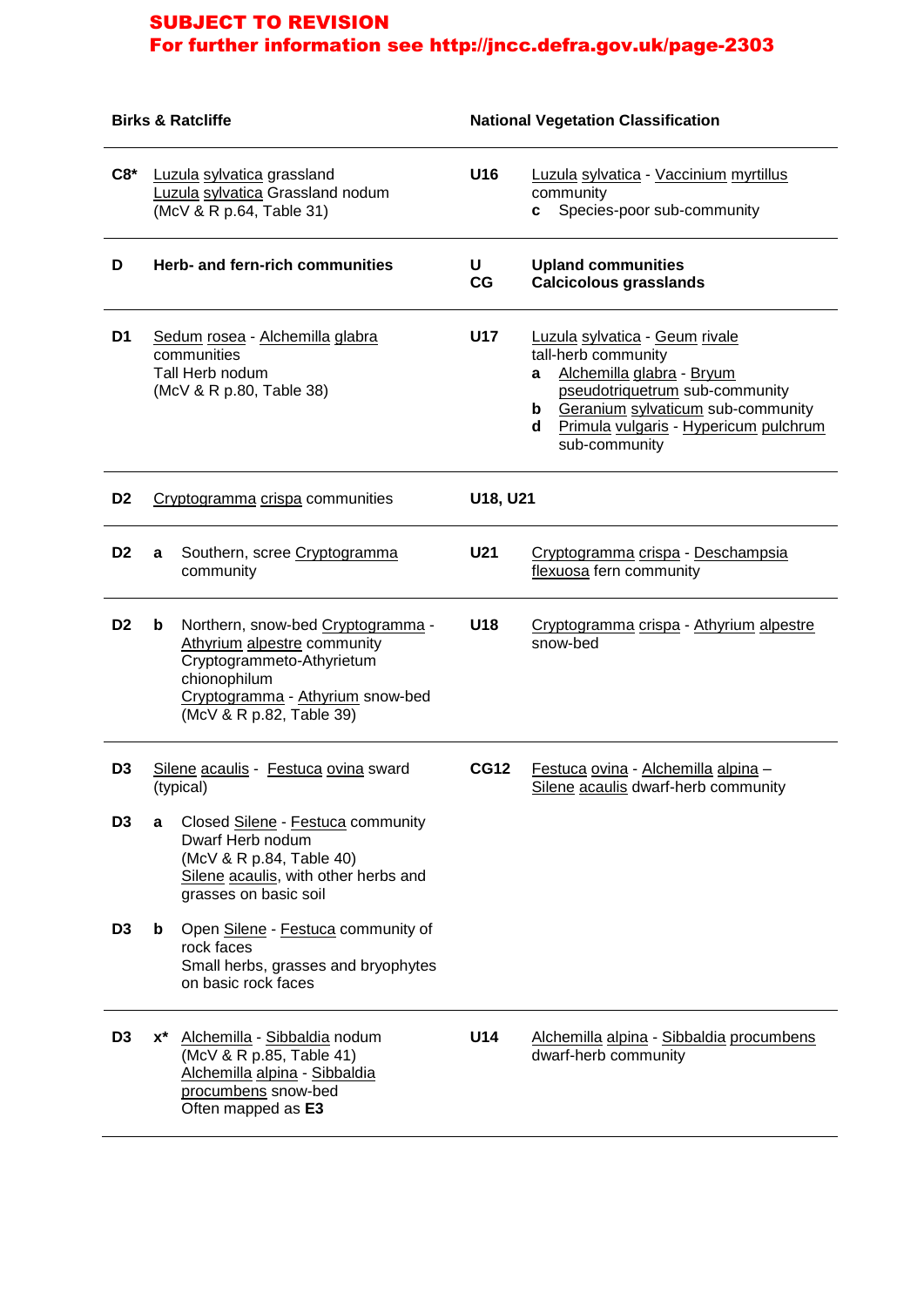|                | <b>Birks &amp; Ratcliffe</b>                                                                                                          |                 | <b>National Vegetation Classification</b>                                                                                                                                                                                      |  |  |  |
|----------------|---------------------------------------------------------------------------------------------------------------------------------------|-----------------|--------------------------------------------------------------------------------------------------------------------------------------------------------------------------------------------------------------------------------|--|--|--|
| D4             | Asplenium - Fissidens cristatus crevice<br>community<br>Rupestrial ferns and calcicolous bryophtes<br>in crevices on basic rock faces |                 | NVC equivalent not yet available                                                                                                                                                                                               |  |  |  |
| D <sub>5</sub> | Saxifraga aizoides banks<br>Saxifragetum aizoidis<br>(McV & R p.87, Table 42)                                                         | U15             | Saxifraga aizoides - Alchemilla glabra<br>banks                                                                                                                                                                                |  |  |  |
| D <sub>6</sub> | Luzula sylvatica - Dryopteris<br>communities                                                                                          |                 | U16, U19                                                                                                                                                                                                                       |  |  |  |
| D <sub>6</sub> | a*<br>Vaccinium - Luzula<br>Betuletum Oxaleto-Vaccinetum,<br>treeless facies<br>(McV & R p.17, Table 6)                               | U16             | Luzula sylvatica - Vaccinium myrtillus<br>community<br>Dryopteris dilatata - Dicranum majus<br>a<br>sub-community<br><b>b</b> Agrostis capillaris - Anthoxanthum<br>odoratum sub-community<br>Species-poor sub-community<br>C. |  |  |  |
| D <sub>6</sub> | b* Betula - herb nodum, fern dominated<br>treeless fades p.p.<br>(McV & R p.17, Table 6)                                              | U19             | Thelypteris limbosperma - Blechnum spicant<br>community                                                                                                                                                                        |  |  |  |
| $D7^*$         | Pteridium aquilinum communities                                                                                                       | <b>U20</b>      | Pteridium aquilinum - Galium saxatile<br>community                                                                                                                                                                             |  |  |  |
| D7             | Dense stands of Pteridium with<br>a<br>sparse ground flora                                                                            | <b>U20</b>      | Species-poor sub-community<br>c                                                                                                                                                                                                |  |  |  |
| D7             | Pteridium with woodland ground flora<br>b<br>Betula - herb nodum, treeless<br>facies p.p.<br>(McV & R p.17, Table 6)                  | U <sub>20</sub> | Anthoxanthum odoratum sub-community<br>a                                                                                                                                                                                       |  |  |  |
|                | No Birks & Ratcliffe equivalent                                                                                                       |                 | Vaccinium myrtillus - Dicranum<br>b<br>scoparium sub-community                                                                                                                                                                 |  |  |  |
| Е              | <b>Bryophyte heaths</b>                                                                                                               | U<br>н          | <b>Upland communities</b><br><b>Heaths</b>                                                                                                                                                                                     |  |  |  |
| E1             | Racomitrium lanuginosum - Carex<br>bigelowii heaths                                                                                   | U10, H20        |                                                                                                                                                                                                                                |  |  |  |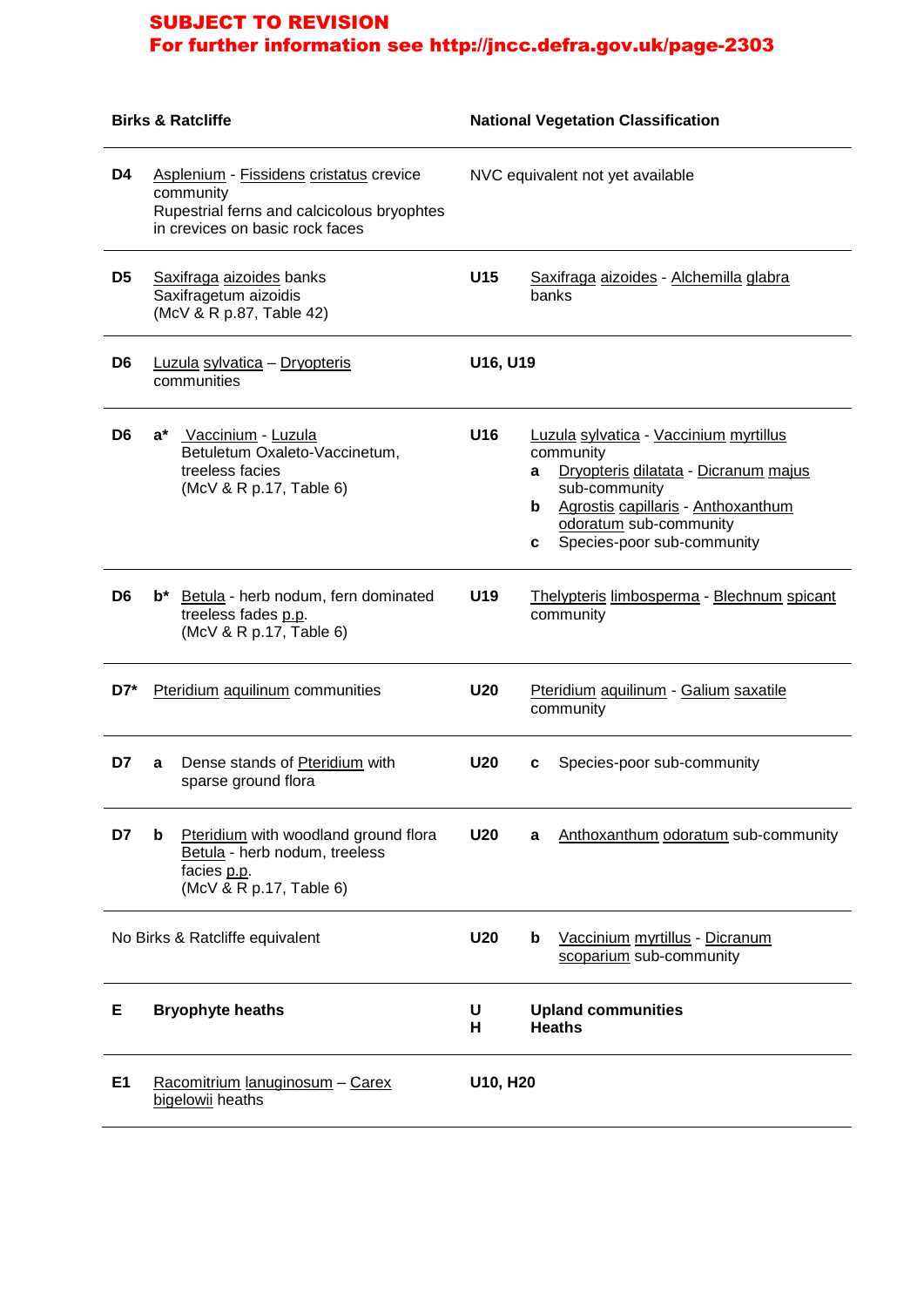#### **Birks & Ratcliffe National Vegetation Classification E1 a** Species-poor Racomitrium heath Cariceto-Rhacomitretum lanuginosi Racomitrium heath (McV & R p.89, Table 43) Typical facies Cushion herb facies Juncus trifidus-rich facies **U10** Carex bigelowii - Racomitrium lanuginosum moss-heath **b** Typical sub-community **E1 b** Species-rich Racomitrium heath Poiygoneto-Rhacomitreturn lanuginosi Species-rich Racomitrium heath (McV & R p.92, Table 44) **U10** Carex bigelowii – Racomitrium lanuginosum moss-heath **c** Silene acaulis sub-community **E1 c** Festuca ovina - Deschampsia flexuosa - Racomitrium heath Abundant grasses among the Racomitrium lanuginosum **U10** Carex bigelowii – Racomitrium lanuginosum moss-heath **a** Galium saxatile sub-community **E1 d** Empetrum nigrum ssp. hermaphroditum – Racomitrium heath Rhacomitreto-Etnpetretum Racomitrium - Empetrum heath (McV & R p.46, Table 12) **H20** Vaccinium myrtillus - Racomitrium lanuginosum heath **b** Cetraria islandica sub-community **c** Bazzania tricrenata - Mylia taylori sub-community **E1 e** Juncus trifidus - Racomitrium heath Juncus trifidus - Festuca ovina nodum (McV & R p.77, Table 37) **U10** Carex bigelowii – Racomitrium lanuginosum moss-heath **c** Silene acaulis sub-community **E2** Rhytidiadeiphus loreus - Deschampsia cespitosa heaths Deschampsieto-Rhytidiadelphetum Rhytidiadelphus snow bed Species-poor typicum facies Species-rich triquetrosum facies (McV & R p.94, Table 45) **U13** Deschampsia cespitosa – Galium saxatile grassland **b** Rhytidiadelphus loreus sub-community **E3** Kiaeria ( Dicranum ) starkei snow-bed heaths Polytricheto-Dicranetum starkei Polytrichum sexangulare ( norvegicum ) - Kiaeria ( Dicranum ) starkei snow-bed (McV & R p.96, Table 46) **U11** Polytrichum norvegicum - Kiaeria starkei snow-bed **U12** Salix herbacea – Racomitrium heterostichum snow-bed **U11 a** Typical sub-community **U11 b** Species-poor sub-community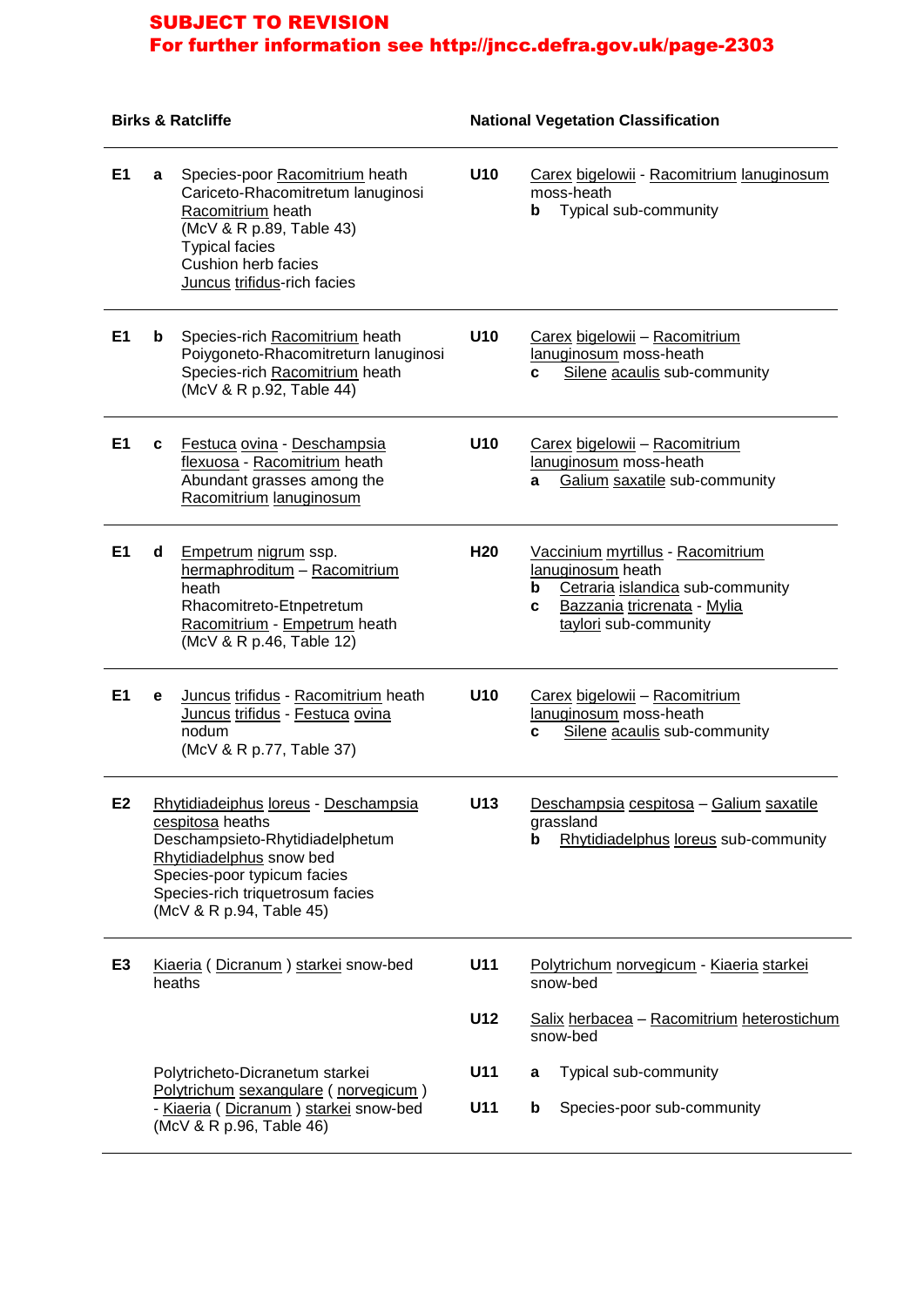|                | <b>Birks &amp; Ratcliffe</b>                                                                                                                                                                                                             |                                                                                                                                                          |                        | <b>National Vegetation Classification</b> |                                                                                                                                   |  |  |
|----------------|------------------------------------------------------------------------------------------------------------------------------------------------------------------------------------------------------------------------------------------|----------------------------------------------------------------------------------------------------------------------------------------------------------|------------------------|-------------------------------------------|-----------------------------------------------------------------------------------------------------------------------------------|--|--|
| E <sub>3</sub> | (contd)<br>Rhacomitreto-Dicranetum starkei<br>Racomitrium - Kiaeria (Dicranum)<br>starkei snow-bed<br>(McV & R p.96, Table 47)<br>Gymnomitreto-Salicetum herbaceae<br>Gymnomitrium - Salix herbacea snow-bed<br>(McV & R p.97, Table 48) |                                                                                                                                                          |                        | a<br>c<br>b                               | Silene acaulis - Luzula spicata<br>sub-community<br>Marsupella brevissima sub-community<br>Gymnomitriom concinnatum sub-community |  |  |
| G              |                                                                                                                                                                                                                                          | <b>Blanket bog (ombrogenous mires)</b>                                                                                                                   | М                      | <b>Mires</b>                              |                                                                                                                                   |  |  |
| G <sub>1</sub> |                                                                                                                                                                                                                                          | Scirpus cespitosus - Myrica gale mire<br>M17<br>Trichophoreto - Eriophoretum typicum<br>blanket mire<br>Western blanket bog<br>(McV & R p.101, Table 49) |                        | Scirpus cespitosus - Eriophorum vaginatum |                                                                                                                                   |  |  |
| G <sub>1</sub> | a                                                                                                                                                                                                                                        | Sphagnum-rich Scirpus - Myrica<br>mire                                                                                                                   | M17                    | a                                         | Drosera rotundifolia - Sphagnum<br>sub-community                                                                                  |  |  |
| G1             | b                                                                                                                                                                                                                                        | Racomitrium-rich                                                                                                                                         | M17                    | b                                         | Cladonia sub-community                                                                                                            |  |  |
| G1             | c                                                                                                                                                                                                                                        | Lichen-rich                                                                                                                                              | M17                    | b                                         | Cladonia sub-community                                                                                                            |  |  |
|                |                                                                                                                                                                                                                                          | No equivalent Birks & Ratcliffe<br>sub-community                                                                                                         | M17                    | c                                         | Juncus squarrosus - Rhytidiadelphus<br>loreus sub-community                                                                       |  |  |
| G <sub>2</sub> | Scirpus cespitosus - Calluna vulgaris<br>mire<br>Trichophoreto-Callunetum<br>Scirpus (Trichophorum) - Calluna bog<br>(McV & R p.106, Table 52)                                                                                           |                                                                                                                                                          | M <sub>15</sub><br>M16 |                                           | Scirpus cespitosus - Erica tetralix<br>wet heath<br>Erica tetralix - Sphagnum compactum<br>wet heath                              |  |  |
| G <sub>2</sub> | a                                                                                                                                                                                                                                        | Typical Scirpus - Calluna mire                                                                                                                           | M15<br>M16             | b<br>d                                    | Typical sub-community<br>Juncus squarrosus - Dicranum<br>scoparium sub-community                                                  |  |  |
| G <sub>2</sub> | b                                                                                                                                                                                                                                        | Racomitrium-rich                                                                                                                                         | M15                    | c                                         | Cladonia sub-community                                                                                                            |  |  |
| G <sub>2</sub> | c                                                                                                                                                                                                                                        | Lichen-rich                                                                                                                                              | M <sub>15</sub>        | c                                         | Cladonia sub-community                                                                                                            |  |  |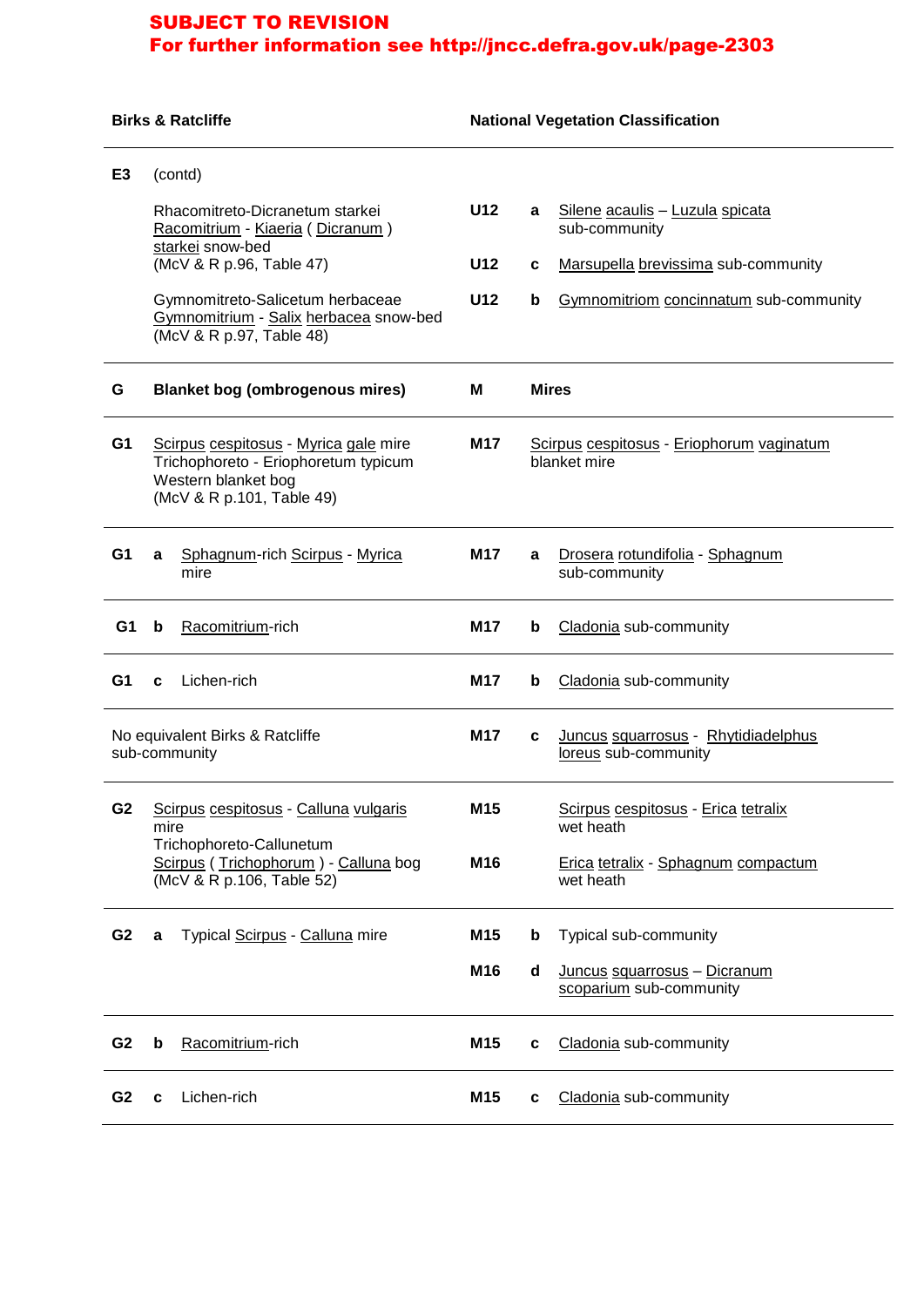|                |      | <b>Birks &amp; Ratcliffe</b>                                                                                           | <b>National Vegetation Classification</b> |                                                                                                                                                                                                      |  |
|----------------|------|------------------------------------------------------------------------------------------------------------------------|-------------------------------------------|------------------------------------------------------------------------------------------------------------------------------------------------------------------------------------------------------|--|
| G <sub>2</sub> | d    | Scirpus mire                                                                                                           | M <sub>15</sub>                           | b<br>Typical sub-community                                                                                                                                                                           |  |
|                |      | No equivalent Birks & Ratcliffe<br>sub-community                                                                       | M <sub>15</sub>                           | Vaccinium myrtillus sub-community<br>d                                                                                                                                                               |  |
| G <sub>3</sub> |      | Molinia caerulea - Calluna vulgaris mire<br>Molinieto-Callunetum<br>Molinia - Calluna bog<br>(McV & R p.108, Table 52) | M <sub>15</sub>                           | Scirpus cespitosus - Erica tetralix wet<br>heath<br>Typical sub-community<br>b                                                                                                                       |  |
| G4             | mire | Calluna vulgaris - Eriophorum vaginatum<br>Calluneto-Eriophoretum                                                      | M <sub>19</sub>                           | Calluna vulgaris - Eriophorum vaginatum<br>blanket mire                                                                                                                                              |  |
|                |      | Pennine blanket bog<br>(McV & R p.103, Table 50)                                                                       | <b>M20</b>                                | Eriophorum vaginatum blanket and<br>raised mire                                                                                                                                                      |  |
| G4             | a    | Typical Calluna - Eriophorum mire                                                                                      | M19                                       | <b>Erica tetralix sub-community</b><br>a<br>Empetrum nigrum ssp. nigrum<br>b<br>sub-community<br>Vaccinium vitis-idaea - Hylocomium<br>c<br>splendens sub-community<br><b>Typical variant</b><br>ii. |  |
| G4             | b    | Sphagnum-rich                                                                                                          | M <sub>19</sub>                           | Erica tetralix sub-community<br>a<br>Empetrum nigrum ssp. nigrum<br>b<br>sub-community<br>Vaccinium vitis-idaea - Hylocomium<br>c<br>splendens sub-community<br><b>Typical variant</b><br>ii.        |  |
| G4             | c    | Lichen-rich                                                                                                            | M <sub>19</sub>                           | Erica tetralix sub-community<br>а<br>b<br>Empetrum nigrum ssp. nigrum<br>sub-community<br>Vaccinium vitis-idaea - Hylocomium<br>c<br>splendens sub-community<br><b>Typical variant</b><br>ii.        |  |
| G4             | d    | Montane dwarf shrub-rich                                                                                               | M <sub>19</sub>                           | Vaccinium vitis-idaea - Hylocomium<br>c<br>splendens sub-community<br>Betula nana variant<br>п                                                                                                       |  |
| G4             | a    | Vaccinium-rich                                                                                                         | <b>M20</b>                                | Eriophorum vaginatum blanket and<br>raised mire<br>Calluna vulgaris - Cladonia<br>b<br>sub-community                                                                                                 |  |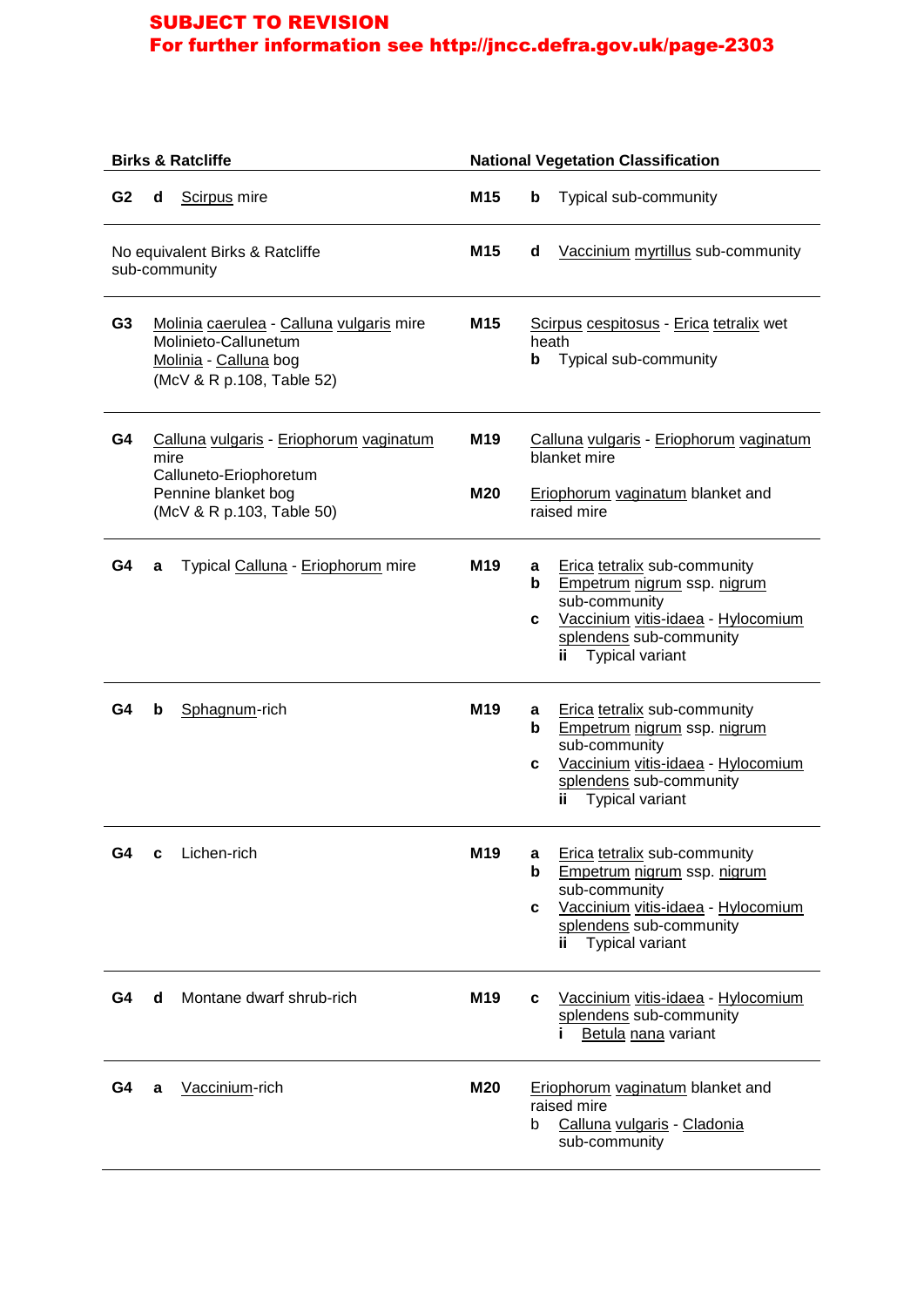| <b>Birks &amp; Ratcliffe</b>    |                                                                                                                                             |                 | <b>National Vegetation Classification</b>                                                                                                                                                                    |  |  |
|---------------------------------|---------------------------------------------------------------------------------------------------------------------------------------------|-----------------|--------------------------------------------------------------------------------------------------------------------------------------------------------------------------------------------------------------|--|--|
| G4                              | f<br>Eriophorum-dominated mire<br>Dwarf shrubs sparse owing to burning<br>and grazing                                                       | <b>M20</b>      | Eriophorum vaginatum blanket and raised<br>mire<br>Species-poor sub-community<br>a<br>Calluna vulgaris - Cladonia<br>b<br>sub-community                                                                      |  |  |
| $G5*$                           | Empetrum - Eriophorum mire<br>Empetreto-Eriophoretum<br>High-level blanket bog<br>(McV & R p.106, Table 51)                                 | M <sub>19</sub> | Calluna vulgaris - Eriophorum vaginatum<br>blanket mire<br>Vaccinium vitis-idaea - Hylocomium<br>C<br>splendens sub-community<br>iii Vaccinium uliginosum - Polytrichum<br>alpestre variant                  |  |  |
|                                 | No Birks & Ratcliffe equivalent                                                                                                             | M <sub>18</sub> | Erica tetralix - Sphagnum papillosum<br>raised and blanket mire<br>Sphagnum rnagellanicum - Andromeda<br>a<br>polifolia sub-community<br><b>Empetrum nigrum ssp. nigrum -</b><br>b<br>Cladonia sub-community |  |  |
| No Birks & Ratcliffe equivalent |                                                                                                                                             | M21             | Narthecium ossifragum - Sphagnum<br>papillosum valley mire<br>Sphagnum auriculatum - Rhynchospora<br>a<br>alba sub-community<br>Sphagnum recurvum - Vaccinium<br>b<br>oxycoccus sub-community                |  |  |
| н                               | <b>Flush bogs and fens</b><br>(soligenous and topogenous mires)                                                                             | м               | <b>Mires</b>                                                                                                                                                                                                 |  |  |
| H1                              | Myrica gale - Molinia caerulea mire<br>Molinia - Myrica nodum<br>(McV & R p.112, Table 53)                                                  |                 | Scirpus cespitosus - Erica tetralix wet heath<br>Carex panicea sub-community<br>a<br>Molinia caerulea - Potentilla erecta mire<br><b>Erica tetralix sub-community</b><br>a                                   |  |  |
| H <sub>2</sub>                  | Juncus - moss mire                                                                                                                          | M6, M23         |                                                                                                                                                                                                              |  |  |
| H <sub>2</sub>                  | Juncus effusus - Sphagnum<br>a<br>recurvum mire<br>Sphagneto-Juncetum effuse<br>Juncus effusus - Sphagnum mire<br>(McV & R p.113, Table 54) | M6              | Carex echinata - Sphagnum recurvum/<br>auriculatum mire<br>Juncus effusus sub-community<br>C<br>Sphagnum recurvum variant<br>L<br>Sphagnum auriculatum variant<br>ii.                                        |  |  |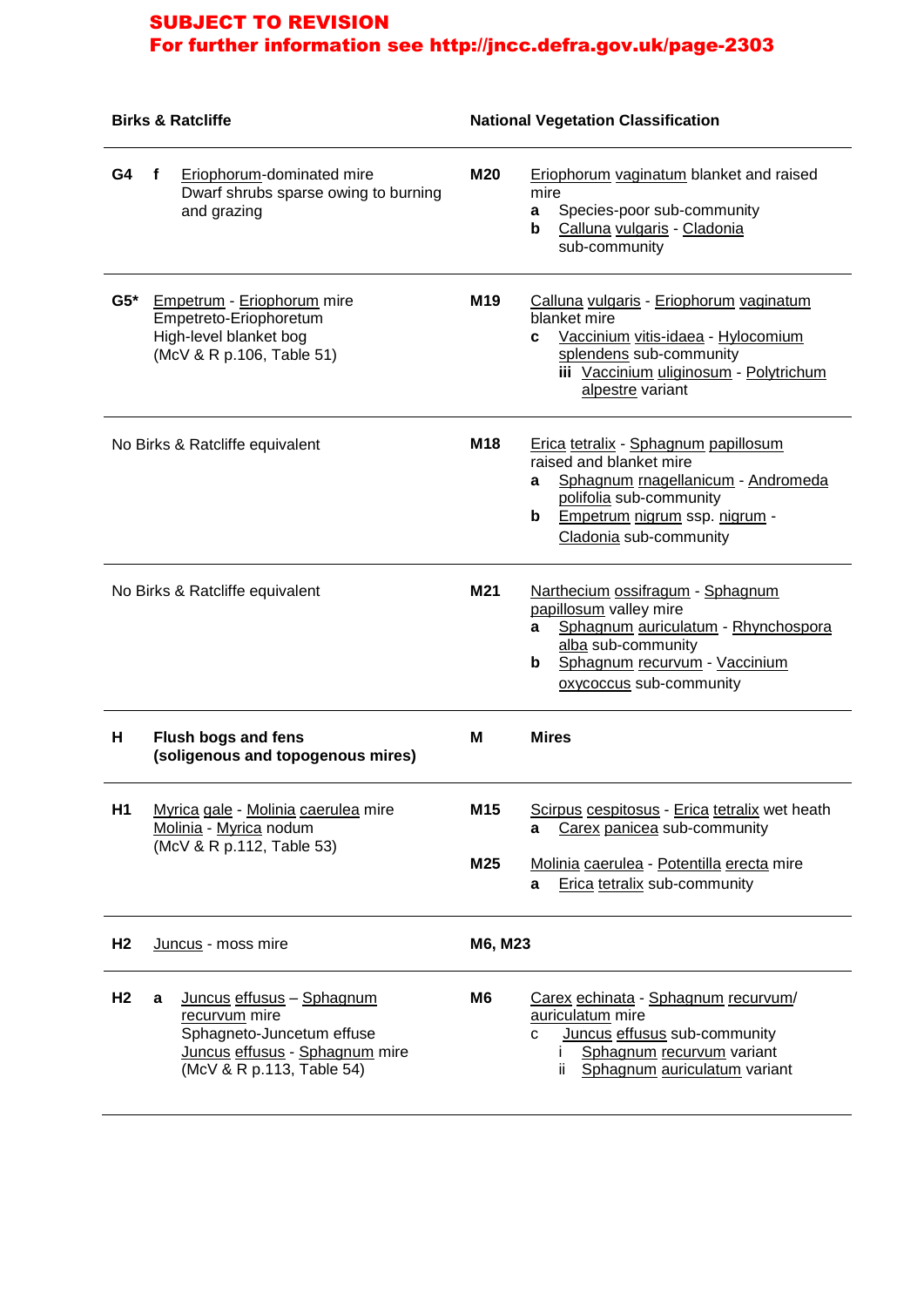| <b>Birks &amp; Ratcliffe</b> |   | <b>National Vegetation Classification</b>                                                                                                                   |                 |                                                                                                                                                                                                                                                                                     |
|------------------------------|---|-------------------------------------------------------------------------------------------------------------------------------------------------------------|-----------------|-------------------------------------------------------------------------------------------------------------------------------------------------------------------------------------------------------------------------------------------------------------------------------------|
| H <sub>2</sub>               | b | Juncus acutiflorus - Sphagnum<br>recurvum mire                                                                                                              | M <sub>6</sub>  | Carex echinata - Sphagnum recurvum/<br>auriculatum mire<br>Juncus acutiflorus sub-community<br>d<br>Sphagnum recurvum variant<br>Sphagnum auriculatum variant<br>ij.                                                                                                                |
| H <sub>2</sub>               | C | Juncus acutiflorus - herb- and<br>moss-rich mire<br>Juncus acutiflorus - Calliergon<br>(Acrociadium) cuspidatum nodum<br>(McV & R p.117, Table 56)          | M23             | Juncus effusus/acutiflorus - Galium palustre<br>rush-pasture<br>Juncus acutiflorus sub-community<br>а<br>Juncus effusus sub-community<br>b                                                                                                                                          |
| H <sub>3</sub>               |   | Carex - moss mire                                                                                                                                           |                 | M4, M6, M7, M8, M9, M10, M12, M15                                                                                                                                                                                                                                                   |
| H <sub>3</sub>               | a | Erica tetralix - Carex panicea mire<br>Trichophoreto-Eriophoretum<br>caricetosum<br>Scirpus (Trichophorum) - Carex mire<br>(McV & R p.112, Table 49)        | M <sub>15</sub> | Scirpus cespitosus - Erica tetralix wet heath<br>Carex panicea sub-community<br>a                                                                                                                                                                                                   |
| H <sub>3</sub>               | b | Sub-montane Carex echinata -<br>Sphagnum recurvum mire<br>Sphagneto- Caricetum sub-alpinum<br>Sub-alpine Sphagnum - Carex mire<br>(McV & R p.114, Table 55) | M <sub>6</sub>  | Carex echinata - Sphagnum recurvum/<br>auriculatum mire<br>Carex echinata sub-community<br>a<br>Sphagnum recurvum variant<br>Sphagnum auriculatum variant<br>Carex nigra - Nardus stricta<br>b<br>sub-community<br>Sphagnum recurvum variant<br>Sphagnum auriculatum variant<br>ii. |
| пs                           |   | Sub-montane Carex rostrata<br>Sphagnum recurvum mire                                                                                                        | M4              | Carex rostrata - Sphagnum recurvum mire                                                                                                                                                                                                                                             |
| H <sub>3</sub>               | d | Sub-montane Carex nigra<br>Sphagnum contortum mire                                                                                                          | M9              | Carex rostrata - Calliergon cuspidatum mire<br>Campylium stellatum - Scorpidium<br>a<br>scorpioides sub-community                                                                                                                                                                   |
| H3                           | е | Sub-montane Carex rostrata<br>Sphagnum contortum mire<br>Carex rostrata - Sphagnum<br>warnstorfii (warnstorfianum) nodum<br>(McV & R p.119, Table 57)       | M8              | Carex rostrata - Sphagnum warnstorfii mire                                                                                                                                                                                                                                          |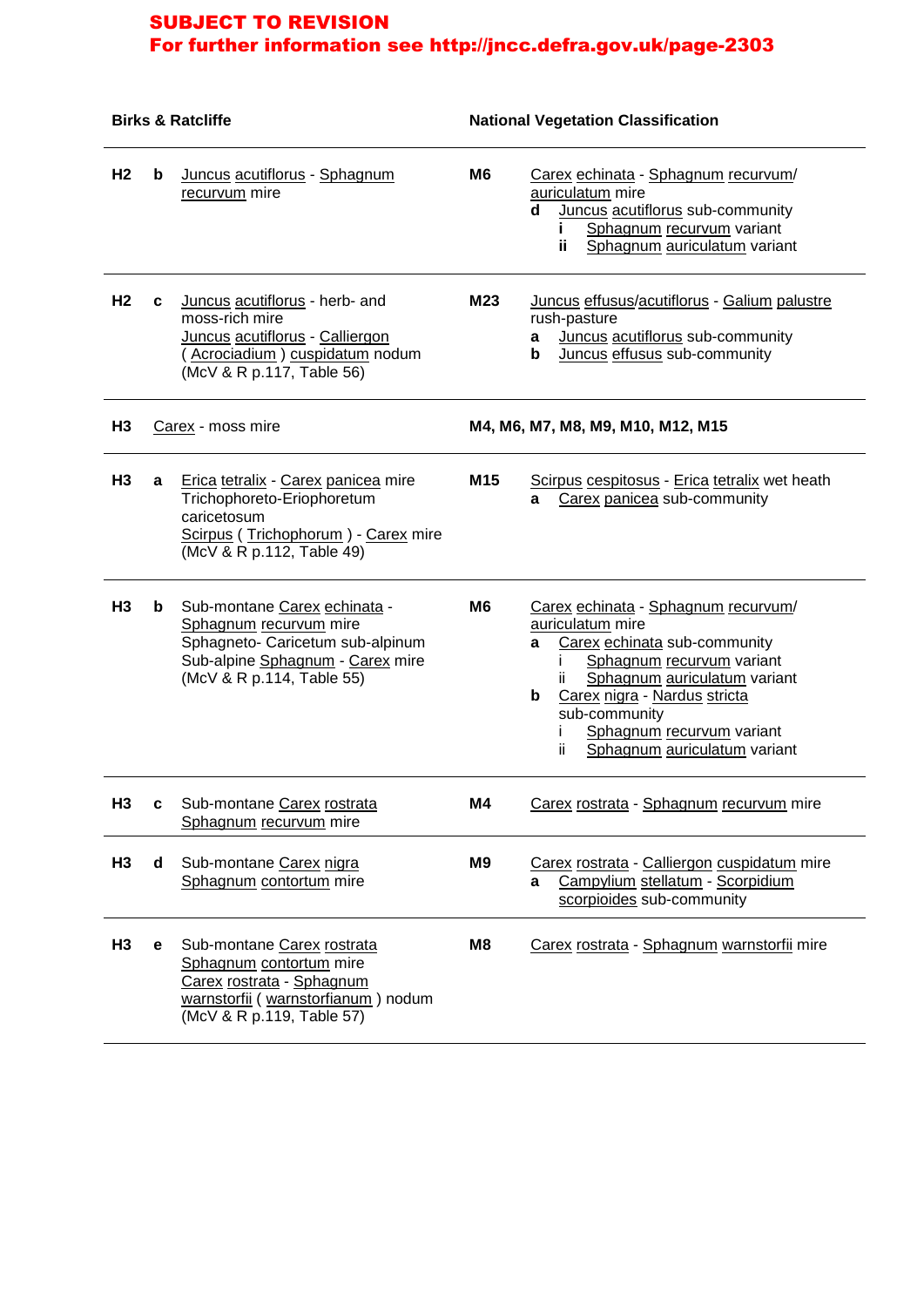## **Birks & Ratcliffe National Vegetation Classification**

| H3             | f  | Sub-montane Carex nigra - brown<br>moss mire<br>Carex panicea - Campylium<br>stellatum nodum<br>(McV & R p.120, Table 58)                                                                                        | M10                          | Carex dioica - Pinguicula vulgaris mire<br>Carex demissa - Juncus bulbosus/<br>a<br>kochii sub-community<br>Eleocharis quinqueflora variant<br>Ĭ.<br>ii Carex hostiana - Ctenidium<br>molluscum variant<br>(iii Schoenus nigricans variant = $H4$ )<br>b<br>Briza media - Primula farinosa<br>sub-community<br>Cirsium palustre variant<br>i.<br>ii Molinia caerulea - Eriophorum<br>latifolium variant<br>iii Thymus praecox - Racomitrium<br>lanuginosum variant<br>Gymnostomum recurvirostrum sub-<br>c<br>community |
|----------------|----|------------------------------------------------------------------------------------------------------------------------------------------------------------------------------------------------------------------|------------------------------|-------------------------------------------------------------------------------------------------------------------------------------------------------------------------------------------------------------------------------------------------------------------------------------------------------------------------------------------------------------------------------------------------------------------------------------------------------------------------------------------------------------------------|
| H <sub>3</sub> | Î. | Montane Carex nigra - brown<br>moss mire<br>Hypno-Caricetum alpinum<br>Carex - brown moss mire<br>(McV & R p.118, Table 29)                                                                                      | <b>M10</b><br>U <sub>5</sub> | Carex dioica - Pinguicula vulgaris mire<br>Nardus stricta - Galium saxatile<br>grassland<br>Carex panicea - Viola riviniana<br>c<br>sub-community                                                                                                                                                                                                                                                                                                                                                                       |
| H <sub>3</sub> | j. | Montane Carex saxatilis mire<br>Caricetum saxatilis<br>(McV & R p.125, Table 59)                                                                                                                                 | M12                          | Carex saxatilis mire                                                                                                                                                                                                                                                                                                                                                                                                                                                                                                    |
| H <sub>3</sub> | g  | Sub-montane Carex rostrata - brown<br>moss mire<br>Carex rostrata - brown moss<br>provisional nodum<br>(McV & R p.112, Table 58)                                                                                 | M <sub>9</sub>               | Carex rostrata - Calliergon cuspidatum<br>mire<br>Campylium stellatum - Scorpidium<br>a<br>scorpioides sub-community<br>Carex diandra - Calliergon giganteum<br>b<br>sub-community                                                                                                                                                                                                                                                                                                                                      |
| H <sub>3</sub> | h. | Montane Carex echinata - Sphagnum<br>recurvum mire<br>Sphagneto-Caricetum alpinum<br>Alpine Sphagnum - Carex mire<br>(McV & R p.115, Table 55)<br>Carex aquatilis - rariflora nodum<br>(McV & R p.115, Table 55) | M7                           | Carex curta - Sphagnum russowii mire<br>Carex bigelowii - Sphagnum lindbergii<br>a<br>sub-community<br>Carex aquatilis - Sphagnum recurvum<br>b<br>sub-community                                                                                                                                                                                                                                                                                                                                                        |
| H4             |    | Schoenus nigricans mire<br>Schoenus nigricans provisional nodum<br>(McV & R p.124, Table 64)                                                                                                                     | <b>M10</b>                   | Carex dioica - Pinguicula vulgaris mire<br>Carex demissa - Juncus bulbosus/<br>a<br>kochii sub-community<br>iii Schoenus nigricans variant                                                                                                                                                                                                                                                                                                                                                                              |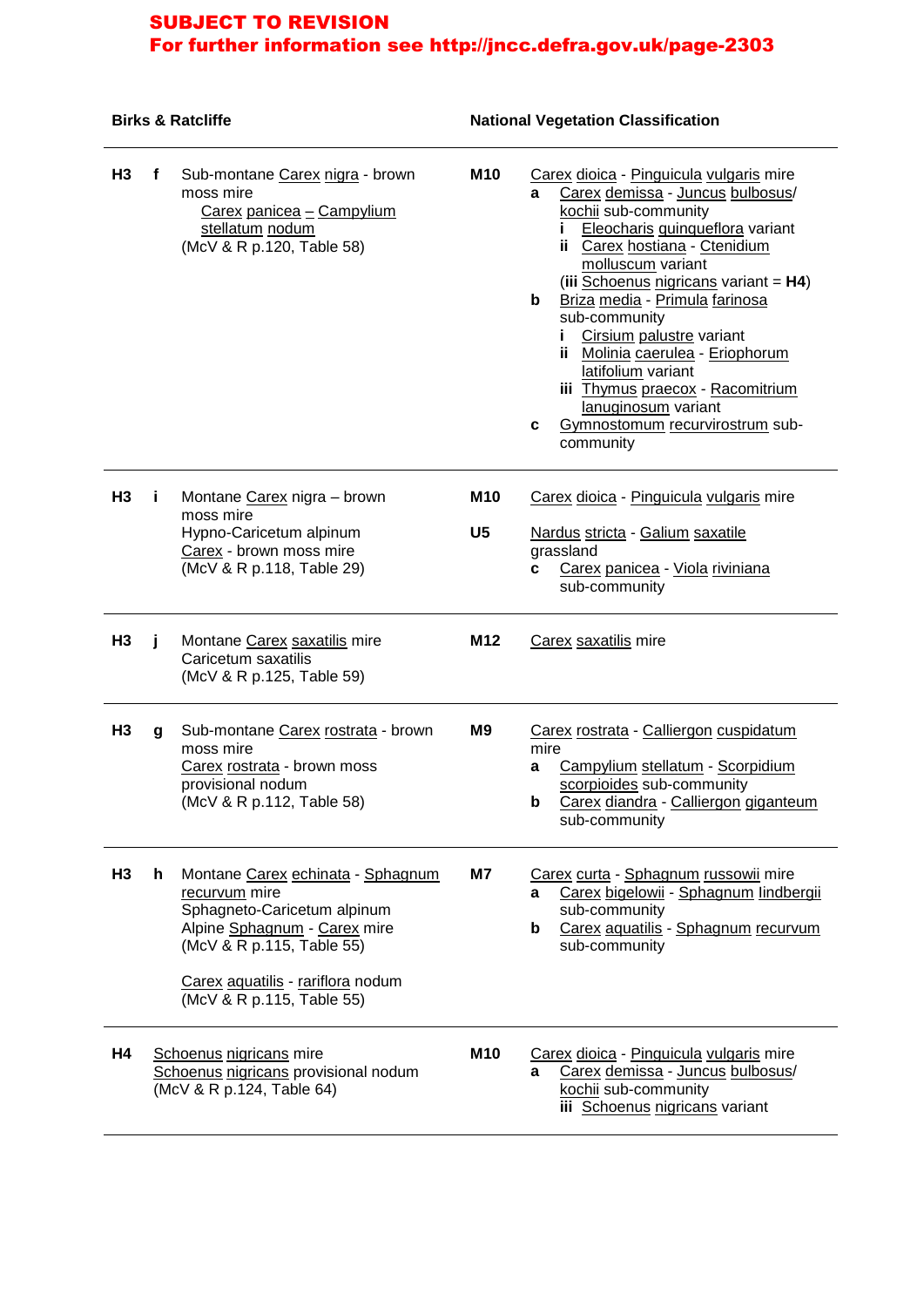| <b>Birks &amp; Ratcliffe</b> |                                                                                                                 | <b>National Vegetation Classification</b>                                                                                                                                        |                             |                                                                                                                                                                                                     |  |
|------------------------------|-----------------------------------------------------------------------------------------------------------------|----------------------------------------------------------------------------------------------------------------------------------------------------------------------------------|-----------------------------|-----------------------------------------------------------------------------------------------------------------------------------------------------------------------------------------------------|--|
| Η4                           | (contd)                                                                                                         |                                                                                                                                                                                  | Schoenus nigricans also in: |                                                                                                                                                                                                     |  |
|                              |                                                                                                                 |                                                                                                                                                                                  | M11                         | Carex demissa - Saxifraga aizoides mire                                                                                                                                                             |  |
|                              |                                                                                                                 |                                                                                                                                                                                  | M15                         | Scirpus cespitosus - Erica tetralix wet heath<br>Carex panicea sub-community<br>a                                                                                                                   |  |
|                              |                                                                                                                 |                                                                                                                                                                                  | <b>M17</b>                  | Scirpus cespitosus - Eriophorum vaginatum<br>blanket mire<br>Drosera rotundifolia - Sphagnum sub-<br>a<br>community                                                                                 |  |
| $\mathbf{I}$                 |                                                                                                                 | <b>Flushes and springs</b>                                                                                                                                                       | M                           | <b>Mires</b>                                                                                                                                                                                        |  |
| $\mathbf{I}$                 |                                                                                                                 | Open Carex sward                                                                                                                                                                 | M11, M10                    |                                                                                                                                                                                                     |  |
| $\mathsf{I}$                 | a                                                                                                               | Carex hostiana - Eriophorum<br>latifolium flush                                                                                                                                  | <b>M10</b>                  | Carex dioica - Pinguicula vulgaris mire                                                                                                                                                             |  |
| $\mathsf{I}$                 | b                                                                                                               | Sub-montane Carex demissa -<br>Saxifraga aizoides flush Cariceto-<br>Saxifragetum aizoidis<br>Carex - Saxifraga aizoides flush,<br>low-level facies<br>(McV & R p.133, Table 64) | M11                         | Carex demissa - Saxifraga aizoides mire<br>b<br>Cratoneuron commutatum - Eleocharis<br>quinqueflora sub-community                                                                                   |  |
| 11                           | c                                                                                                               | Montane Carex demissa - Saxifraga<br>aizoides flush<br>Cariceto-Saxifragetum aizoidis<br>Carex - Saxifraga aizoides flush,<br>high-level facies<br>(McV & R p.133, Table 64)     | M11                         | Carex demissa - Saxifraga aizoides mire<br>Thalictrum alpinum - Juncus triglumis<br>a<br>sub-community<br>Polygonum viviparum variant<br>ii Juncus bulbosus/kochii - Saxifraga<br>stellaris variant |  |
| 12                           | Eleocharis multicaulis - Rhynchospora<br>alba flush                                                             |                                                                                                                                                                                  | <b>M30</b>                  | Miscellaneous Littorellion vegetation                                                                                                                                                               |  |
| $\overline{3}$               | Narthecium ossifragum - Sphagnum flush<br>Narthecium - Sphagnum provisional nodum<br>(McV & R p.132, Table 62.) |                                                                                                                                                                                  | M15<br>M16                  | Scirpus cespitosus - Erica tetralix<br>Carex panicea sub-community (?)<br>a<br>Erica tetralix - Sphagnum compactum<br>wet heath (?)                                                                 |  |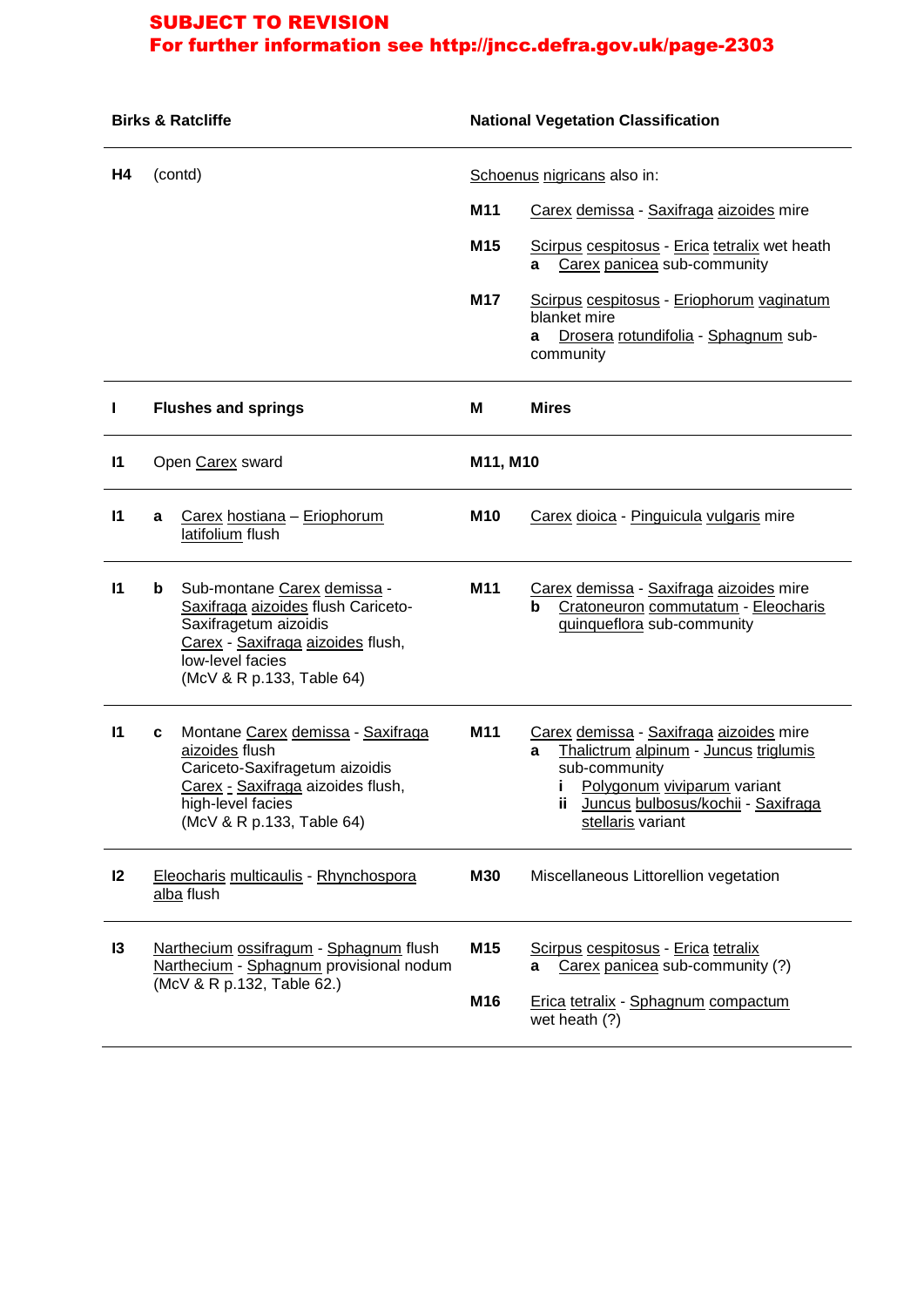## **Birks & Ratcliffe National Vegetation Classification**

| $\mathsf{I}4$   | <b>Bryophyte springs</b> |                                                                                                                                                        | M31, M32, M33, M37, M38 |                                                                                                                                                                       |
|-----------------|--------------------------|--------------------------------------------------------------------------------------------------------------------------------------------------------|-------------------------|-----------------------------------------------------------------------------------------------------------------------------------------------------------------------|
| 14              | a                        | Philonotis fontana - Saxifraga<br>stellaris springs<br>Philonoto-Saxifragetum stellaris<br>Oligotrophic bryophyte springs<br>(McV & R p.130, Table 60) | M32                     | Philonotis fontana - Saxifraga stellaris<br>spring<br>Sphagnum auriculatum sub-community<br>a<br>b<br>Montia fontana - Chrysosplenium<br>oppositifolium sub-community |
| 14              | b                        | Anthelia julacea springs<br>Anthelia - Deschampsia cespitosa<br>provisional nodum<br>(McV & R p.132, Table 61)                                         | M31                     | Anthelia julacea - Sphagnum auriculatum<br>spring                                                                                                                     |
| $\overline{14}$ | C.                       | Pohlia wahlenbergii var. Glacialis<br>springs<br>Pohlietum glacialis<br>(McV & R p.131, Table 60)                                                      | <b>M33</b>              | Pohlia wahlenbergii var. glacialis spring                                                                                                                             |
| 14              | d                        | Saxifraga rivularis - Philonotis<br>Seriata springs                                                                                                    | M32                     | Philonotis fontana - Saxifraga stellaris spring                                                                                                                       |
| 14              | e                        | Cratoneuron commutatum springs<br>Cratoneuron commutatum -<br>Saxifraga aizoides nodum<br>(McV & R p.133, Table 63)                                    | <b>M37</b><br>M38       | Cratoneuron commutatum/filicinum -<br>Festuca rubra spring<br>Cratoneuron commutatum - Carex nigra<br>spring                                                          |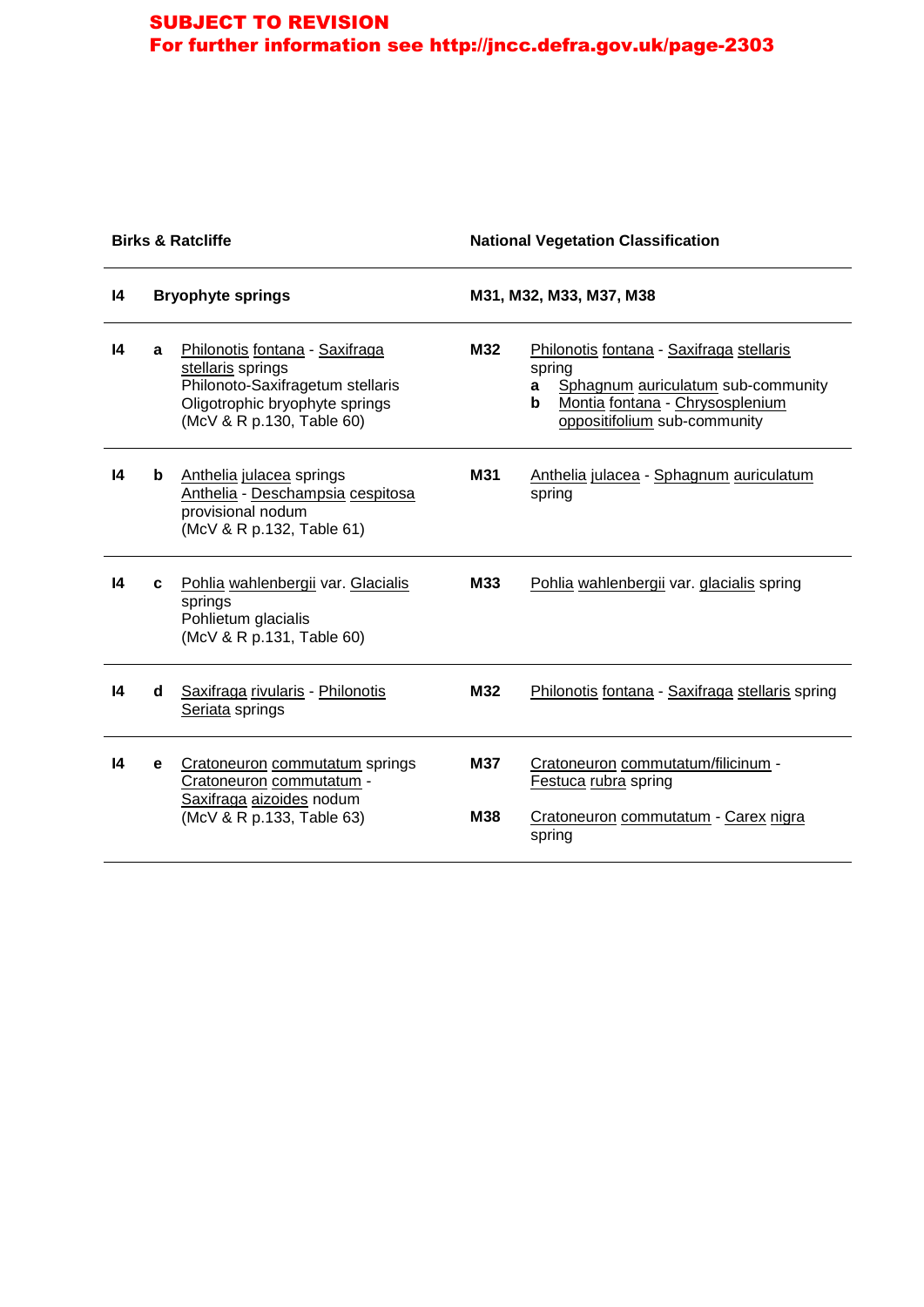**Birks & Ratcliffe National Vegetation Classification** 

| J* Woodlands   |                                                                                                                                                                                                                                            |                          | <b>W</b> Woodlands                                                                                                                                                                                                                                                                                                                                                                                                                                                                                                                                       |  |  |
|----------------|--------------------------------------------------------------------------------------------------------------------------------------------------------------------------------------------------------------------------------------------|--------------------------|----------------------------------------------------------------------------------------------------------------------------------------------------------------------------------------------------------------------------------------------------------------------------------------------------------------------------------------------------------------------------------------------------------------------------------------------------------------------------------------------------------------------------------------------------------|--|--|
| J <sub>1</sub> | Scots pine woods<br>Pinetum Hylocomieto-Vaccinetum<br>a<br>Pinewood Vaccinium - moss association<br>(McV & R p.11, Table 4)<br>b<br>Pinetum Vaccineto-Callunetum<br>Pinewood Vaccinium - Calluna<br>association<br>(McV & R p.13, Table 5) | <b>W18</b>               | Pinus sylvestris - Hylocomium<br>splendens woodland<br>Erica cinerea - Goodyera repens<br>a<br>sub-community<br>Vaccinium myrtillus - Vaccinium<br>b<br>vitis-idaea sub-community<br>Luzula pilosa sub-community<br>C<br>Sphagnum capillifolium/quinquefarium -<br>d<br>Erica tetralix sub-community<br>Scapania gracilis sub-community<br>е                                                                                                                                                                                                             |  |  |
| J <sub>2</sub> | Birch woods<br>(McV & R p.15, Table 6)<br>Betuletum Oxaleto-Vaccinetum<br>a<br>Vaccinium-rich birch wood<br>(McV & R p.15, Table 6)<br>Betula-herb nodum<br>b<br>Herb-rich birch wood<br>(McV & R p.16, Table 6)                           | <b>W11</b><br><b>W17</b> | Quercus petraea - Betula pubescens<br>Oxalis acetosella woodland<br>Dryopteris dilatata sub-community<br>а<br>Blechnum spicant sub-community<br>b<br>Anemone nemorosa sub-community<br>c<br>Stellaria holostea - Hypericum<br>d<br>pulchrum sub-community<br>Quercus petraea - Betula pubescens -<br>Dicranum majus woodland<br>Isothecium myosuroides - Diplophyllum<br>a<br>athicans sub-community<br>Typical sub-community<br>b<br>Anthoxanthum odoratum - Agrostis<br>c<br>capillaris sub-community<br>Rhytidiadelphus triquetrus sub-community<br>d |  |  |
| J3             | Ash woods<br>Fraxinus - Brachypodium sylvaticum<br>nodum<br>Brachypodium-rich ash wood<br>(McV & R p.20, Table 8)                                                                                                                          | W9                       | Fraxinus excelsior - Sorbus aucuparia -<br>Mercurialis perennis woodland                                                                                                                                                                                                                                                                                                                                                                                                                                                                                 |  |  |
| J4             | Mixed deciduous woodland<br>(McV & R p.11, Table A)                                                                                                                                                                                        | W7<br>W9                 | Alnus glutinosa - Fraxinus excelsior -<br>Lysimachia nemorum woodland<br>Fraxinus excelsior - Sorbus aucuparia -<br>Mercuralis perennis woodland                                                                                                                                                                                                                                                                                                                                                                                                         |  |  |
| J <sub>5</sub> | Alder woods<br>(McV & R p.23, Table B)                                                                                                                                                                                                     | W7                       | Alnus glutinosa - Fraxinus excelsior -<br>Lysimachia nemorum woodland                                                                                                                                                                                                                                                                                                                                                                                                                                                                                    |  |  |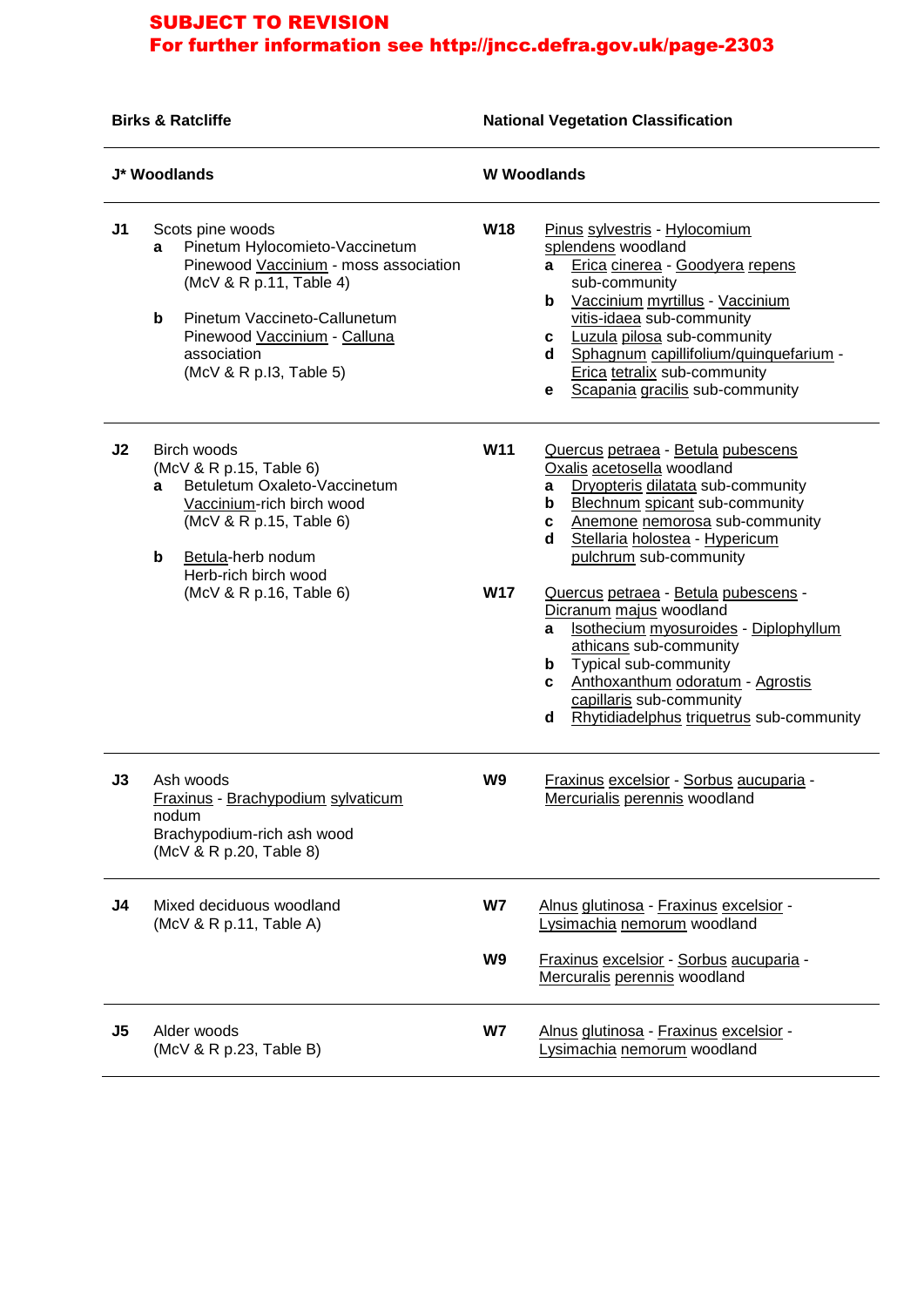#### **NVC mires (Rodwell 1986-1987) with no Birks & Ratcliffe (1980) equivalent**

- **M1** Sphagnum auriculatum bog pool community
- M2 Sphagnum cuspidatum/recurvum bog pool community **a** Rhynchospora alba sub-community
	- **b** Sphagnum recurvum sub-community
- **M3** Eriophorum angustifolium bog pool community
- **M5** Carex rostrata Sphagnum squarrosum mire
- **M13** Schoenus nigricans Juncus subnodulosus mire
	- **a** Festuca rubra Juncus acutiflorus sub-community
	- **b** Briza media Pinguicula vulgaris sub-community
	- **c** Caltha palustris Galium uliginosum sub-community
- **M14** Schoenus nigricans Narthecium ossifragum mire
- M15 Scirpus cespitosus Erica tetralix wet heath **d** Vaccinium myrtillus sub-community
- **M16** Erica tetralix Sphagnum compactum wet heath
	- **a** Typical sub-community
	- **b** Succisa pratensis Carex panicea sub-community
	- **c** Rhynchospora alba Drosera intermedia sub-community
- d Juncus squarrosus Dicranum scorparium sub-community
	- **e** Impoverished stands lacking Sphagna
- **M17** Scirpus cespitosus Eriophorum vaginatum blanket mire **c** Juncus squarrosus - Rhytidiadelphus loreus sub-community
- **M18** Erica tetralix Sphagnum papillosum raised and blanket mire **a** Sphagnum magellanicum - Andromeda polifolia sub-community **b** Empetrum nigrum ssp. nigrum - Cladonia sub-community
- **M21** Narthecium ossifragum Sphagnum papillosum valley mire **a** Sphagnum auriculatum - Rhynchospora alba sub-community **b** Vaccinium oxycoccus - Sphagnum recurvum sub-community
	-
- **M22** Juncus subnodulosus Cirsium palustre mire
- **M24** Molinia caerulea Cirsium dissectum fen-meadow
- **M26** Molinia caerulea Crepis paludosa mire
	- **a** Sanguisorba officinalis sub-community
	- b Festuca rubra sub-community
- **M29** Hypericum elodes Potamogeton polygonifolius soak way
- **M34** Carex demissa Koenigia islandica flush
- **M35** Ranunculus omiophyllus Montia fontana rill